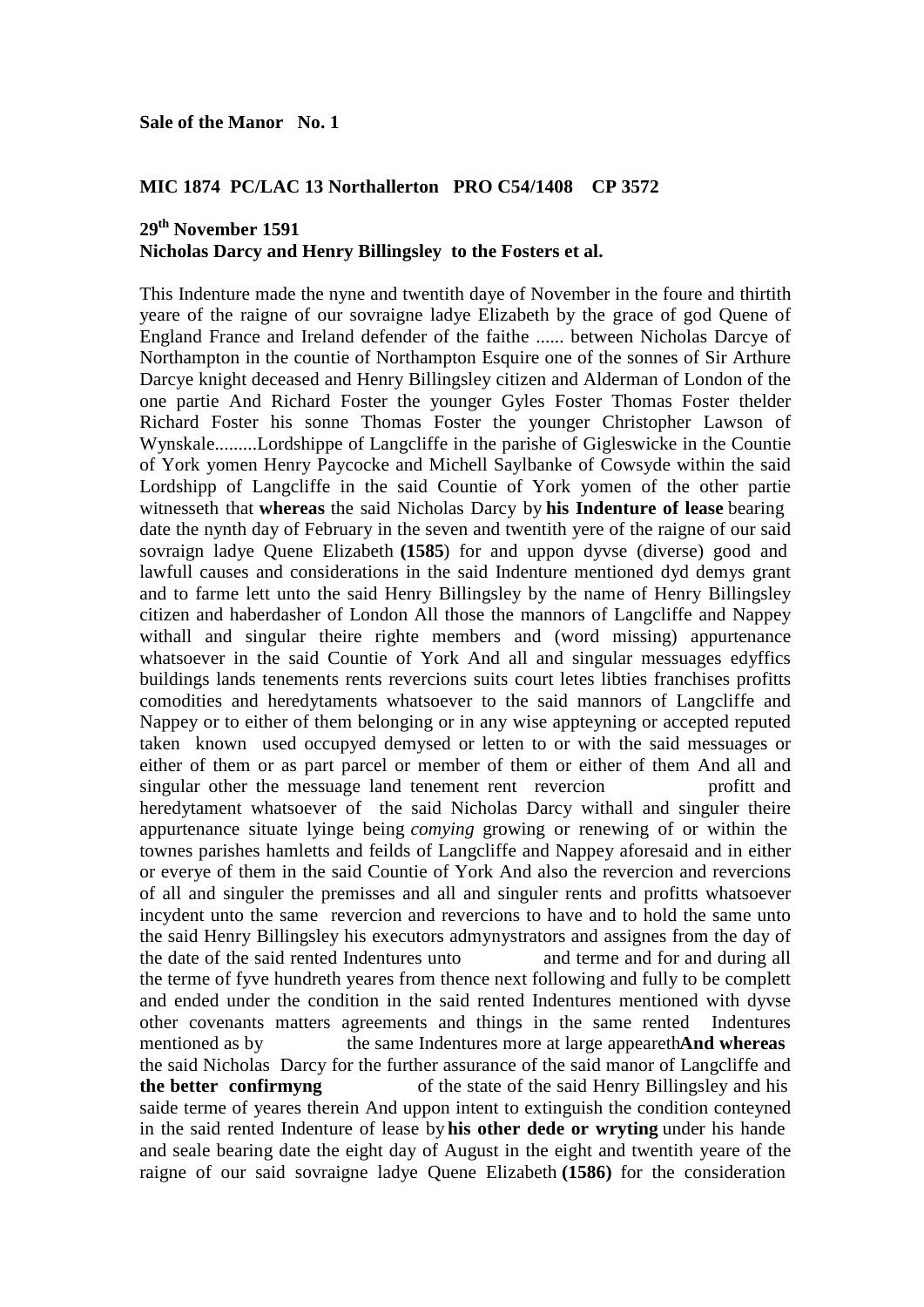therein specified dyd **approve ratyfie and confirme** unto the said Henry Billingsley his executors admynystrators and assignes the said**Indenture of lease** and the grante thereby made of the said manors of Langcliffe and Nappey together withall and singular the messuages lands tenements rentes revercions heredytaments comodities and premisses by the saide Indenture of lease mentioned to be demysed with the appurtenance and all and every other things conteyned in the said Indenture of lease and the fulle right title and terme which the said Henry Billingsley had to and in the said and premysses with theire appurtenance and to and in everie parte thereof by force of the said Indenture of lease to have and to hold the said manors messuages lands rents heredytaments and premisses by the said Indenture of lease mentioned to be demysed with the appurtenance unto the said Henry Billingsley his executors admynystrators and assignes from the day of the date of the said rented Indenture of lease for and during all the residue of the said terme of fyve hundreth yeares therein mentioned to be demysed and then remayning to come and unexpyred without ympeachment of or for anye manner of waste with further covenants grants agrements and things therein conteyned as by the said last rented dede more fully appeareth **And whereas** also the said **Nicholas Darcy by one recognizance of the nature of the statute staple** bearing date the ayatenth day of November in the six and twentith yeare of the raigne of our said sovraigne ladye Quene Elizabeth**(1584**) standeth bound unto the said Henry Billingsley in the some of one thousande poundes of lawfull money of England payable as by the said recognizance or statute more playnely maye appeare And **whereas also the said Nicholas Darcy by one other recognizance of the nature of the statute staple** bearing date the fouretenth day of August in the said six and twentith yeare of said raigne(1584) standeth bound unto the said Henry Billingsley in the some of one thousande and two hundreth pounde of lawfull money of England payable as by the said recognizance or statute more playnely also may appeare Nowe this Indenture witnesseth that they the said Nicholas Darcy and Henry Billingsley aswell for and in consideration of the some of fyve hundreth thirtie seaven pounds twelve shillings and nyne pence of lawfull money of England to them the saide Nicholas Darcy and Henry Billingsley in hande before then sealing and delyverie of these presents by the saide Richard Giles Thomas Richard Thomas Christopher Henry and Michael well and trulye contented satisfied and payde whereof and wherewith they the saide Nicholas Darcy and Henry Billingsley doe acknowledge and confess them selves and either of them to be well and trulye contented satisfied and payde and all the other persons above named and everie of them theye and everie of theire heyres executors and admynystrators thereof and of evrye (?) parcell thereof to be fully and thereby acquited exonerated and discharged forever by these presents have demysed bargained solde assigned sett over and confirmed and by theise presents doe..........and absolutely demyse bargaine sett assigne sett over and confirme unto the saide Richard Foster Gyles Foster Thomas Foster Richard Foster Thomas Foster Christopher Lawson Henry Paycocke and Michael Saylbanke theire executors administrators and assignes All those seaven several messuages with theire appurtenances nowe being in the several tenures or occupations of the saide Richard Foster Gyles Foster Thomas Foster thelder Thomas Foster the younger Christopher Lawson Henry Paycocke Michael Saylbanke and one Elizabeth Foster Wydowe or of theire assigne or assignes sett lying and being in Wynskall and Cowesyde aforesaide within the saide Lordshippe of Langcliffe And also all howses buildings yardes gardens and crofts to the saide messuages or anye of them nowe belonging or to or with the same or anye of them nowe used occupied or letten And also threescore andf two acres twentie and fyve polles be they more or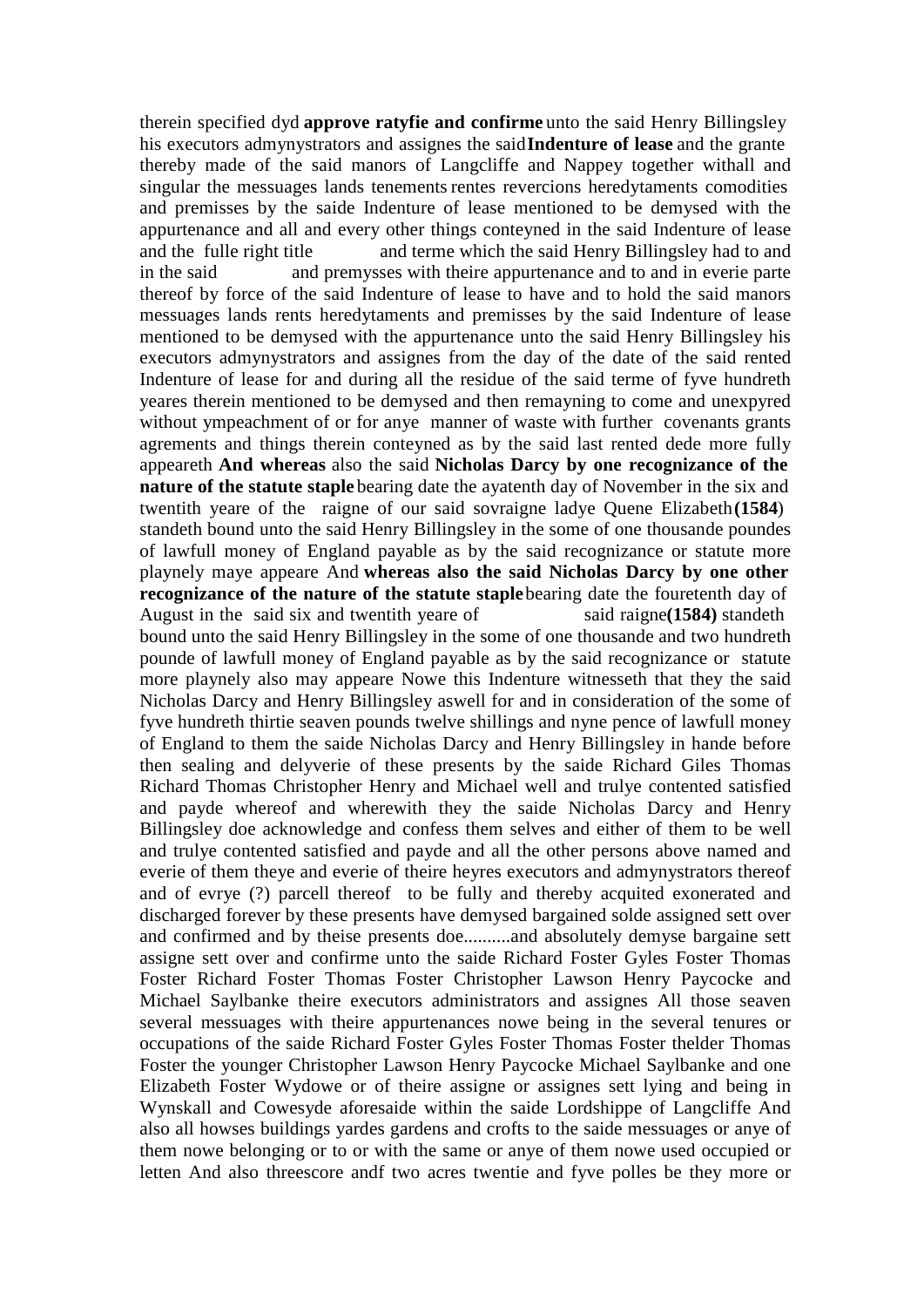lesse of arrable lande andf meadowe lying and being in Wynskale and Cowsyde aforesaide within the saide Lordshippe of Langcliffe and nowe or late in the several tenures or occupations of them the saide Richard Foster Gyles Foster Thomas Foster thelder Thomas Foster the younger Christopher Lawson Henry Paycocke and Michael Saylbanke or theire assigne or assignes And alsoe two hundreth sixe acres two roodes and foure polles of pasture lyinge and being within the saide Lordshippe of Langcliffe in the saide countie of yorke that is to witt (?) begynnyng att a ...........close called the Purse And soe following the wall and dytche to the west ende of one greate close of pasture called Hensyde And from theire following the south syde of............nere to a geate of Hensyde close called the Locke grene gate And from theire.......to a .......close called Robert Saylbanke calfe close att Cowsyde aforesaide And from the same calfe close to a ...........close called the Cow Close and soe to the corner of Wynskale ynge as measure shall aforde the same All which acres of lande meadowe and pasture shal conteyne the the (sic) rate of fyve ells and a halfe to everie polle and one polle in breadthe and fortie polles in lengthe to everie roode And the saide Nicholas Darcye and Henry Billingsley for the consideration aforesaide doe clerelye and absolutely bargayne and sett unto the saide Richard Foster Gyles Foster Thomas Foster thelder Richard Foster his sonne Thomas Foster the younger Christopher Lawson Henry Paycocke and Michael Saylbanke theire heyres executors and assignes all woode underwoode and trees growing or being in or uppon the premisses before by theise presents intended to be bargayned solde demysed assigned sett over or confirmed together with the retention(?) retentions (?) remaynders of all and anye the saide premisses and of anye parte and parcell thereof before by theise presents to be bargayned and grannted over as aforesaide for the saide time of fyve hundreth yeares And all rents yssues and yerely proffitts whatsoever uppon any demyse or lease made of the premisses of anye parte or parcell of the same togeather alsoe withall the whole estate righte title.........possession of inheritance benefytt proffitt clayme and demande which they the saide Nicholas Darcye and Henry Billingsley or eithet of them theire or either of theire heyres executors admynystrators or assignes ........tyme or tymes heretofore have had att this tyme have or otherwyse shall inioye or ought to have (?) to be entytled to have of in or to the saide messuages tenements and premisses assigned settover or confirmed with theire appurtenances or of or to...........or parcell)?) of the same to have and to holde the saide messuages tenements and all other the saide premisses before (?) in and by theise presents bargayned alyned (?) solde settover and assigned as aforesaide withall and.........theire appurtenances unto the saide Richard Foster Gyles Foster Thomas Foster thelder Richard Foster his sonne Thomas Foster the younger Christopher Lawson Henry Paycocke and Michael Saylbanke theire executors admynystrators and assignes from and ymedattlye after the making of theise presents for and during (?) and unto the full ende and time and duringe all the reste and residue of the saide time of fyve hundreth yeares soe thereof grannted by the saide Nicholas Darcy unto the saide Henry Billingsley as aforesaide as yett are unexpyred not ended or ................without ympeachment of anye manner of waste And alsoe in as full free large and ample manner and forme to all intentes and purposes as they the saide Nicholas Darcy and Henry Billingsley or either of them have or of right oughte or are entytled to have the saide premisses or anye parte thereof by anye waye righte title or meanes whatsoever And the saide Nicholas darcy fro hym selfe his heyres executors and admynystrators and anye of them dothe covenante grannte conclude condyscende and fullye agree to and with the saide Richard Foster Gyles Foster Thomas Foster thelder Richard Foster his sonne Thomas Foster the younger Christopher Lawson Henry Paycocke and Michael Saylbanke and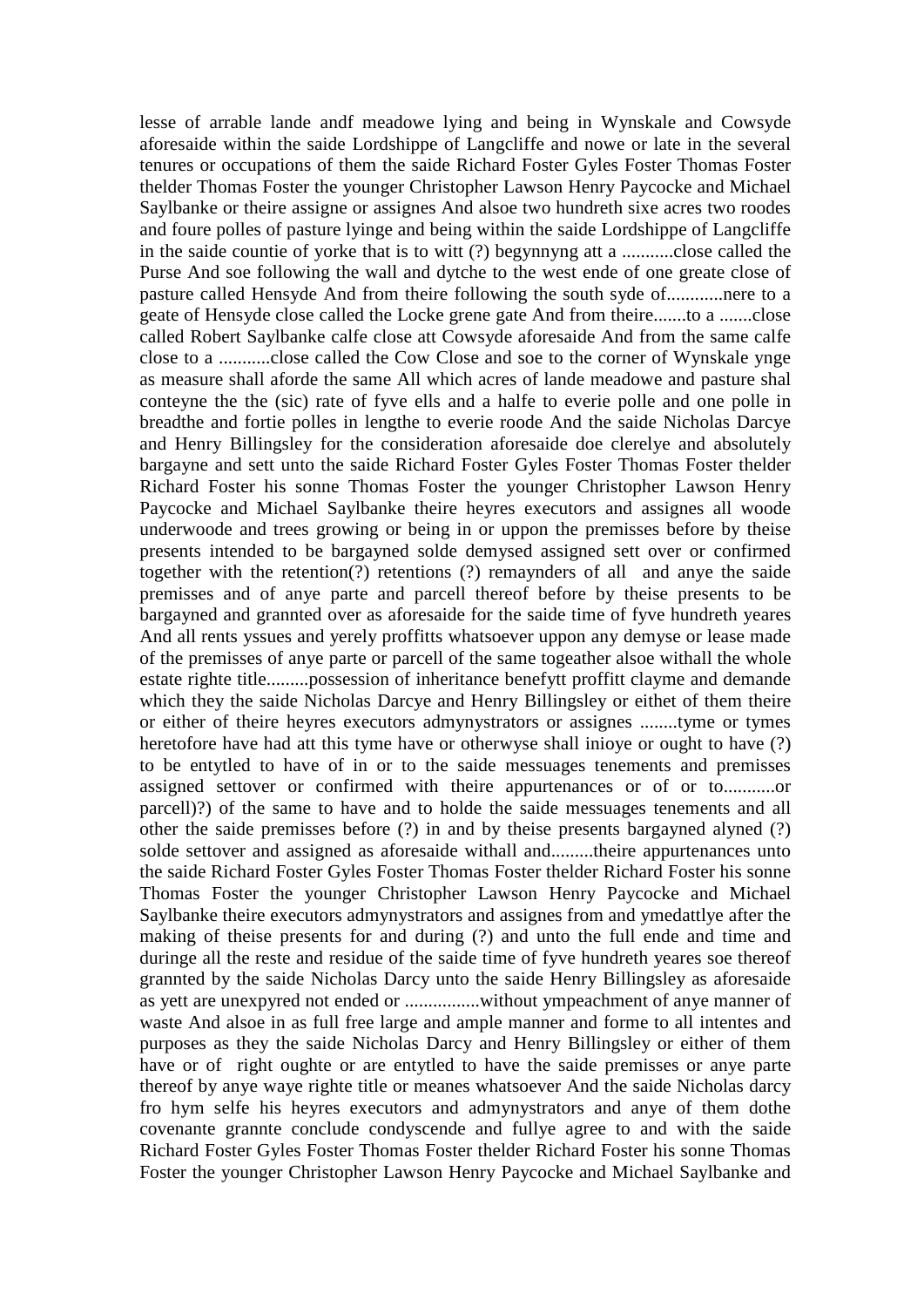anye of them theire and hires of theire executors admynystrators and assignes by theise presents thatt the saide Richard Foster Gyles Foster Thomas Foster thelder Richard Foster his sonne Thomas Foster the younger Christopher Lawson Henry Paycocke and Michael Saylbanke theire and anye of theire executors admynystrators and assignes and heires of them shall and maye att all........tyme and tymes hereafter during the contynuance of the saide time of fyve hundreth yeares soe before tyme grannted of the saide premisses as aforesaide lawfullye quyetlye and peceably have holde occupye and enioye the saide premisses with theire appurtenances and anye parte and parcell thereof before in and by theise presents bargayned solde and grannted over as aforesaide without anye lett suite denyall troble vexation interruption wiccion(?) (eviction?) acttion (?) or anye other incombrance whatsoever of hym the saide Nicholas Darcy his heyres or assignes or of anye other person or persons lawefullye clayming by or under his estates or title or by or under the title of Sir Arthure darcye knighte father of the saide Nicholas or anye of the sonnes of the same Sir Arthure in anywyse And further also that the saide premysses withall and singuler theire appurtenances before an and by theise presents mentioned to be bargayned solde and grannted over as aforesaide the daye of the date of theise presents are and soe from tyme to tyme and att all and anye tyme and tymes hereafter during the contynuance of the saide time of fiyve hundreth yeares soe thereof grannted as aforesaide shall remayne contynue and be unto them the saide Richard Foster Giles Foster Thomas Foster thelder Richard Foster Thomas Foster the younger Christopher Lawson Henry Paycocke and Michael Saylbanke theire and anye of them theire executors admynystrators and assignes free and clere and frelye and clerelye acquited exonerated discharged or otherwyse from tyme to tyme saved and kepte harmeles by the saide Nicholas Darcye his heyres and assignes of anf from all and all manner of former bargaynes..........sales gyftes grannted leases estates annuyties fees wynters(?) dowers fynes.........accomptes condemp....... iudgements extents executions rents rente charge rente secke(?) arrerage of rents uses conditions forfeytures statutes and recognizances and from all other acts charges titles troubles incumbrances and demandes whatsoever heretofore had made done knowledged or suffred or hereafter to be had made done knowledged or suffred of the saide premisses by the saide Nicholas darcye or by the saide Sir Arthur Darcy knight or either of them or anye clayming by or under them or either of them or anye of the sonnes of the saide Sir Arthure in anywyse the rente and suite hereaftyer to be due to the cheyfe Lorde or Lorde of the fee or fees thereof and all leases made of the premisses to the saide Richard Foster Gyles Foster Thomas Foster thelder Richard Foster Thomas Foster the younger Christopher Lawson Henry Paycocke and Michael Saylbanke and by vertue whereof they the saide Richard Foster Gyles Foster Thomas Foster thelder Richard Foster Thomas Foster the younger Christopher Lawson Henry Paycocke and Michael Saylbanke or anye of them have or hathe occupyed and taken the proffitte thereof And the saide first recyted Indenture of demyse and lease and the saide statute or recognizance soe had made or knowledged by the saide Nicholas of the saide premisses (?) onlye excepted and foreprysed And further also that he the saide Nicholas Darcye his heyres and assignes and all and anye other person or persons which nowe stande or are seized or which att anye tymes hereafter shall stande contynue or be seized of the saide premysses and lawfullye clayming by from or under the title of the saide Nicholas Darcye his heyres or assignes or from by in or under the saide Sir Arthure Darcye for the tyme beinge as he they or anye of them shalbe thereunto required by the saide Richard Foster Gyles Foster Thomas Foster thelder Richard Foster his sonne Thomas Foster the younger Christopher Lawson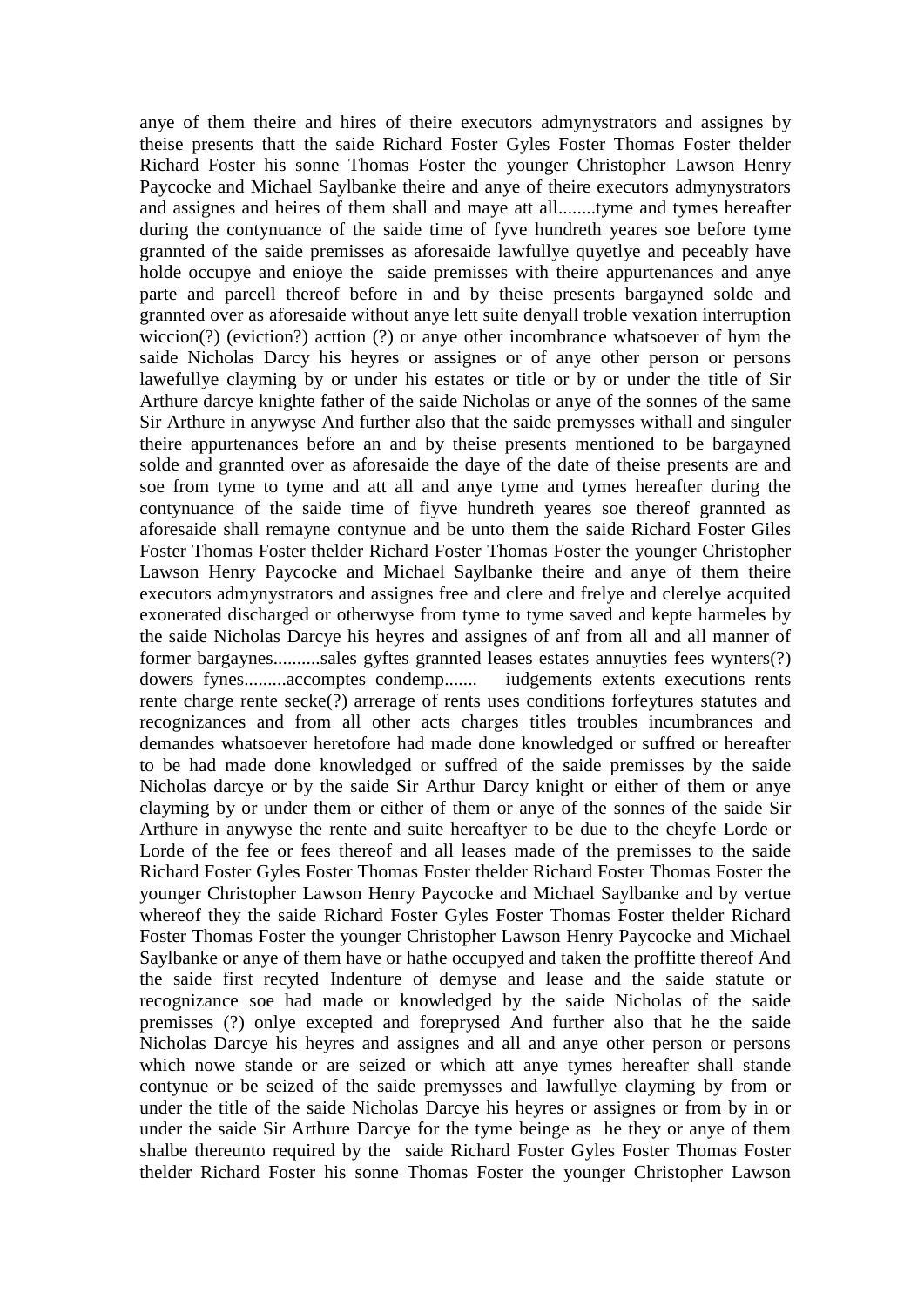Henry Paycocke and Michael Saylbanke or anye of them theire and anye of theire executors admynystrators and assignes shall doe make suffer execute and accomplishe and cause to be made done knowledged suffered executed and accomplished all and everie suche further and other acte and actes thinge and things devyse and devyce assurance and assurances of the saide premysses before in and by theise presents mentioned to be bargayned solde and assigned over as aforesaide as by the saide Richard Foster Gyles Foster Thomas Foster thelder Richard Foster his sonne Thomas Foster the younger Christopher Lawson Henry Paycocke and Michael Saylbanke theire heyres executors admynystrators or assignes or theire or anye of theire learned councel in the lawe shalbe reasonably devysed advysed required or councelled att the onlye coste and

### Last page of  $8(?)$

The said Henry his heyres executors admynystrators or assignes or any of them and without any other lett suite tolle denial negation interruption omition*action* or any other incumbrances whatsoever of hym the said Henry Billingsley his heires executors admynystrators or assignes or of any other person or persons lawfully having any estate or title in or to the premisses by from or under the said Henry Billingsley his heyres or assignes or any of them And further alsoe that the said premisses with all and singuler their appurtenance before in and by theis present mentioned to be bargained solde and granted over as aforesaid the daye of the date of this present are and doe from tyme to tyme and at all and any tyme and tymes hereafter duringe the continuance of the said tyme of fyve hundreth yeares thereof granted as aforesaid shall remayne continue and be unto the said Willm. Carre John Brayshaw George Lawson Lawrence Yveson Thomas Preston Thomas Newhouse John Lupton and Egydii (Giles) Cookeson and any of them they and any of their executors admynystrators and assignes free and cleare and freely and clearly acquitted *exonerated* and discharged or otherwise from tyme to tyme within convenient tyme after notice and request thereof to be made and given unto the said Henry Billingsley his heyres executors or admynystrators saved and kept*harmless* of and from all and all manner of former and other bargaynes sales gifts grants leases estates annuities *agrements* executions rents of rent uses conditions forfeytures statute and recognizance and of and from all other*acte* charge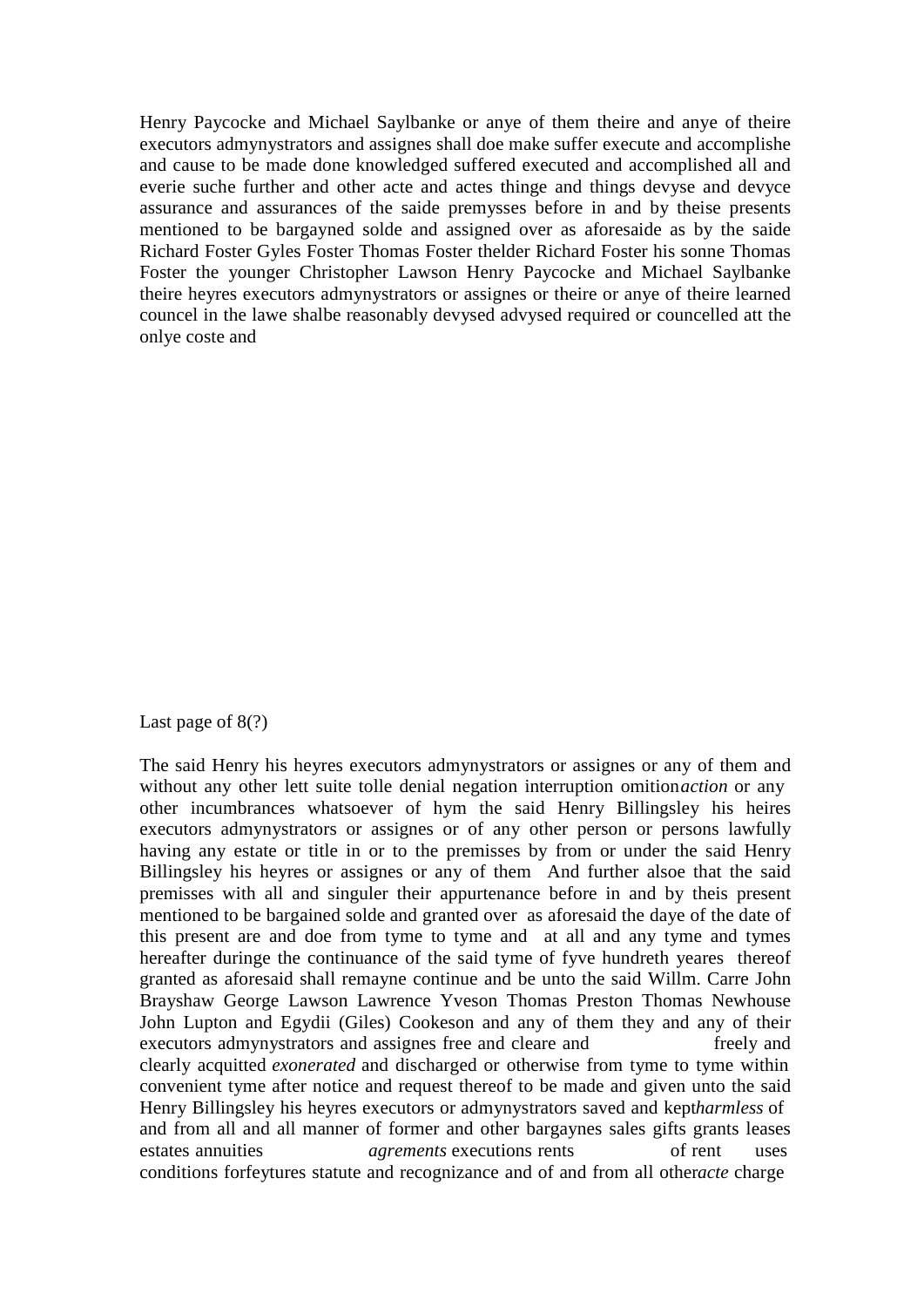titles troubles incumbrances and demandes whatsoever heretofore had made done or knowledged or hereafter to be had made done or knowledged by or unto the said Henry Billingsley his heyres executors admynystrators or assignes or by any other person or persons having any estate or interest by or under the estate title or interest of the said Henry Billingsley in any wise the rents and heretofore due or hereafter to be due for the said premisses to the cheefe Lorde or Lordes of the fee or fees thereof only excepted and And the said Henry Billingsley for hym selfe his heyres executors and admynystrators doth further covenante and grante to and with the said Willm. Carr John Brayshaw George Lawson Lawrence Iveson Thomas Preston Thomas Newhouse John Lupton and Ejydii Cookeson and any of them they and any of their heyres executors and admynystrators that said Henry Billingsley his heyres executors and admynystrators or assignes nor any of them shall not at any tyme or tymes hereafter by force of the said denial rented statute or recognizance or uppon any *agrement* or execution thereuppon to be extended or to be extended the said premisses before by theis presente mentioned to be bargayned solde and granted over as aforesaid or any parte or parcell thereof nor otherwise by color or virtue of the same title any the rente yssues or profitte thereof nor otherwise interrupte or disturb the possession of them the said William Carr John Brayshaw George Lawson Lawrence Iveson Thomas Preston Thomas Newhouse John Lupton and Ejydii Cookeson or of any of them or of they or anye of theire heyres executors admynystrators or assignes of in or to the premisses or any parte thereof in anywise In witnes whereof the parties aforesaid to theis presente Indentures interchangeablie have sett their handes and seales the daye and yeare firste above written

Et memorandum dies et anno suprascript presat Nichus Darcy Armiger et Henricus Billingsley venerunt coram Ira dua regina in cancellaria sua et recognonerunt indent uram predictam et omnia et singula in eadem content et specificat in forma supra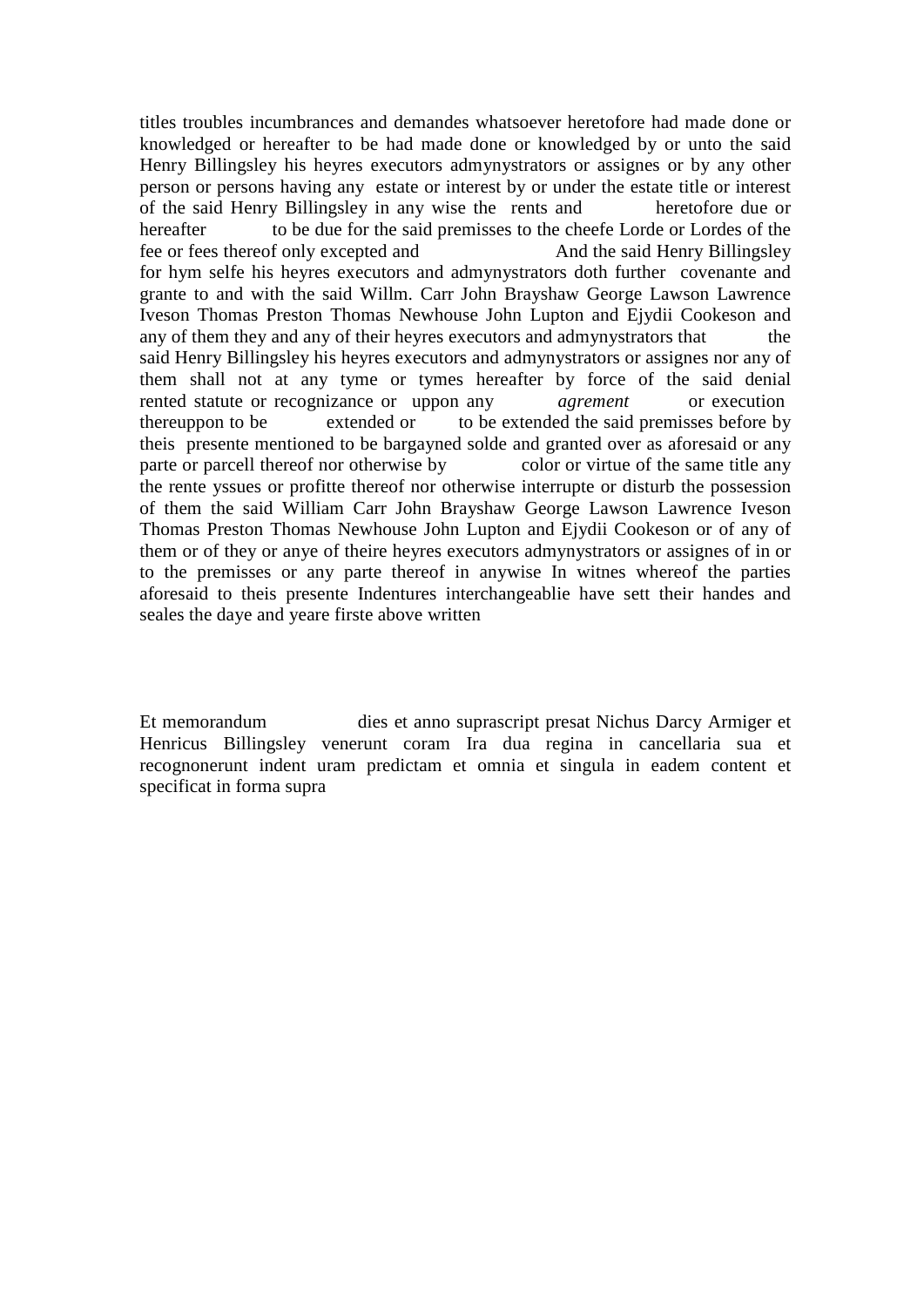## **MIC 1874 PC/LAC 13 Northallerton TNA C54/1408**

## **Sale of the Manor of Langcliffe by Nicholas Darcy and Henry Billingsley 29 November 1591**

## **No. 2 Thomas Kidd et al.**

This Indenture made the nine and twentieth day of November in the four and thirtieth year (*1591*)of the reign of our sovereign lady Elizabeth by the grace of god Queen of England France and Ireland defender of the faith .....between Nicholas Darcy of Northampton in the county of Northampton Esquire one of the sons of Sir Arthur Darcy knight deceased and Henry Billingsley citizen and Alderman of London of the one party and Thomas Kydde of Langcliffe in the parish of Giggleswick in Craven in the county of York yeoman William Browne of Langcliffe aforesaid yeoman Thomas Sowden of Langcliffe aforesaid yeoman Richard Kidson of Langcliffe aforesaid yeoman Anthony Armysteade of Langcliffe aforesaid yeoman Mathewe Giggleswick of Langcliffe aforesaid glover and Thomas Giggleswick son of the same Mathewe of the other party Witness that whereas the said Nicholas Darcy by his Indenture of lease bearing date the ninth day of February in the seven and twentieth year of the reign of our said sovereign lady Queen Elizabeth for and upon diverse good and lawful causes and considerations in the said Indenture mentioned did demise grant and to farm let unto the said Henry Billingsley by the name of Henry Billingsley citizen and haberdasher of London All those the manors of Langcliffe and Nappey with all and singular their right members and appurtenances whatsoever in the said county of York And all and singular messuages edifices buildings lands tenements rents reversions suits courts leets liberties franchises profits commodities and heriditaments whatsoever to the said messuages of Langcliffe and Nappey or to either of them belonging or in any wise appurtaining or accepted reputed taken known used occupy demysed or let to or with the said manors or either of them or as part parcell or member of them or of either of them And all and singular other the messuages lands tenements rents reversions suits profits and heriditaments whatsoever of the said Nicholas Darcy with all and singular their appurtenances situate lying being coming growing or renewing or or within the said town parishes hamlets and fields of Langcliffe and Nappey aforesaid and any or either of them in the said county of York And also the reversion and reversions of all and singular the premises and all and singular rents and profits whatsoever incident unto the same reversion and reversions to have and to hold the same unto the said Henry Billingsley his executors administrators and assigns from the day of the date of the said recited Indentures unto the end of term and for and during all the time of five hundred years from thence next following and fully to be complete and ended under the condition in the said recited Indentures mentioned with diverse other covenants matters agreements and things in the same recited Indentures mentioned as by the said Indentures more at large appears And whereas the said Nicholas Darcy for the further assurance of the said manor of Langcliffe and the better confirming of the estate of the said Henry Billingsley and his said time of years therein And upon intent to extinguish the condition contained in the said recited Indenture of lease by his other deed or writing under his hand and seale bearing date the eighth day of August in the eight and twentieth year of the reign of our said sovereign lady Queen Elizabeth for the consideration therein specified did approve ratify and confirm unto the said Henry Billingsley his executors administrators and assigns the said Indenture of lease and the grant thereby made of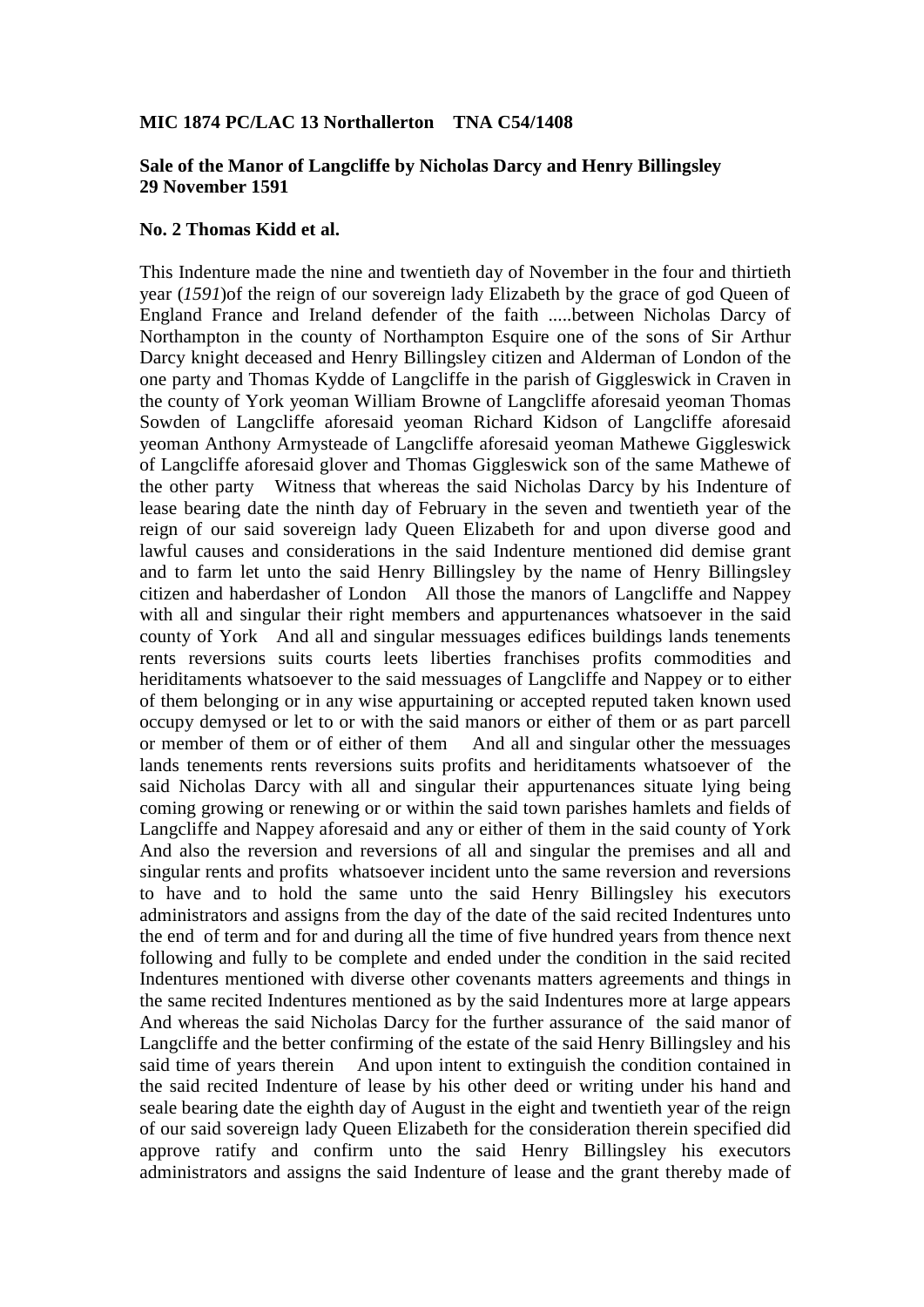the said messuages of Langcliffe and Nappey together with all and singular the messuages lands tenements rents reversions hereditaments commodities and premises by the said Indenture of lease mentioned to be demised with the appurtenances and all and any other thing contained in the said Indenture of lease and the estates right title interest and term which the said Henry Billingsley had to and in the said manors and premises with their appurtenances and to and in any part thereof by force of the said Indenture of lease to have and to hold the said manors messuages lands tenements hereditaments and premises by the said Indenture of lease mentioned to be demised with the appurtenances unto the said Henry Billingsley his executors administrators and assigns from the day of the date of the said time of five hundred years herein mentioned to be demised and then remaining to come and unexpired without impeachment of or for any manner of waste with further covenant grant agreement and thing therein contained as by the said last recited deed more fully appeareth

And whereas also the said Nicholas Darcy by one recognizance of the nature of the statute staple bearing date the nineteenth day November in the six and twentieth year of the reign of our said sovereign lady Queen Elizabeth standeth bound unto the said Henry Billingsley in the sum of one thousand pounds of lawful money of England payable as by the said recognizance of statute more plainly may appear And whereas also the said Nicholas Darcy by one other recognizance of the nature of the statute staple bearing date the fourteenth day of August in the said six and twentieth year of her highness said reign standeth bound unto the said Henry Billingsley in the sum of one thousand and two hundred pounds of lawful money of England payable as by the said recognizance or statute more plainly also may appear Now this Indenture witnesses that they the said Nicholas Darcy and Henry Billingsley as well for and in consideration of the sum of three hundred four score and eighteen pounds two shillings and six pence of lawful money of England to them the said Nicholas Darcy and Henry Billingsley in hand before then sealing and delivery of these presents by the said Thomas Kidd William Browne Thomas Sowden Richard Kidson Anthony Armystead Mathew Siggeswicke and Thomas Siggeswicke well and truly contented and paid whereof and wherewith they the said Nicholas Darcy and Henry Billingsley do acknowledge and confess themselves and either of them to be well and truly contented satisfied and paid And the said Thomas Kidd William Browne Thomas Sowden Richard Kidson Anthony Armystead Mathew Siggeswicke and Thomas Siggeswicke their heirs executors and administrators and every of them thereof and of every parte thereof to be fully and clearly acquitted exonerated and discharged for ever by these presents have demised bargained sold assigned set over and confirmed and by these presents do clearly and absolutely demise bargain sell assign set over and confirm unto the TK, WB, TS, RK, AA, MG, andTG their executors administrators and assigns All those five messuages with their appurtenances now being in the several tenures or occupations of the said TK, WB, TS, RK, AA, and MG*[TG missing]* or their assign or assigns set lying and being in Langcliffe aforesaid in the said county of York And also all houses buildings yards gardens (belonging) to the said messuages or any of them now belonging or to or with the same or any of them now (used) occupied or let And also forty and six acres three rods and one pole or arable land and meadows lying and being within the town and common fields of the Lordship of Langcliffe aforesaid and now (being) in the several tenures or occupations of them the said TK WB TS RK AA and MG*[no TG]* or of their assign or assigns And also one hundred fifty and two acres and one rod and twenty poles of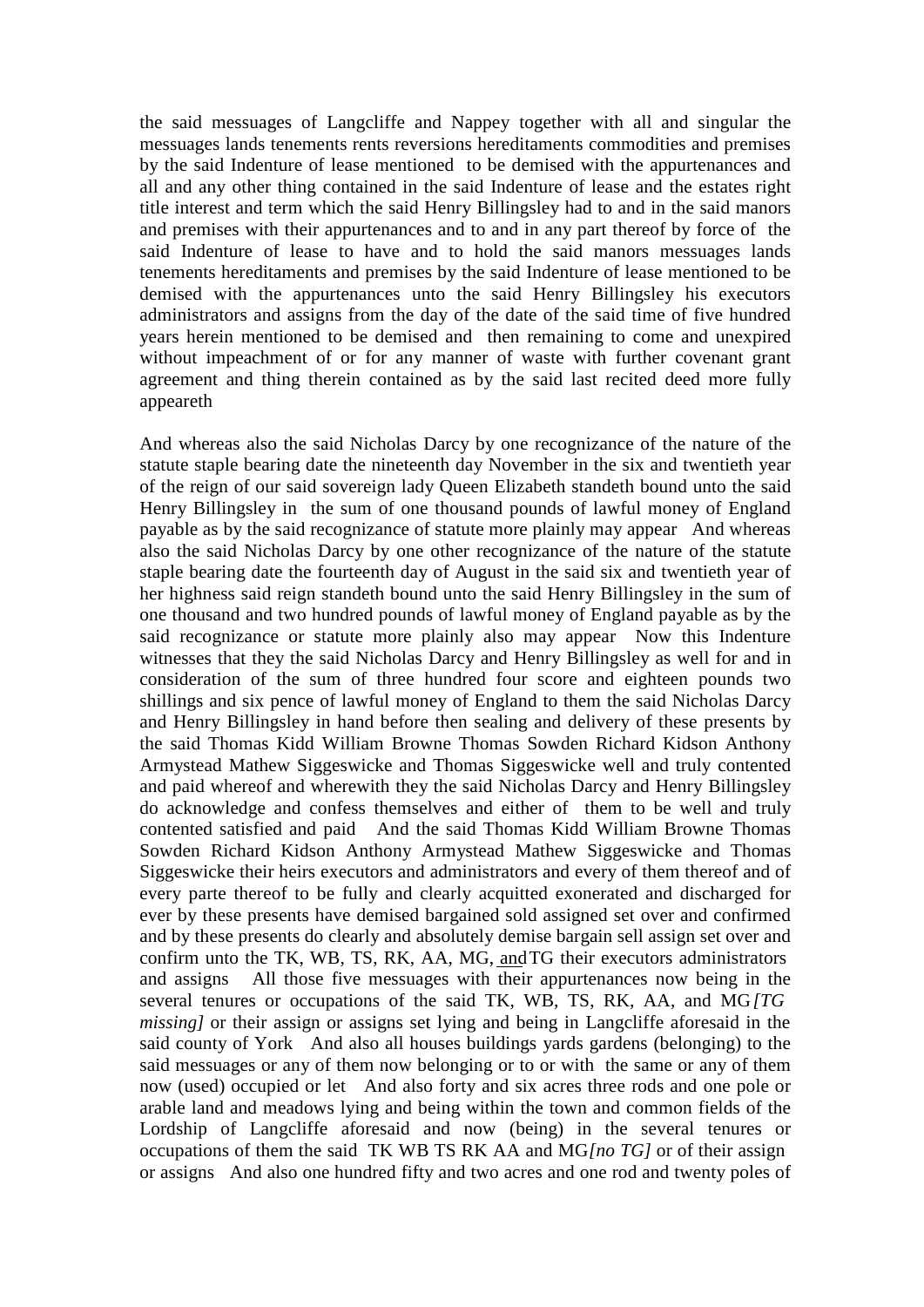pasture lying and being within the (said) Lordship of Langcliffe that is to wit*(?)* on the north side of one close of pasture upon Langcliffe moor*(?)* called the Cow Close beginning at the east end of the town of Langcliffe and descending directly*(?)* to a place called the old turf moor yeat and so from there folowing the wall there to a place there called Skarris and so following the same wall on the east side of the great close called Cowside Close to the side of one great close of pasture called Henside and so the place assigned*(?)* and measured out for the tenants of Wynskall towards the west All which acres of land meadow and pasture are to contain the rate of five ells and a half to every pole and one pole in breadth and forty poles in length to every rood. And the said Nicholas Darcy and Henry Billingsley for the consideration aforesaid do thereby and absolutely bargain and sell assign set over and confirm unto the said TK WB TS RK AA M Giggleswicke [now 2 g's] and Thomas Giggleswicke their executors administrators and assigns the reversion and reversions remainder and remainders of all and every the said premises and of every part and parcell thereof before by these presents mentioned to be bargained and granted over as aforesaid for the said term of five hundred years And all rents issues and yearly profits whatsoever reserved upon any lease demise or grant made of the premises or any part or parcel of the same together also with all the whole estate right title interest use possession inheritance benefit claim and demand which they the said Henry Billingsley and Nicholas Darcy or either of them their or either of their heirs executors administrators or assigns at any time or times heretofore have had at this time have or otherwise shall may or ought to have or to be entitled to have of in or to the said messuages tenements and premises afore by these presents mentioned to be demised (bargained) sold assigned sett over or confirmed with their appurtenances or of in or to any part or parcel of the same To have and to hold the said messuages tenements and all other the said premises before in and by these presents bargained aliened sold sett over and assigned as aforesaid with all and singular their appurtenances unto the said TK WB TS RK AA MG and TG their executors administrators and assigns from and immediately after the making of these presents for and during unto the full end and term and during all the rest and residue of the said term of five hundred hears so thereof granted by the said Nicholas Darcy unto the said Henry Billingsley as aforesaid as yet are unexpired not ended or determined without impeachment of any manner of waste And also in as full free large and ample manner and form to all intents and purposes as they the said Nicholas Darcy and Henry Billingsley or either of them have or of right ought or are entitled to have the said premises or any part thereof by any ways right title or means whatsoever And the said Nicholas Darcy for him self his heirs executors and administrators and every of them doth covenant grant conclude condescend and fully agree to and with the said TK WB TS RK AA MG and TG and every of them their and any of their executors administrators and assigns by these presents that they the said TK WB TS RK AA MG and TG they and every of their executors administrators and assigns and every of them shall and may at all and any time and times hereafter during the continuance of the said term of five hundred years so before time granted of the premises as aforesaid lawfully quietly and peaceably have hold occupy and enjoy the said premises with their appurtenances and every part and parcel thereof before in and by these presents bargained sold and granted as aforesaid without any lett suit denial trouble vexation interruption eviction action or any other incumbrance whatsoever of him the said Nicholas Darcy his heirs or assigns or of any other person or persons lawfully claiming by or under his estate or title or by or under the title of Sir Arthur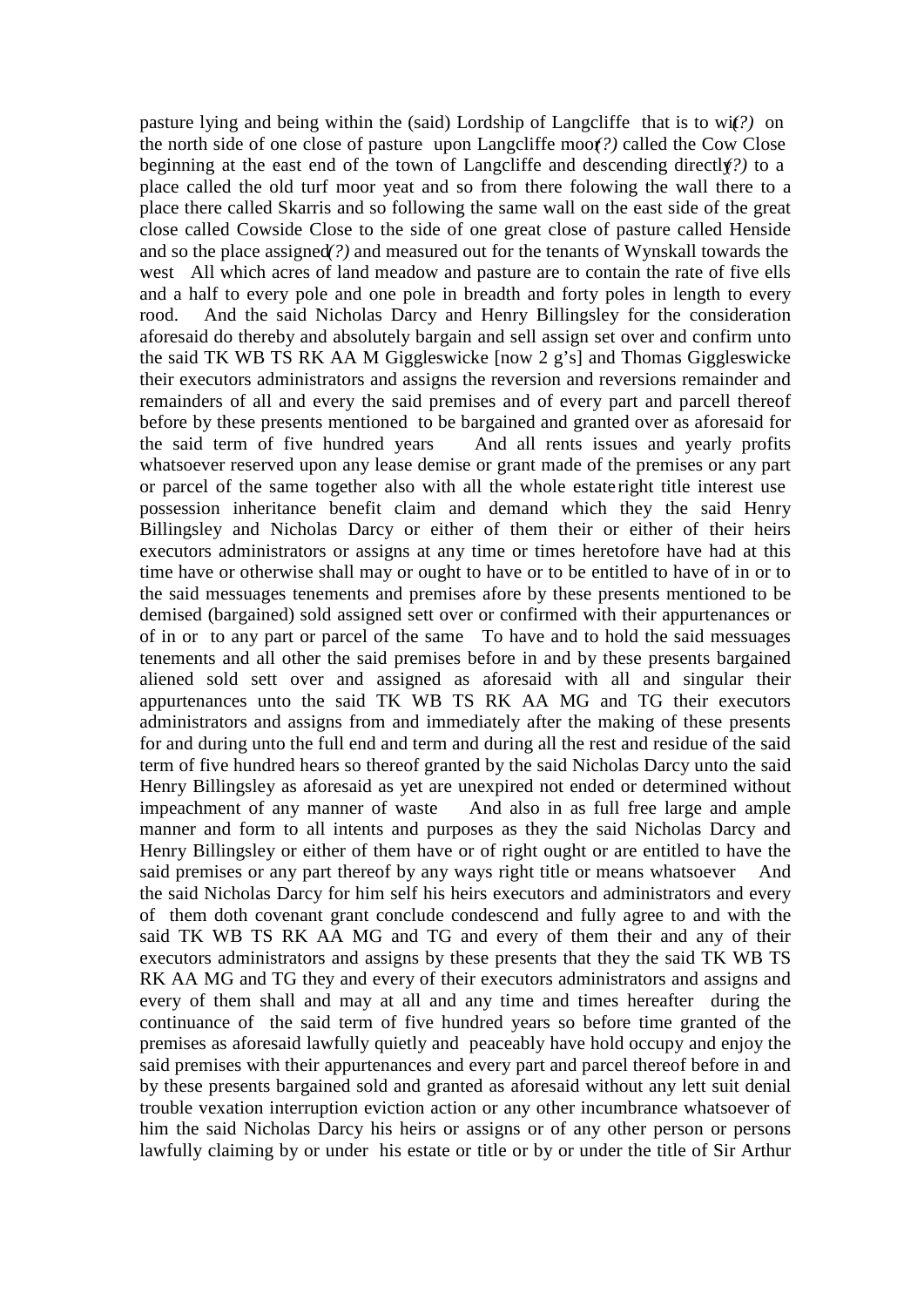Darcy knight father of the said Nicholas or any of the sons of the same Sir Arthur in anywise

And further also that the said premises with all and singular their appurtenances before and in and by these presents mentioned to be bargained sold and granted over as aforesaid the day of the date of these presents are and do from time to time and at all and every time and times hereafter during the continuance of the said term of five hundred hears so thereof granted as aforesaid shall remain continue and by unto them the said TK WB TS RK AA MG and TG and every of them their and every of their executors adminstrators and assigns free and clear and freely and clearly acquitted exonerated and discharged or otherwise from time to time saved and kept harmless by the said Nicholas Darcy his heirs and assigns of and from all and all manner and form bargains former sales gifts grants leases estates annuities fees jointures dowers fines entails accounts condempuacions*(?)* judgements extents executions rents rent charge rents secke*(?)* arrerages*(arrears?)* of rents uses conditions forfeitures statutes and recognizances and from all other rent charges titles troubles incumbrances and demands whatsoever heretofore had made done knowledged or suffered or hereafter to be had made done knowledged or suffered of the said premises by the said Nicholas Darcy or by the said Sir Arthur Darcy knight or either of them or any claiming by or under them or either of them or any of the sons of the said Sir Arthur in anywise the rents and suits hereafter to be due to the chief Lord of Lords of the fee or fees thereof and all leases made of the premises to the said TK WB TS RK AA MG and TG and every or any of them for term of years not yet determined

And by virtue thereof they the said TK WB TS RK AA MG and TG or any of them have or hath occupied and taken the profit thereof And the said first recited Indentures of demise and lease and the said statute or recognizance so had made or knowledged by the said Nicholas of the said premises only excepted and foreprised

And further also that he the said Nicholas Darcy his heirs and assigns and all and every other person and persons which now stand or are seized or which at any time hereafter shall stand continue or be seized of the said premises and lawfully claiming by from or under the title of him the said Nicholas Darcy his heirs or assigns or from by in or under the said Sir Arthur Darcy for the time being as he they or any or them shall be thereunto required by the said TK WB TS RK AA MG and TG or any of them their or any of their executors administrators or assigns shall do make knowledge suffer execute and accomplish all and every such further and other act and acts thing and things devise and device assurance and assurances of the said premises before in and by these presents mentioned to be bargained sold and assigned over as aforesaid as by the said TK WB TS RK AA MG and TG or any or them their or any of their heirs executors adminstrators or assigns or there or any of their learned counsel in the law shall be reasonably devised advised required or counselled at the only cost and charge in the law of them the said Thomas William Thomas Richard Anthony Mathew and Thomas and every or any of them for the further better and more perfect assurance surety sure making and assigning of the said premises unto the said TK WB TS RK AA MG and TG their executors administrators and assigns for the said term of five hundred years And the said Henry Billingsley for him self his heirs executors administrators and assigns doth covenant .............. conclude condescend and agree to and with the said TK WB TS RK AA MG and TG and every of them their and every of their executors administrators and assigns by these presents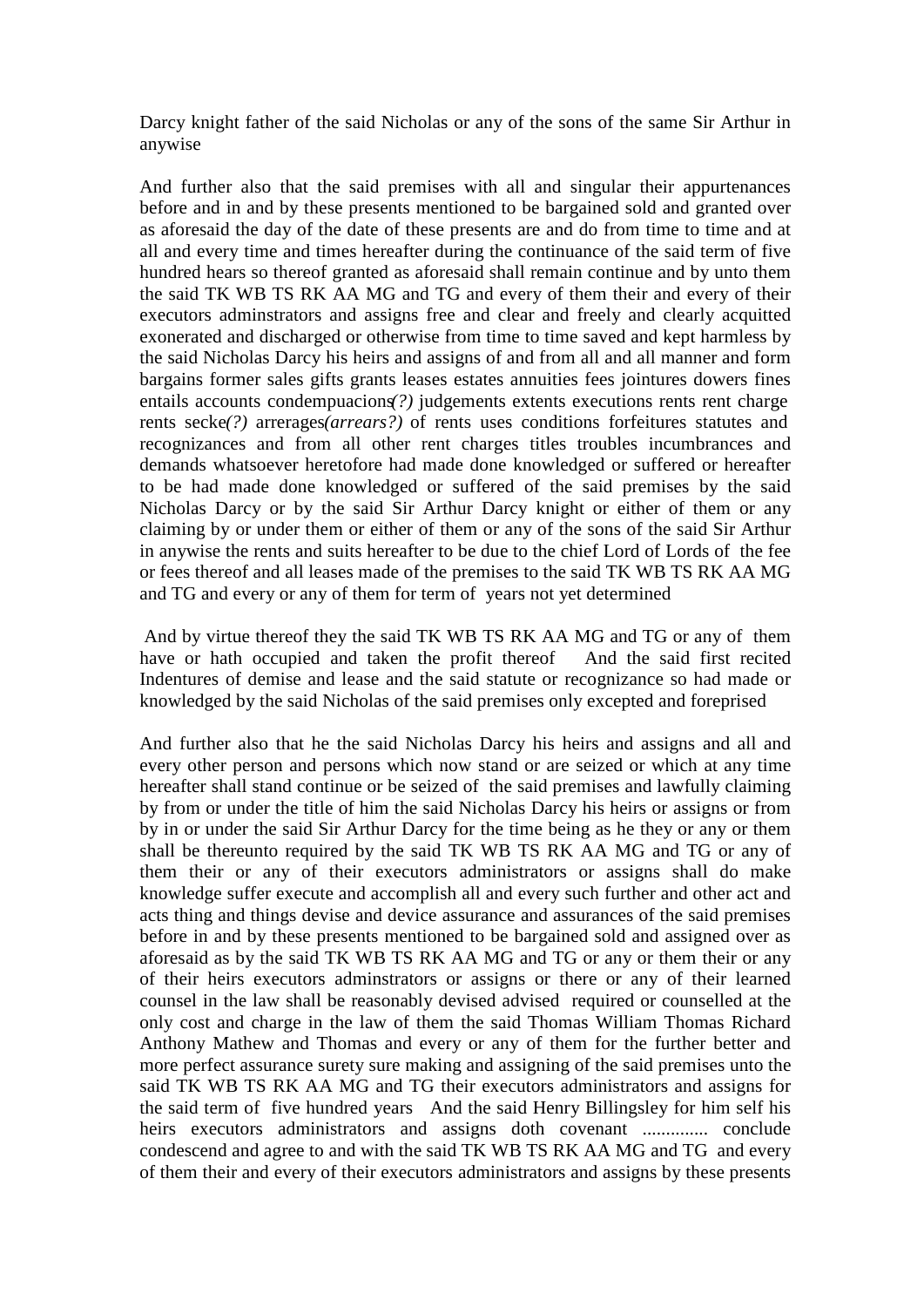That they the said TK WB TS RK AA MG and TG and every of them their and every of their executors administrators and assigns shall and may at all times hereafter during the continuance of the said term of five hundred years so granted of the premises as aforesaid lawfully peaceably and quietly have hold occupy and enjoy the said premises with the appurtenances and every part and parcel thereof before in and by these presents bargained sold and granted over as aforesaid without any execution upon any statute or recognizance knowledged to the said Henry Billingsley his heirs executors administrators or assigns or any of them and without any other lett suit trouble denial vexation interruption eviction action or any other incumbrance whatsoever of him the said Henry Billingsley his heirs executors administrators or assigns or of any other person or persons lawfully having any estate or title in or to the premises by from or under the same Henry Billingsley his heirs or assigns or any of them

And further also that the said premisses with all and singular their appurtenances before in and by these presents mentioned to be bargained sold and granted over as aforesaid the day of the date of these presents are and do from time to time and at all and every time and times hereafter during the continuance of the said term of five hundred years thereof granted as aforesaid shall remain continue and be unto the said TK WB TS RK AA MG and TG and every of them their and every of their executors administrators and assigns free and clear and freely and clearly acquitted exonerated and discharged or otherwise from time to time within convenient time after notice and request thereof to be made and given unto the said Henry Billingsley his heirs executors or administrators saved and kept harmless of and from all and all manner of former and other bargains sales gifts grants leases estates annuities fees jointures accounts condempuacions (?) judgements executions rents arrerages or rents uses conditions forfeitures statute and recognizance and of and from al other acts charges titles troubles incumbrances and demands whatsoever heretofore had made done or knowledged by or unto the said Henry Billingsley his heirs executors administrators or assigns or by any other person or persons having any estate or interest by or under the estate title or interest or the said Henry Billingsley in anywise the rents and suits heretofore due or hereafter to be due for the said premises to the chief Lord or Lords of the fee or fees thereof only excepted and foreprised

And the said Henry Billingsley for him self his heirs executors and administrators doth further covenant and .......TK............and TG and any of them their and every of their executors administrators and assigns shall and may at all times hereafter during the continuance of the said term of five hundred years so granted of the premises as aforesaid lawfully peaceably and quietly have hold occupy and enjoy the said premises with the appurtenances and every part and parcel thereof before in and by these presents bargained sold and granted over as aforesaid without any execution upon any statute or recognizance knowledged to the said Henry Billingsley his heirs executors adminstrators or assigns or any or them and without any other lett suit trouble denial vexation interruption eviction action or any other incumbrance whatsoever of him the said Henry Billingsley his heirs executors administrators or assigns or of any other person or persons lawfully having any estate or title in or to the premises by from or under the same Henry Billingsley his heirs or assigns or any of them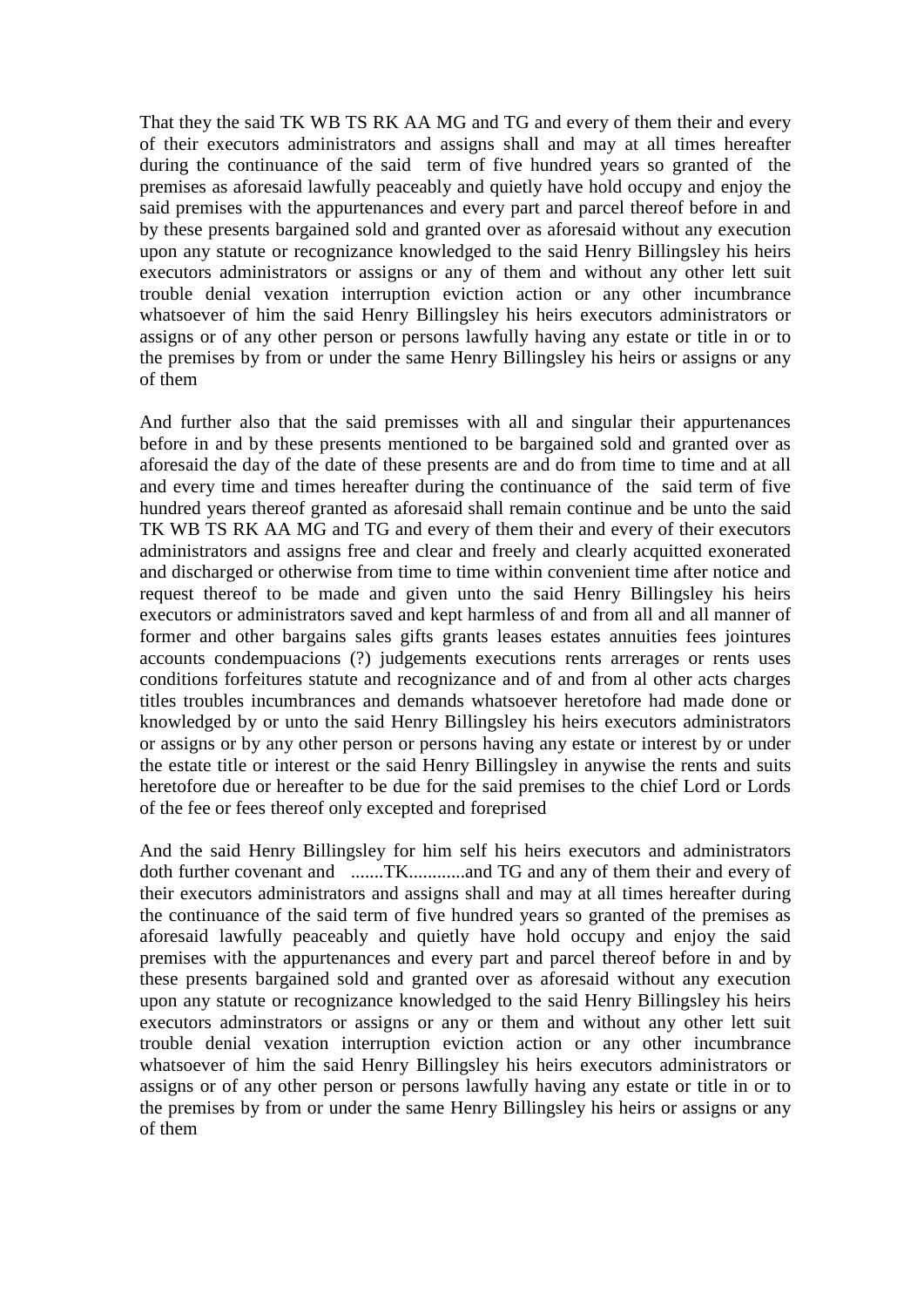And further also that the said premises with all and singular their appurtenances before in and by these presents mentioned to be bargained sold and granted over as aforesaid the day of the date of these presents are and do from time to time and at all and every time and times hereafter during the continuance of the said term of five hundred years therof granted as aforesaid shall remain continue and be unto the said TK WB TS RK AA MG and TG and every of them their and every of their executors administrators and assigns free and clear and freely and clearly acquitted exonerated and discharged or otherwise from time to time within convenient time after notice and request thereof to be made and given unto the said Henry Billingsley his heirs executors or adminstrators saved and kept harmless of and from all and all manner of former and other bargains sales gifts grants leases estates annuities fees jointures accounts condempuacions judgements executions rents arrerages of rents uses conditions forfeitures statutes and recognizances and of and from all other acts charges titles troubles incumbrances and demands whatsoever heretofore had made done or knowledged or hereafter to be had made done or knowledged by or unto the said Henry Billingsley his heirs executors administrators or assigns or by any other person or persons having any estate or interest by or under the estate title or interest of the said Henry Billingsley in any wise the rents and suits heretofore due or hereafter to be due for the said premises to the chief Lord or Lords of the fee or fees thereof only excepted and foreprised

And the said Henry Billingsley for him self his heirs executors and administrators doth further covenant and grant to and with the said TK WB TS RK AA MG and TG and every of them their and every of their heirs executors and administrators That he the said Henry Billingsley his heirs executors and administrators or assigns nor any of them shall not at any time or times hereafter by force of the said several recited statutes or recognizances or upon any suit judgement extents or executions thereupon to be sued extend or cause to be extended the said premises before by these presents mentioned to be bargained sold and granted over as aforesaid or any part or parcel thereof nor other wise by colour or virtue or the same take any the rents issues or profits thereof nor otherwise interrupt or disturb the possession of them the said TK WB TS RK AA MG and TG or of any of them or of their or any of their heirs executors administrators or assigns or in or to the premises or any part thereof in any wise In witness whereof the parties above named to these present Indentures interchangeably have set their hands and seals given the day and year first above written.

*LATIN TEXT*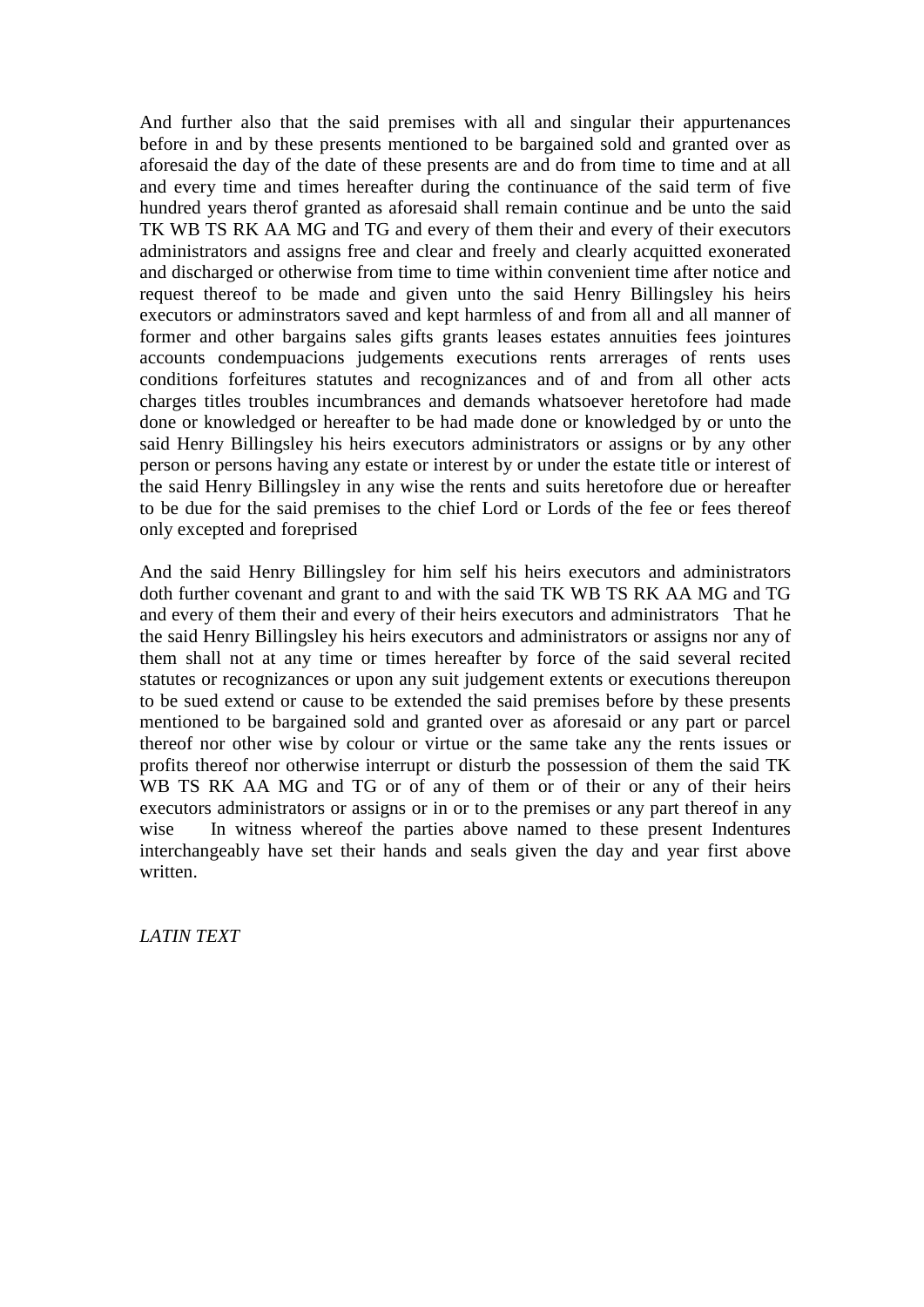**Sale of the Manor No. 5**

# **Darcy/ 9 feoffees/ 24 others 29th November 1591 PRO C54 / 1419 CP 3572**

#### **Northallerton PC/LAC 13 MIC 1874**

Modern English

This Indenture made the nine and twentieth day of November in the four and thirtieth year (1591) of the reign of our sovereign lady Elizabeth by the grace of god Queen of England France and Ireland defender of the faith.... Between Nicholas Darcy of Northampton in the county of Northampton Esquire one of the sons of Sir Arthur Darcy knight deceased of the one party And Richard Foster the elder and Christopher Saylebank of Fryer Stayneforth in the parish of Giggleswick in the county of york yeomen James Carre and Richard Clapham of Stackhouse in the said parish of Giggleswick and county of york yeomen Lawrence Lawson of Giggleswick aforesaid in the said county of york yeoman Adam Browne the elder John Wildman and William Lunne of Settle in the said parish of Giggleswick and county of york yeomen and William Banke of Huggon House in the said parish of Giggleswick and county of york yeoman of the other party Witnesseth that the said Nicholas Darcy as well for and in consideration of a certain sum of lawful money of England to him the said Nicholas Darcy by Henry Somerscales Richard Somerscales William Armysteade Christopher Armysteade Thomas Kydde William Browne Richard Kydson Thomas Sowden Anthony Armysteade Mathew Giggleswick Richard Foster Gyles Foster Henry Peycocke Michael Saylbanke Thomas Foster the elder Richard Lawson Bryan Cookeson Thomas Newhouse Thomas Preston John Lupton William Carre John Brayshawe George Lawson and Lawrence Iveson of the parish of Giggleswick in the said county of york well and truly contented and paid whereof and wherewith he the said Nicholas Darcy acknowledges himself fully satsified contented and pleased And the persons above named and any of them their and any of their heirs executors and administrators thereof and of any part and parcel thereof clearly acquitted exonerated and discharged for ever by these presents As also for diverse other good causes and considerations him the said Nicholas Darcy thereunto especially moving hath clearly and absolutely aliened bargained and sold And by these presents for and from him and his heirs doth clearly and absolutely alien bargain and sell unto the said RF CS JC RC LL AB JW WL and WB All that the manor of Langcliffe aforesaid with all and singular the right members and appurtenances thereof whatsoever in the said county of york And all and singular messuages mills edifices buildings lands tenements meadows closes pastures feeding concerns (?) woods underwoods groves springs rents reversions suits courts leets vows (?) of frankpledges liberties franchises royalties profits commodities and hereditaments whatsoever to the said manor ...Langcliffe of right belonginging (sic) or in any wise appurtaining or to or with the same or any part thereof at any time heretofore within the time and space of twenty years before the day of the date of theses presents used occupied demised or let or as part parcel or member thereof within the said time and space of twenty years accepted reputed taken or known And all and singular other the messuages mills dovecotes lands tenements meadows closes pastures feeding concerns (?) woods underwoods rents reversions suits profits and hereditaments whatsoever of him the said Nicholas Darcy with all and singular the appurtenances situate lying being coming growing or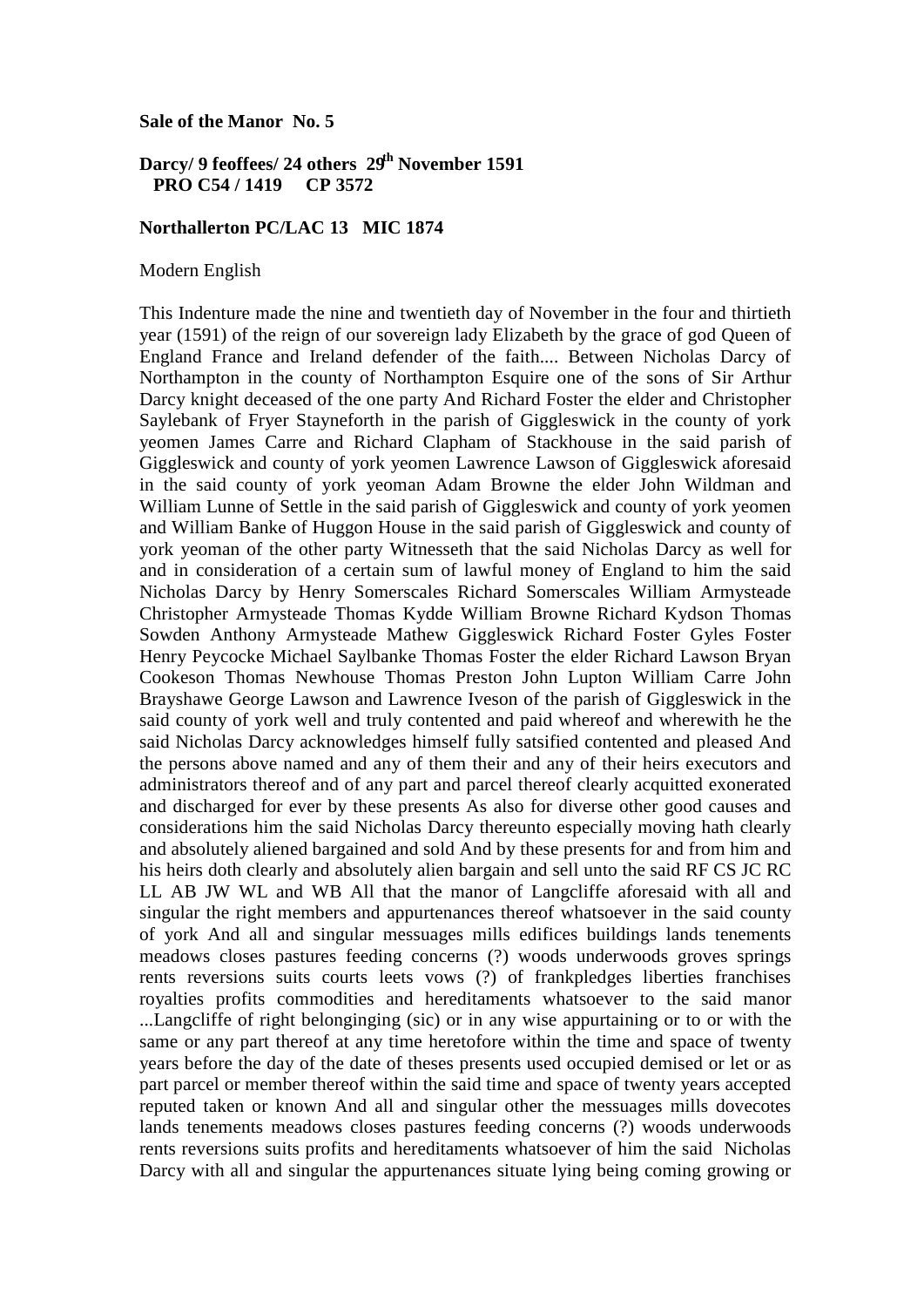renewing of or within the town parish hamlet and fields of Langcliffe aforesaid And also the reversion and reversions of all and singular the premises And all and singular rents and profits whatsoever incident unto the same reversion and reversions excepting out (?) of this present alienation bargain and sale unto the said Nicholas Darcy his heirs and assigns all and singular these seven messuages with their appurtenances in Langcliffe aforesaid and in Wynskall and Cowside within the said parish of Giggleswick now in the several tenures or occupations of Lawrence Swayneson John Kidde John Armysteade Richard Brayshawe Margaret Iveson widow Thomas Carre and Robert Saylebanke or any of their assigns And excepting also unto the said Nicholas his heirs and assigns one thousand one acre and thirty poles of land meadow and pasture parcel of the manor or Lordship of Langcliffe aforesaid now being in the several tenures or occupations of the said Nicholas Darcy Lawrence Swayneson John Kidde John Armysteade Richard Brayshawe Margaret Iveson Thomas Carre and Robert Saylebanke or of their assigns And excepting also all the royalties liberties and franchises of the same excepted messuages and of the said one thousand one acre and thirty poles of land And the said Nicholas Darcy for the consideration aforesaid doth clearly and absolutely bargain and sell unto the said NF CS JC NC LL AB JW WL and WB their heirs and assigns for ever All the estate right title interest use possession reversion remainder claim and demand of him the said Nicholas Darcy of in and to all and singular the above bargained premises and any part and parcel thereof (except before excepted) To have and to hold the said manor and all and singular other the premises with the appurtenances (except before excepted) unto the said RF CS JC RC LL AB JS WL and WB their heirs and assigns to the only use and behoof of the said RF CS JC RC LL AB JS WL and WB their heirs and assigns for ever And the said Nicholas Darcy for him self his heirs executors and administrators covenant and grant to and with the said RF CS JC RC LL AB JS WL and WB their heirs and assigns by these presents in manner and form following That is to say that he the said Nicholas in the day of the date hereof is lawfully seized of all and singular the premises with their and any of their appurtenances of an .... estate of inheritance in fee simple And further that the premises before by these presents mentioned or intended to be bargained or sold and any part and parcel thereof with their appurtenances in the day of the date hereof are and be and do shall from henceforth forever continue and be unto them the said RF CS JC RC LL AB JS WL and WB their heirs and assigns and to any of them free and clear and freely and clearly acquitted exonerated and discharged or other wise by him the said Nicholas Darcy his heirs executors administrators or assigns within convenient time after reasonable request to him or them or any of them to be made saved and kept harmless from time to time of and from all and all manner of former bargains former sales gifts grants alienations forfeitures cause and causes of forfeitures estates leases jointures dowers feoffments wills statutes ......... and of the staple recognizances judgements condemnations executions acts arrerages of rents fees annuities conditions forfeitures escheats issues fines and ...........leases ............injunctions payments and of and from all other titles things troubles and incumbrances whatsoever had made committed knowledged or done by the said Sir Arthur Darcy knight deceased and by him the said Nicholas or by either of them or by any other person or persons having or lawfully claiming any estate right title or interest in or to the premises or any part or parcel thereof by from or under them or either of them or any of the brethren of the said Nichol;as Darcy The rents and suits from henceforth to be due and payable to the Lord or Lords of the fee or fees thereof for and in respect of his and their seignorie or seignories and the tenor of the said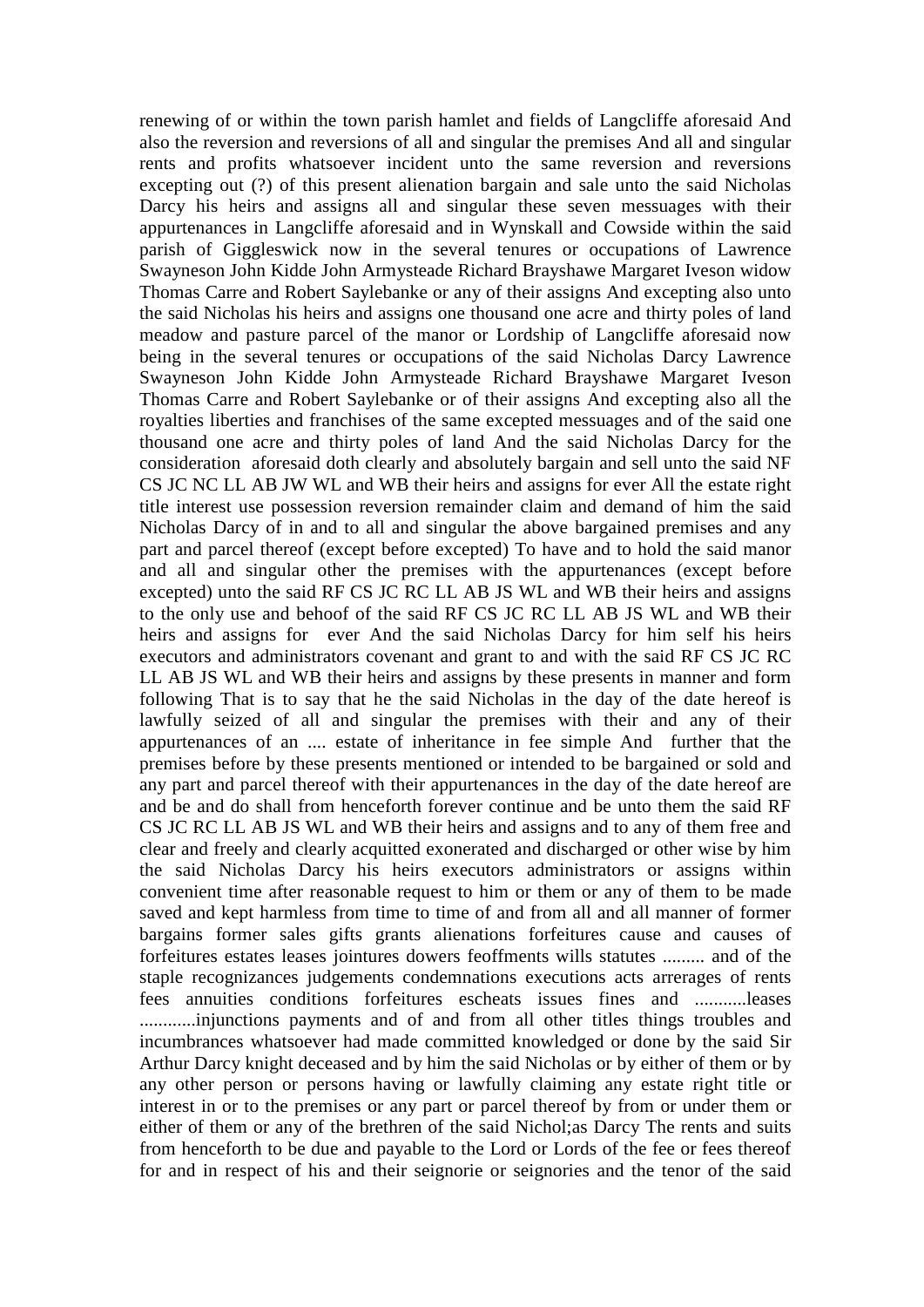premises and all fines called postifines (?) and other things which shall or may grow due and be payable by or upon this present bargain sale and assurance And also demise and lease bearing date the ninth day of February in the seven and twentieth year of the Queen's majesties reign that now is made unto one Henry Billingsley citizen and Alderman of London of the said manor of Langcliffe among other things for the term of five hundred years yet enduring without impeachment of waste for the yearly rent of one peppercorn only excepted and foreprised And furthermore the said Nicholas Darcy for him self his heirs executors and administrators and any of them covenant and grant to and with the said RF CS JC RC LL AB JS WL and WB and any of them their and any of their heirs executors and administrators That the said RF CS JC RC LL AB JS WL and WB their heirs and assigns to the only proper (?) use and behoofs of them the said RF CS JC RC LL AB JS WL and WB their heirs and assigns for ever shall or lawfully may from henceforth for ever according to the purposes and true meaning of these presents have hold occupy and enjoy all and singular the said messuages lands tenements hereditaments and other the premises before by these presents mentioned and intended to be bargained and sold and any part and parcel thereof with all and any their right members and appurtenances without any let suit eviction or disturbance of him the said Nicholas Darcy his heirs or assigns or of any other person or persons lawfully claiming by through or under the name right or title of the said Nicholas Darcy and Sir Arthur Darcy or either of them or any of the brethren of the same Nicholas And furthermore that he the said Nicholas Darcy and his heirs shall and will at all times hereafter and from time to time for and during the term and space of five years next ensuing the date hereof upon the reasonable request and at the only cost and charge in the law of them the said RF CS JC RC LL AB JS WL and WB or some of them their or some of their heirs or assigns do make knowledge suffer and cause to be done made knowledged and suffered all and any such act and acts things demise and demises and other assurances and conveyances in the law whatsoever with like warranty as aforesaid as by the said RF CS JC RC LL AB JS WL and WB their heirs and assigns or some of them or by their or some of their counsel learned in the law shall be reasonably demised advised or required for the further better and more perfect assurance surety over (?) making and conveying of all and singular the premises before by these presents mentioned and intended to be bargained and sold with their appurtenances and any part and parcel thereof to be had and conveyed unto the said RF CS JC RC LL AB JS WL and WB their heirs and assigns forevermore in manner and form aforesaid be it by fine feoffment..........with single voucher or double vouchers over after the course of..........in each (?) case for assurance used (?) deed or deeds enrolled the enrollment of these presents release or confirmation with warranty against him the said Nicholas Darcy and his heirs and all his brethren and against all other persons lawfully claiming by or under him or them or any of them or by all and any of the ways or means aforesaid and not otherwise so as they or any of them be not hereby compelled to travel any further than the cities of London or Westminster for the doing making or passing of the said assurances or any of them In Witness whereof the parties aforesaid to these present Indentures interchangeably have set their hands and seals the day and year first above written

Latin text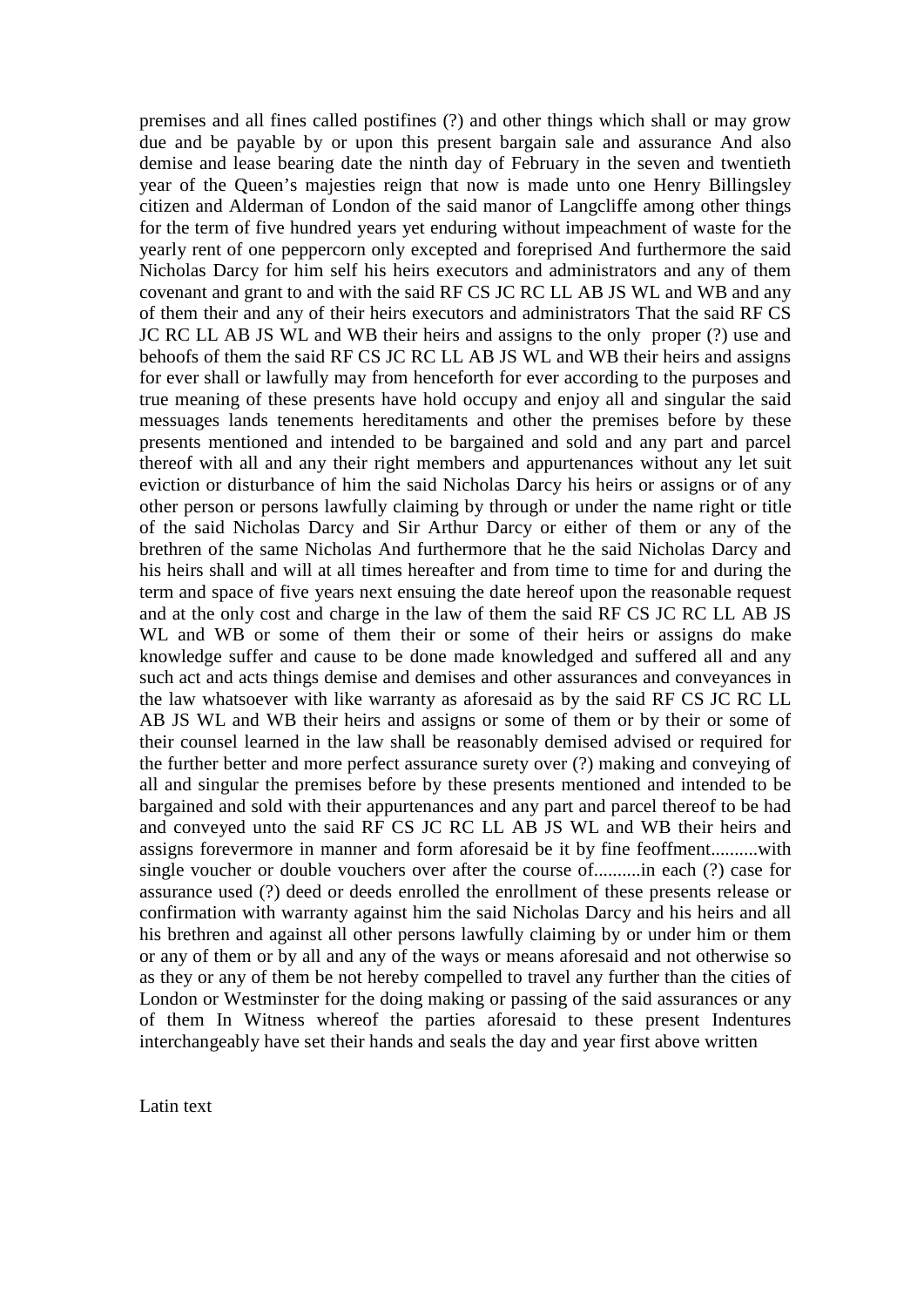### **Sale of the Manor No. 6**

# **Darcy/Billingsley/Somerscales/Armystead 29th November 1591**

# **PRO C54 / 1419 CP 3572 Northallerton PC/LAC 13 MIC 1874**

This indenture made the nyne and twentith daye of November in the foure and thirtith yeare of the raigne of oure sovraigne lady Elizabeth by the grace of god Queene of Englande France and Ireland defender of the faith between Nicholas Darcye of London Esquire and Henry Billingsley citizen and Alderman of London of the one partie And Henry Somerscales of Stockdale in the parrish of Gigleswicke in the countie of yorke gentleman Richarde Somerscales of Settell in the same parrishe yoman Willm Armysteade and Christopher Armysteade of Stayneforth in the saide countie of yorke husbandmen of the other partie Witnesseth that whereas the saide Nicholas Darcye by his Indenture of lease bearinge date the nynthe daye of Februarye in the seaven and twentith yeare of the reigne of oure saide sovereigne ladye Queene Elizabeth for and uppon dyvers good and lawfull causes and considerations in the saide Indenture mentioned did demise grannte and to ferme lett unto the saide Henrye Billingsley by the name of Henry Billingsley citizen and haberdasher of London All those the mannors of Langcliff and Nappey with all and singuler their righte members and appurtennences whatsoever in the saide countie of yorke And all and singuler messuages edifices buildings landes tenementes rents revercions suits courts leets liberties franchises proffits comodities and hereditaments whatsoever to the saide mannors of Langcliffe and Nappey or to either of them belonginge or in any wise appteyninge or accepted reputed taken knowen used occupyed demysed or letten to or with the saide mannors or either of them or as parte parcell or member of them or of either of them And all and singuler other the messuages landes tenementes rents revercions suits proffits and hereditaments whatsoever of the saide Nicholas Darcye with all and singuler their appurtennts situate lyinge beinge cominge growinge or renewinge.....within the Townes parrishes hamletts and feilds of Langcliffe and Nappey afore aforesaide (sic) and in every or any of them in the saide countie of yorke And alsoe the revercion and revercions of all and singuler the premisses and all and singuler rents and proffits whatsoever incident unto the same revercion and revercions To have and to holde the same unto the saide Henry Billingsley his executors admynystrators and assignes from the daye of the date of the saide recited Indentures unto the ende and terme and for and duringe all the terme of fyve hundreth yeares from thence nexte followinge and fullie to be compleat and ended under the condition in the saide recited Indentures mentioned with dyvers other covenants matters agreements and thinges in the same recited Indenture mentioned as by the saide Indenture more at large appeareth And whereas the saide Nicholas Darcye for the further assurance of the saide mannor of Langcliffe and the better confirminge of thestate of the saide Henry Billingsley and his saide terme of yeares therein And uppon intent to extinguishe the condition conteyned in the saide recited Indenture of lease by his other deede or writinge under his hand and seale bearinge date the eight daye of August in the eight and twentith yere of the reigne of our saide sovereigne lady Queene Elizabeth for the consideration therein specifyed did approve ratifie and confirm unto the saide Henry Billingsley his executors admynystrators and assignes the saide Indenture of lease and the grannte thereby made of the saide mannors of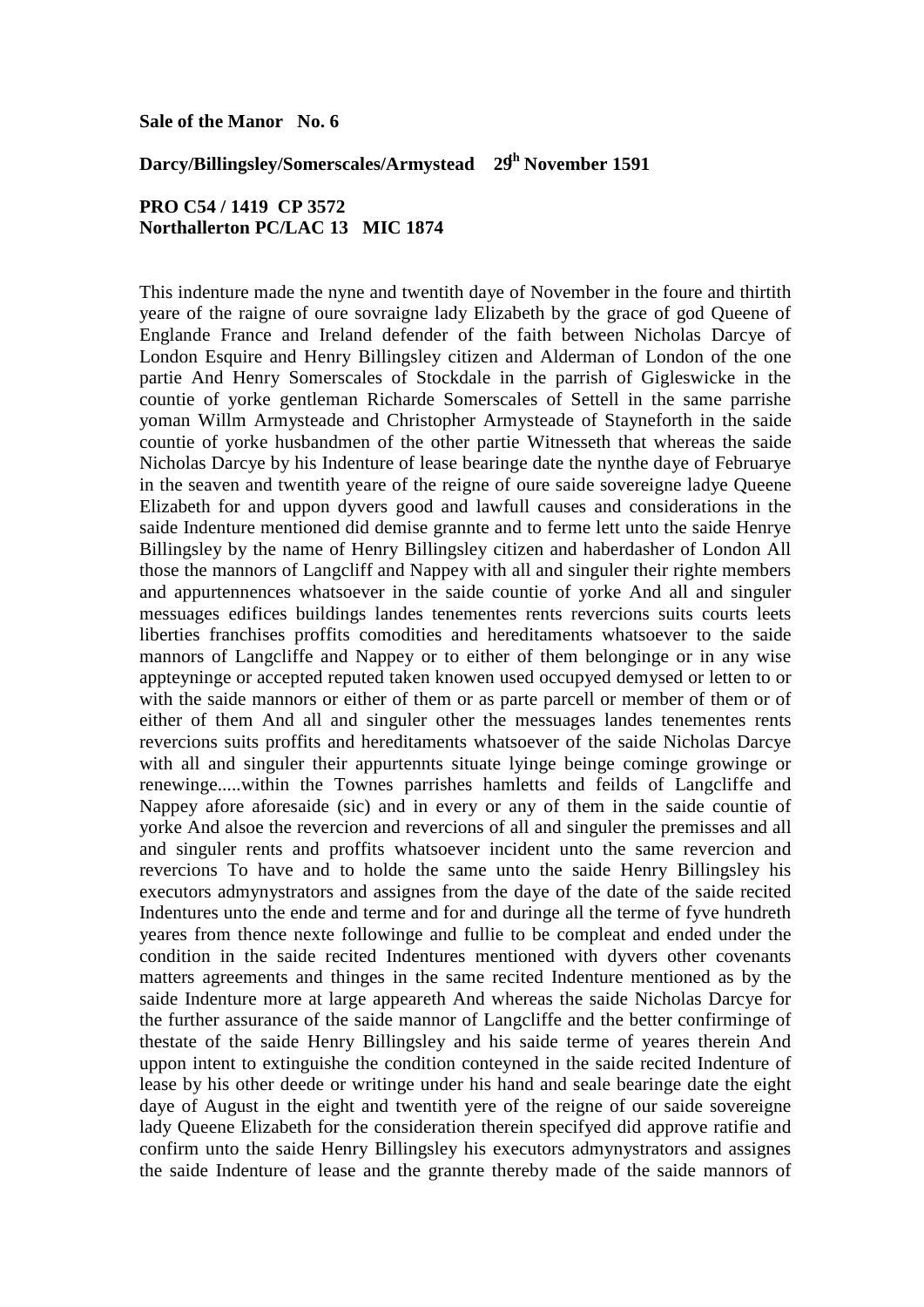Langcliff and Nappay together with all and singuler the messuages landes tenementes rents revercions hereditaments comodities and premisses by the saide Indenture of lease mentioned to be demysed with thappurtenances and all and every other thinge conteyned in the saide Indenture of lease and thestates right title interest and terme which the saide Henry Billingsley had to and in the saide mannors and premisses with their appurtenances and to and in every part thereof by force of the saide Indenture of lease To have and to holde the saide mannors messuages landes tenementes hereditaments and premisses by the saide Indenture of lease mentioned to be demised with thappurtenances unto the saide Henry Billingsley his executors admynystrators and assignes from the daye of the date of the saide recited Indenture of lease for and duringe all the residue of the saide terme of fyve hundreth yeares therein mentioned to be demised and then remayninge to come and unexpired withoute ympeachment for any manner of waste with further covenantes grannts agreements and thinges therein conteyned as by the saide laste recited deede more fully appeareth And Whereas alsoe the saide Nicholas Darcye by one recognizance of the nature of the statute staple bearinge date the nynetenth daye of November in the sixe and twentith yere of the raigne of our saide sovreigne lady Queene Elizabeth standeth bounden unto the saide Henry Billingsley in the some of one Thowsande poundes of lawfull money of Englande payeable as by the saide recognizance or staute more playnely maye appeare And whereas alsoe the saide Nicholas Darcye by one other recognizance of the nature of the statute staple bearinge date the fouretenth daye of August in the saide sixe and twentith yere of her highnes saide reigne standeth bounde unto the saide Henry Billingsley in the some of one Thowsande and two hundreth poundes of lawfull money of Englande payeable as by the saide recognizance or statute more playnely also maye appeare Nowe this Indenture witnesseth that they the saide Nicholas Darcye and Henry Billingsley as well for and in consideration of the some of one hundreth twentie eight poundes thirteene shillinges and foure pence of lawfull money of England to them the saide Nicholas Darcye and Henry Billingsley in hande before then sealinge and delivery of theis presents by the saide Henry Somerscales Richarde Somerscales Willm Armysteade and Christopher Armysteade well and truly contented satisfyed and payde whereof and wherewith the saide Nicholas Darcye and Henry Billingsley soe acknowledge and confesse them selfes and either of them to be well and truely contented satisfyed and payde And the saide Henry Somerscales Richarde Somerscales Willm Armysteade and Christopher Armysteade their heyres executors and admynystrators and every of them thereof and of every parcell thereof to be fully and clerely acquited executed and discharged forever by theis presents have demised bargayned solde assigned set over and confirmed And by theis presents doe clerely and absolutely demise bargaine sell assigne setover and confirme unto the saide Henry Somerscales and Richard Somerscales Willm Armysteade and Christopher Armysteade their executors admynystrators and assignes All that water corne mylne with thappurtenances called or knowne by the name of langcliff mylne sett and beinge in Langcliff aforesaide in the saide countie of yorke and the soyle and grounde whereuppon the same mylne is standinge or there withall heretofore used occupied or enioyed And the damme and water courses dryvinge the saide mylne or thereunto belonginge together with all the soken tolles .....suite and......... to the mylne incident or appteyninge or to or with the same heretofore used taken or enioyed And alsoe that the litle grove or springe of woode called Langcliffe spring with thappurtenances beinge walled aboute conteyninge fyve acres more or lesse and the soyle and grounde thereof certen parcells plotts or leies of which grove or springe nowe are or lately were in the severall tenures or occupation of Lawrence Swayneson Anthonye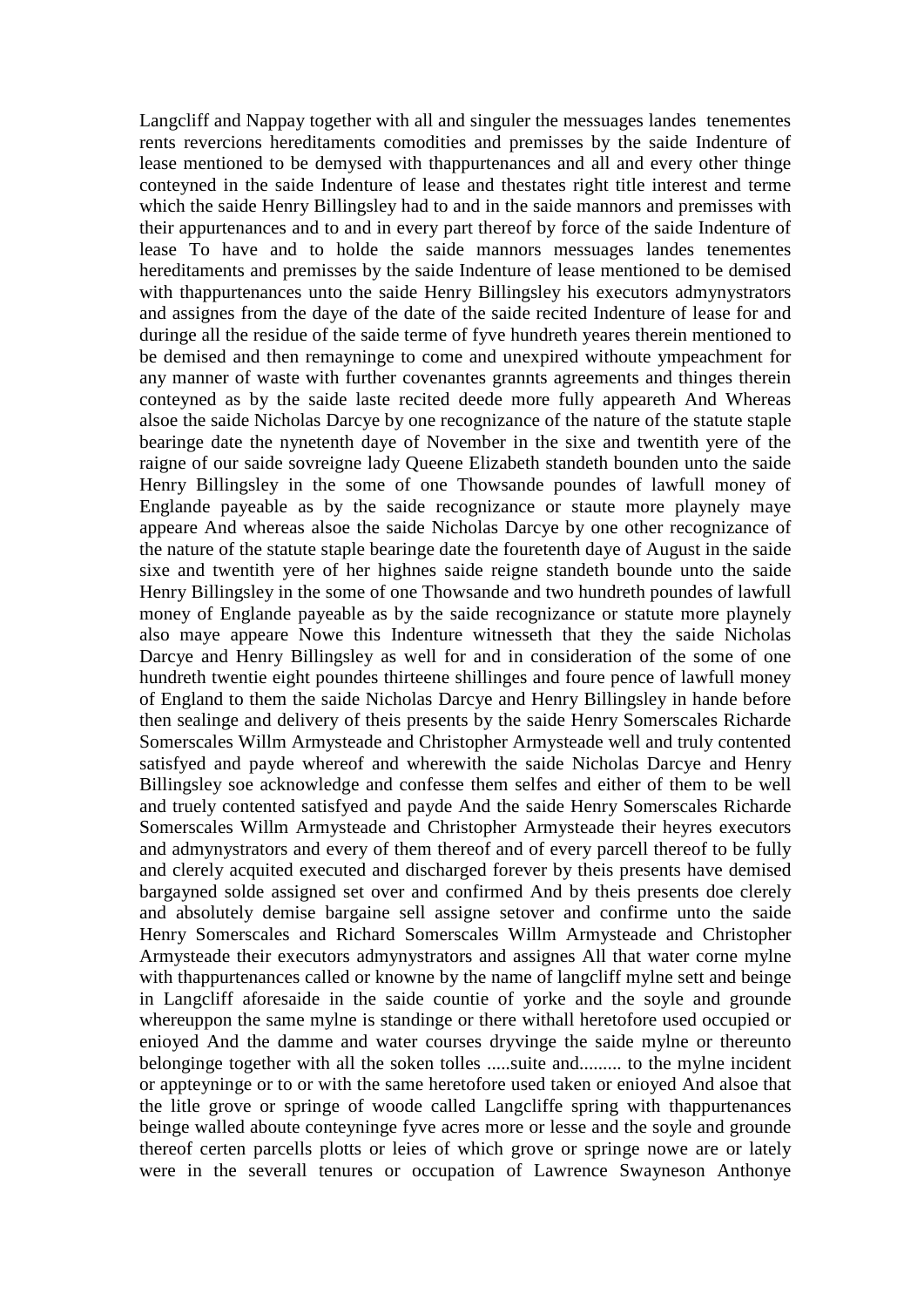Armysteade Willm Carre Margaret Iveson wydowe Willm Kidd John Browne Thomas Kinge John Brayshawe and Richard Kidson or of theire assignees or assigns together with one litle close of pasture conteyninge one roode more or lesse adioyninge to the weste side of the saide grove or springe late in the tenure of Lawrence Swayneson and nowe in the occupation of the saide Henry Somerscales and Richard Somerscales And also all woodes underwoodes and trees growinge or beinge within the saide grove or springe and litle close aforesaide And alsoe one merssuage with thappurtenances in Langcliffe aforesaide and all houses buildings gardens and crofts therewith used occupied or enioyed And Alsoe sixe acres and a halfe more or lesse of arrable lande and meadow within the feildes and territories of Langcliffe aforesaide nowe or late in the severall tenures of Thomas Kinge and Richarde Kinge And alsoe one acre of grounde lyinge in Langcliffe aforesaide and next adioyninge to the south side of the wall of the saide springe runninge and ascendinge from the yeate called lee yeate eastwarde which acre was lately mesured by one Willm Freman by the assignment of hym the saide Nicholas And alsoe sixteene acres one halfe acre halfe a roode and seaven polles in lengthe to every roode beinge the thirde parte of fiftie acres of pasture in three partes to be devided lyinge and beinge in Langcliffe aforesaide in the saide countie of yorke which fiftie acres were lately mesured oute by the saide Willm Freman to be by hym the saide Nicholas bargayned and solde unto the saide Richard Somerscales and one Bryan Cookeson and Thomas Newhouse and the same fiftie acres are lyinge and beinge in the southmoste partes of Langcliffe more ascendinge from Langcliffe feilde walle called the Flatt heades wall towardes a place there called Carlae and from Carlae on the north side of the walle there to Warnedale heade and soe discendinge downewarde westwardes to a greate stone above the lambe fouldes and from thence to a wall called Stubbyn wall as the same fiftie acres were lately measured and set forth by hym the saide Willm Freeman for the saide Richarde Somerscales Bryan Cookeson and Thomas Newhouse And the saide Nicholas Darcye and Henry Billingsley for the consideration aforesaide doe clerely and absolutely bargayne and sell unto them the saide Henrye Somerscales Richarde Somerscales Willm Armysteade and Christopher Armysteade theire heires executors and assignes all woodes underwoodes and trees growinge or beinge in or uppon the premisses before by theis presents intended to be bargayned sould demised assigned or confirmed together with the revercion and revercions remaynder and remaynders of all and every the saide premisses and of every parte and parcell thereof before by theis presents mentioned to be bargayned and grannted over as aforesaide for the saide terme of fyve hundreth yeares And all rents issues and yearely profits whatsoever reserved uppon any demise lease or grannte made of the premisses or of any parte or parcell of the same together alsoe with all the whole estate right title interest use possession inheritance benefitt profit clayme and demand which they the saide Henry Billingsley and Nicholas Darcye or either of them their or either of their heires executors admynystrators or assignes at any tyme or tymes heretofore have had at this tyme have or otherwise shall maye or ought to have or to be entitled to have of in or to the saide messuage tenementes and premisses afore by theis presents mentioned to be demised bargayned solde assigned sett over or confirmed with their appurtenances or of in or to any parte or parcell of the same. To have and to holde the saide messuages tenementes mylne and all other the saide premisses before in and by theis presents bargayned alyened solde setover and assigned as aforesaide with all and singuler theire appurtenances unto the saide Henry Somerscales Richarde Somerscales Willm Armysteade and Christopher Armysteade their executors admynystrators and assignes from and ymediately after the makinge of theis presents for and duringe and unto the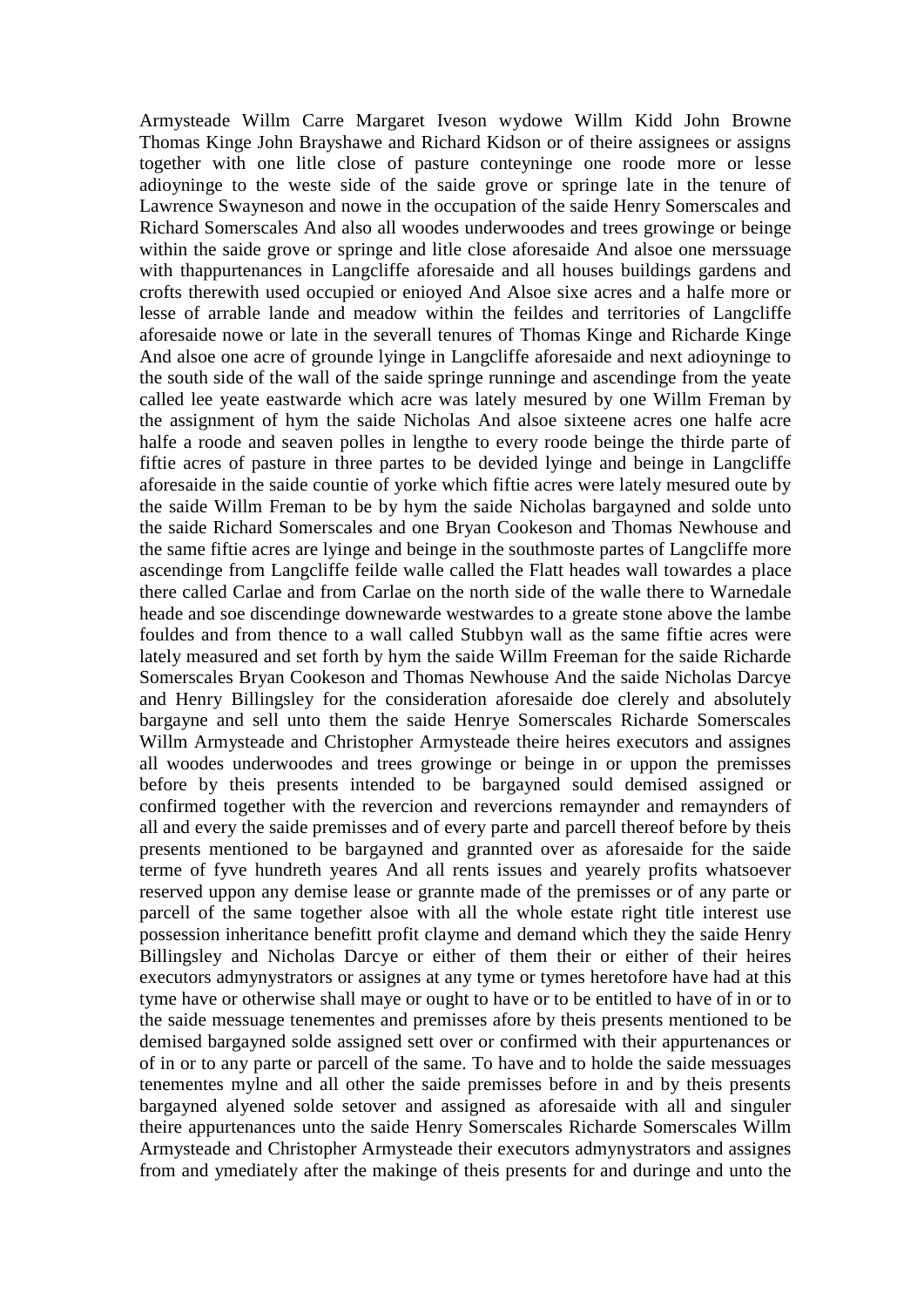full ende and terme and duringe all the rest and residue of the saide terme of fyve hundreth yeares thereof grannted by the saide Nicholas Darcye unto the saide Henry Billingsley as aforesaide as yet are unexpired not ended or determyned withoute ympeachment of any manner of waste And alsoe in as full free large and ample manner and forme to all intents and purposes as they the saide Nicholas Darcye and Henry Billingsley or either of them have or of righte ought or are intytled to have the saide premisses or any parte thereof by any waye righte tythe or meanes whatsoever And the saide Nicholas Darcye for hym selfe his heyres executors and admynystrators and every of them doth covenante grannte conclude condiscende and fully agree to and with the saide Henry Somerscales Richarde Somerscales Willm Armysteade and Christopher Armysteade and every of them their (and) every of their executors admynystrators and assignes by theis presents That they the saide Henry Somerscales Richarde Somerscales Willm Armysteade and Christopher Armysteade their and every of their executors admynystrators and assignes and every of them shall and maye at all and every tyme and tymes hereafter duringe the continuance of the saide terme of fyve hundreth yeares soe before tyme grannted of the saide premisses as aforesaide lawfully quietly and peaceablie have holde occupie and enioye the saide premisses with their appurtenances and every parte and parcell thereof before in and by theis presents bargayned solde grannted over as aforesaide withoute any lett suite denyall troble vexation interruption eviction eiection or any other incumbrance whatsoever of hym the sayde Nicholas Darcye his heyres or assignes or of any other person or persons lawfully clayminge by or under his estate or title or by or under the title of Sir Arthure Darcye knight father of the saide Nicholas or any of the sonnes of the same Sir Arthure in anywise before(saide) by theis presentes mentioned to be bargayned solde and grannted over as aforesaide the daye of the date of theis presents are and soe from tyme to tyme and at all and every tyme and tymes hereafter duringe the continuance of the saide terme of fyve hundreth yeares soe thereof grannted as aforesaide shall remaine continue and be unto them the saide Henry Somerscales Richarde Somerscales Willm Armysteade and Christopher Armysteade and every of them their and every of their executors admynystrators and assignes free and cleare and freely and clearely acquited exonerated and discharged or otherwise from tyme to tyme saved and kepte harmeles by the saide Nicholas Darcye his heires and assignes of and from all and all manner of former bargaynes former sales gifts grannts leases estates annuities fees joynters dowers fynes intailes accomptes condempnations iudgements extents executions rents rent charges rente sect arrerage of rents uses conditions forfeytures statutes and recognizances and from all other acte charges titles troubles incumbrances and demands whatsoever heretofore had made done knowledged or suffered or hereafter to be had made done knowledged or suffered of the saide premisses by the saide Nicholas Darcye or by the saide Sir Arthure Darcye knight or either of them or any clayminge by or under them or either of them of any of the sonnes of the saide Sir Arthure in any wise the rents and suits hereafter to be due to the chief lorde or lordes of the fee or fees therof and all leases made of the premisses to the saide Henry Somerscales Richarde Somerscales Willm Armysteade and Christopher Armysteade and every or any of them for terme of yeares not yet determyned And by vertue whereof they the saide Henry Somerscales Richarde Somerscales Willm Armysteade and Christopher Armysteade or any of them have or hath occupied and taken the profitts thereof And the saide firste recited Indentures of demise and lease and the saide statutes or recognizances soe had made or knowledged by the saide Nicholas of the saide premisses onely excepted and foreprised And further alsoe that he the saide Nicholas Darcye his heires and assignes and all and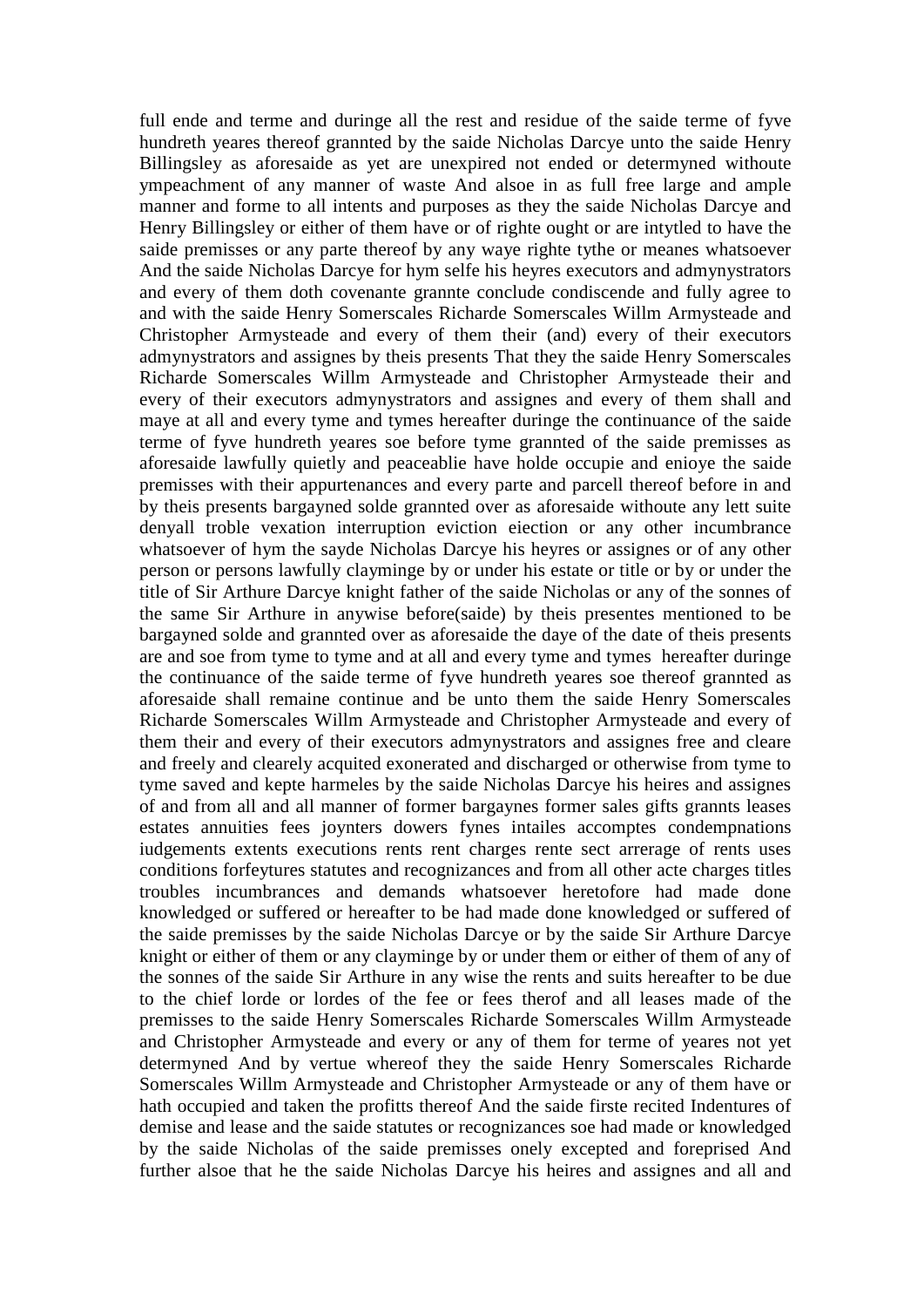every other person and persons which nowe stande or are seized or which at any tyme hereafter shall stand continue or be seised of the saide premisses and lawfully clayminge by from or under the title of hym the saide Nicholas Darcye his heyres or assignes or from by.......under the saide Sir Arthure Darcye for the tyme beinge as he they or any of them shalbe thereunder (?) required by the saide Henry Somerscales Richarde Somerscales Willm Armysteade and Christopher Armysteade or any of them their or any of their executors admynystrators or assignes shall doe make knowledge suffer execute and accomplishe and cause to be made done knowledged suffered executed and accomplished all and every such further and other act and acts thinge and thinges demise and demises assurance and assurances of the saide premisses before in and by theis presents mentioned to be bargayned solde and assigned over as aforesaide (as) by them the saide Henry Somerscales Richarde Somerscales Willm Armysteade and Christopher Armysteade or any of them their or any of their heyres executors admynystrators or assignes or their or any of their learned counsell in the lawe shalbe reasonably devised advised required or counselled at the onley coste and charges in the law of them the saide Henry Somerscales Richarde Somerscales Willm Armysteade and Christopher Armysteade and every or any of them for the further better and more perfect assurance suerties (sic) suer makinge and assuringe of the saide premisses unto the saide Henry Somerscales Richarde Somerscales Willm Armysteade and Christopher Armysteade their executors admynystrators and assignes for the saide terme of fyve hundreth yeares And the saide Henry Billingsley for hym selfe his heyres executors admynystrators and assignes doth covenante grannte conclude condiscende and agree to and with the saide Henrye Somerscales Richarde Somerscales Willm Armysteade and Christopher Armysteade and every of them their and every of their executors admynystrators and assignes by theis presents That they the saide Henry Somerscales Richarde Somerscales Willm Armysteade and Christopher Armysteade and every of them their and every of their executors admynystrators and assignes shall and maye at all tymes hereafter duringe the continuance of the saide terme of fyve hundreth yeares soe grannted of the premisses as aforesaide lawfully peaceablie and quietly have holde occupie and enioye the saide premisses with thappurtenances and every parte and parcell thereof before in and by theis presents bargayned solde and grannted over as aforesaide withoute any execution uppon any statute or recognizance knowledged to the saide Henry Billingsley to be sued by the saide Henrye his heires executors admynystrators or assignes or any of them and withoute any other lett suite trouble denyall vexation interruption eviction action(?) or any other incumbrance whatsoever of hym the saide Henry Billingsley his heires executors admynystrators or assignes or of any other person or persons lawfully havinge any estate or title in or to the premisses by from or under the same Henry Billingsley his heires or assignes or any of them And further alsoe that the saide premisses with all and singuler their appurtenances before in and by theis presents mentioned to be bargayned solde and grannted over as aforesaide the daye of the date of theis presents are and soe from tyme to tyme and at all and every tyme and tymes hereafter duringe the continuance of the saide terme of fyve hundreth yeares thereof grannted as aforesaide shall remayne continue and be unto the saide Henry Somerscales Richarde Somerscales Willm Armysteade and Christopher Armysteade and every of them their and every of their executors admynystrators and assignes free and cleare and freely and clearely acquited exonerated and discharged or otherwise from tyme to tyme within convenient tyme after notice and request thereof to be made and geven unto the saide Henry Billingsley his heyres executors or admynystrators saved and kepte harmeles of and from all and all manner of former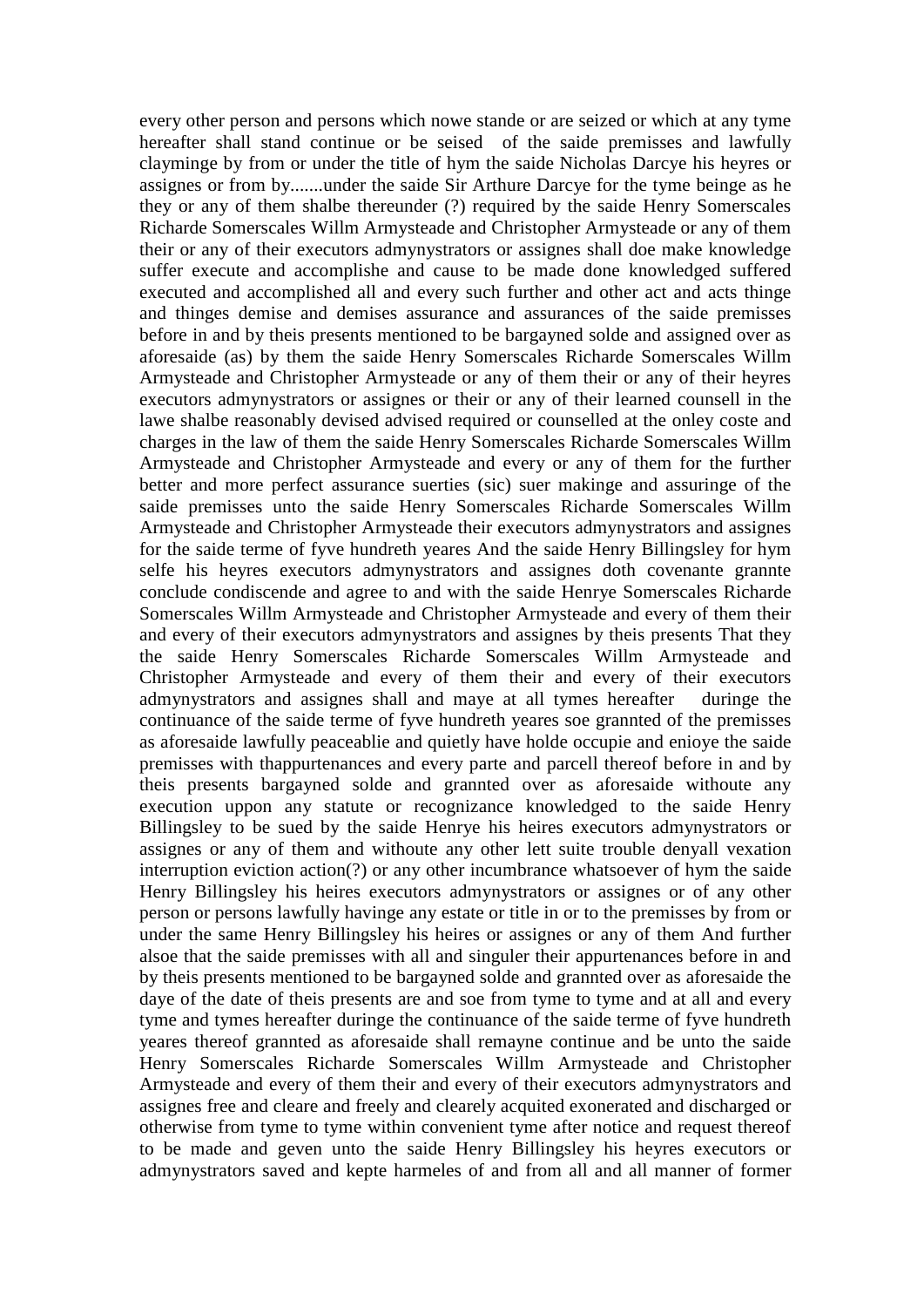and other bargaynes sales gifts grannts leases estates annuities fees ioynters accomptes condempnations judgements executions rents arrerage of rents uses conditions forfeytures statutes and recognizances and of and from all other acts charges titles troubles incumbrances and demands whatsoever heretofore had made done or knowledged or hereafter to be had made done or knowledged by or unto the saide Henry Billingsley his heires executors admynystrators or assignes or by any other person or persons havinge any estate or interest by or under thestate title or interest of the saide Henry Billingsley in any wise The rents and suits heretofore due or hereafter to be due for the saide premisses to the cheife lorde or lordes of the fee or fees thereof only excepted and foreprised And the saide Henry Billingsley for hym selfe his heires executors and admynystrators doth further covenante and grannte to and with the saide Henry Somerscales Richarde Somerscales Willm Armysteade and Christopher Armysteade and every of them their and every of their heires executors and admynystrators that he the saide Henry Billingsley his heires executors admynystrators or assignes nor any of them shall not at any tyme or tymes hereafter by force of the severall recited statutes or recognizances or uppon any suite iudgement extent or execution thereuppon to be sued extende or cause to be extended the saide premisses before by theis presents mentioned to be bargayned solde and grannted over as aforesaide or any parte or parcell thereof nor otherwise by color or vertue of the same take any the rents issues or proffitts thereof nor otherwise interrupte or disturbe the possession of them the saide Henry Somerscales Richarde Somerscales Willm Armysteade and Christopher Armysteade or of any of them or of their or any of their heires executors admynystrators or assignes of in or to the premisses or any parte thereof in any wise In witnes whereof the parties aforesaide to theis presents Indentures interchangeablie have sett their handes and Seales the daye and the yeare firste above written

Latin text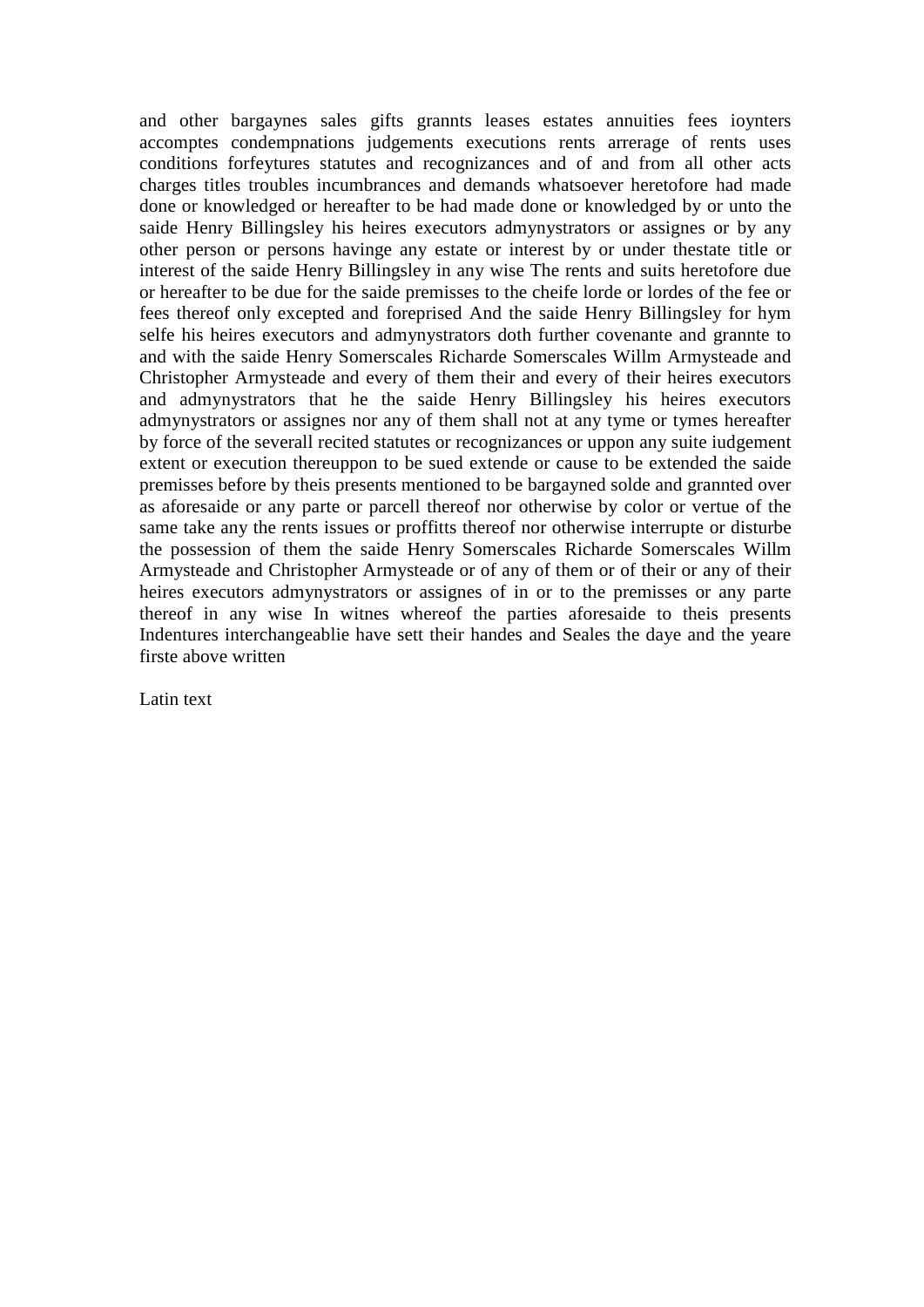#### **Sale of the Manor No. 7**

# **29th November 1591**

## PRO C54/ 1424 PC/LAC 13

This Indenture made the nyne and twentyth daye of November in the foure and thirtith yere of the reigne of oure sovereigne ladye Elizabeth by the grace of god Quene of Englande France and Ireland defender of the faith Betwene Nicholas Darcye of Northampton in the countie of Northampton Esquire one of the sonnes of Sir Arthure Darcye knight deceased and Henry Billingsley citizen and Alderman of London of the one partie And William Carre John Brayshawe George Lawson Lawrence Iveson Thomas Preston Thomas Newhouse John Lupton and Bryan Cookeson of the parrishe of Giglesweke in the countie of yorke yomen of the other partie Witnesseth that Whereas the saide Nicholas Darcye by his Indenture of lease bearinge date the nynth daye of Februarye in the seaven and twentith yeare of the reigne of our saide sovereigne lady Quene Elizabeth for and uppon dyvers good and lawfull causes and consideration in the saide Indenture mentioned did demyse grannte and to ferme lett unto the saide Henry Billingsley by the name of Henry Billingsley citizen and haberdasher of London all those the mannors of Langcliffe and Nappey withall and singuler their rights members and appurtenances whatsoever in the saide countie of yorke And all and singuler messuags edifics buildings landes tenementes rents reversions suits courts leets libties franchises proffitts comodities and hereditaments whatsoever to the saide mannors of Langcliffe and Nappey or to either of them belonginge or in any wise apperteynge or accepted reputed taken knowne used occupyed demysed or letten to or with the saide mannors or either of them or as parte or member of them or either of them And all and singuler the messuages landes tenements rents revercions suites proffitts and hereditaments whatsoever of the saide Nicholas Darcye with all and singuler their appurtenances situate lyinge beinge cominge growinge or remaininge of or within the Townes parrishes hamletts and feilds of Langcliffe and Nappey aforesaide and in every or any of them in the saide countie of yorke And alsoe the reversion and reversions of all and singuler the premysses and all and singuler rents and proffitts whatsoever incident unto the same reversion and revercions To have and to holde the same unto the saide Henrye Billingsley his executors admynystrators and assignes from the daye of the date of the saide recited Indenture unto the end and terme and for and duringe all the terme of fyve hundreth yeres from thence nexte followinge and fully to be complett and ended under the condition in the saide recited Indenture mentioned with dyvers other covenants matters agreements and thinges in the same recited Indentures mentioned as by the saide Indentures more at lardge appeareth And whereas the saide Nicholas Darcye for the further assurance of the saide mannor of Langcliffe and the better confirminge of thestate of the saide Henry Billingsley and his saide terme of yeares therein And uppon intent to extinguyshe the condition conteyned in the saide recited Indenture of lease by his other deed or writinge under his hande and seale bearinge date the eight daye of August in the eight and twentith yeare of the reigne of our saide sovereigne lady Queene Elizabeth for the consideration therein specifyed did approve ratifye and confirme unto the saide Henry Billingsley his executors admynystrators and assignes the saide Indenture of lease and the grannte thereby made of the saide mannors of Langcliffe and Nappey together with all and singuler the messuages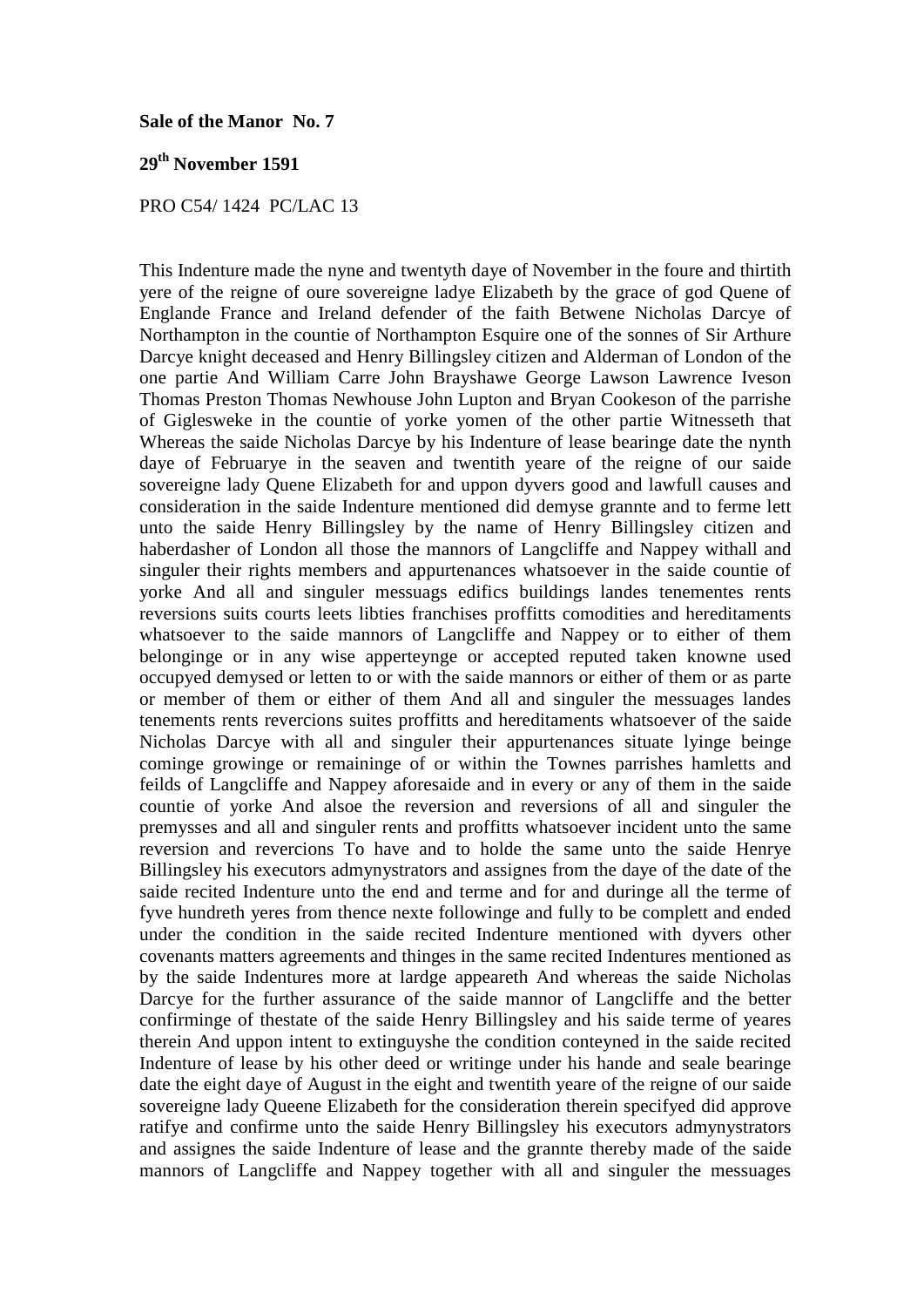landes tenements rentes revercions hereditaments comodities (and) premisses by the saide Indenture of lease mentioned to be demysed with thappurtenances and all and every other thinges conteyned in the saide Indenture of lease and thestate right title interest and terme which the saide Henry Billingsley had to and in the saide mannors and premysses with their appurtenances and to and in every parte thereof by force or the saide Indenture of lease To have and to hould the saide mannors messuages landes tenements hereditaments and premisses by the saide Indenture of lease mentioned to be demysed with thappurtenances unto the saide Henry Billingsley his executors admynystrators and assignes from the daye of the date of the saide recited Indenture of lease for and duringe all the residue of the saide terme of fyve hundreth yeares therein mentioned to be demysed and then remayninge to come and unexpyred withoute ympeachment of or for any manner of waste with further covenants granntes agreements and thinges therein conteyned as by the saide laste recited deede more fully appeareth And whereas also the saide Nicholas Darcye by one recognizance of the nature of the staute staple bearinge date the nynetenth daye of November in the sixe and twentith yere of the raigne of oure saide sovereigne ladye Queene Elizabeth standeth bounden unto the saide Henrye Billingsley in the somme of one Thousand poundes of lawfull money of Englande payable as by the saide recognizance or statute more playnely maye appeare And whereas alsoe the saide Nicholas Darcye by one other recognizance of the nature of the statute staple bearinge date the fouretenth daye of Auguste in the saide sixe and twentith yeare of her highnes saide raigne standeth bounde unto the saide Henrye Billingsley in the somme of one Thowsand and two hundreth poundes of lawfull money of Englande payable as by the saide recognizance or statute more playnely alsoe maye appeare. Nowe this Indenture witnesseth that they the saide Nicholas Darcye and Henrye Billingsley as well for and in consideration of the some of one hundreth foure score foureteene poundes and seaven pence of lawfull money of Englande to them the saide Nicholas Darcye and Henry Billingsley in hand before then sealinge and deliveringe of theis presents by the saide William Carre John Brayshawe George Lawson Lawrence Iveson Thomas Preston Thomas Newhouse John Lupton and Bryan Cookeson well and trewly contented satisfyed and payde whereof and wherewith they the saide Nicholas Darcy and Henry Billingsley doe acknowledge and confesse them selves and either of them to be well and truely contented satisfyed and payde And all the other persons above named and every of them their and every of their heyres and executors clearelie acquited and discharged forever by theis presentes have demysed bargayned solde assigned sett over and confirmed And by theis presentes doe clearely and absolutely demyse bargayne sett assigne setover and confyrme unto the saide Willm Carre John Brayshawe George Lawson Lawrence Iveson Thomas Preston Thomas Newhouse John Lupton and Bryan Cookeson their heyres and assignes forever All those sixe messuages with their appurtenances nowe or late in the severall tenures or occupations of one Henry Thompson the saide William Carre John Brayshawe George Lawson William Iveson and Lawrence Iveson or of their assigne or assignes set lyinge and beinge in Langcliffe aforesaide in the saide countie of yorke And alsoe all howses buildinges yardes gardens and crofts to the saide messuages or any of them nowe belonginge or to or with the same or any of them nowe used occupyed or letten One little ould house in Langcliffe aforesaide and foure polles of grounde thereunto adioyninge late in the tenure of Hughe Kidd And alsoe two little closes of pasture called by the severall names of Thowker Heade and Holine close in Langcliffe aforesaide late in the tenure of Thomas Kinge and Richarde Kinge And alsoe threescore and seaven acres and foure and thirtie polles more or lesse of arrable lande and meadowe one halfe acre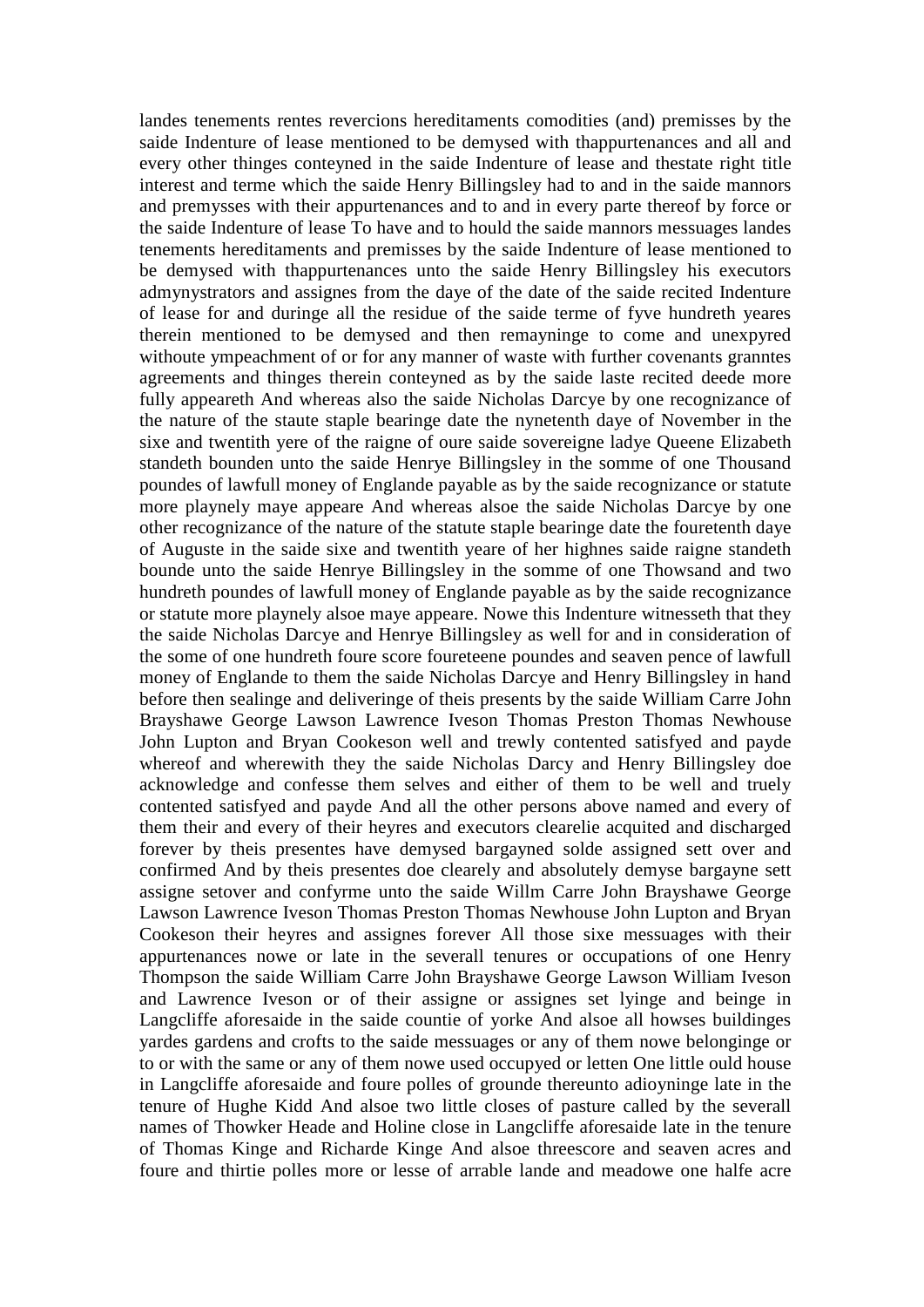thereof called mealebanke reave (?) lyinge and beinge in the common feildes and territories of Langcliffe aforesaide nowe or late in the severall tenures or occupations of them the saide Willm Carre Thomas Preston Thomas Newhouse John Brayshawe George Lawson Lawrence Iveson John Armysteade William Iveson Thomas Kinge and Richard Kinge or of theire assigne or assignes And alsoe one grove of woode called Hawfeld in Langcliffe aforesaide conteyninge by estimation sixe acres and the soyle and grounde thereof and all woodes underwoodes and trees growinge or beinge in or uppon the same grove And alsoe one hundreth fortie two acres three roodes and thirtie and sixe polles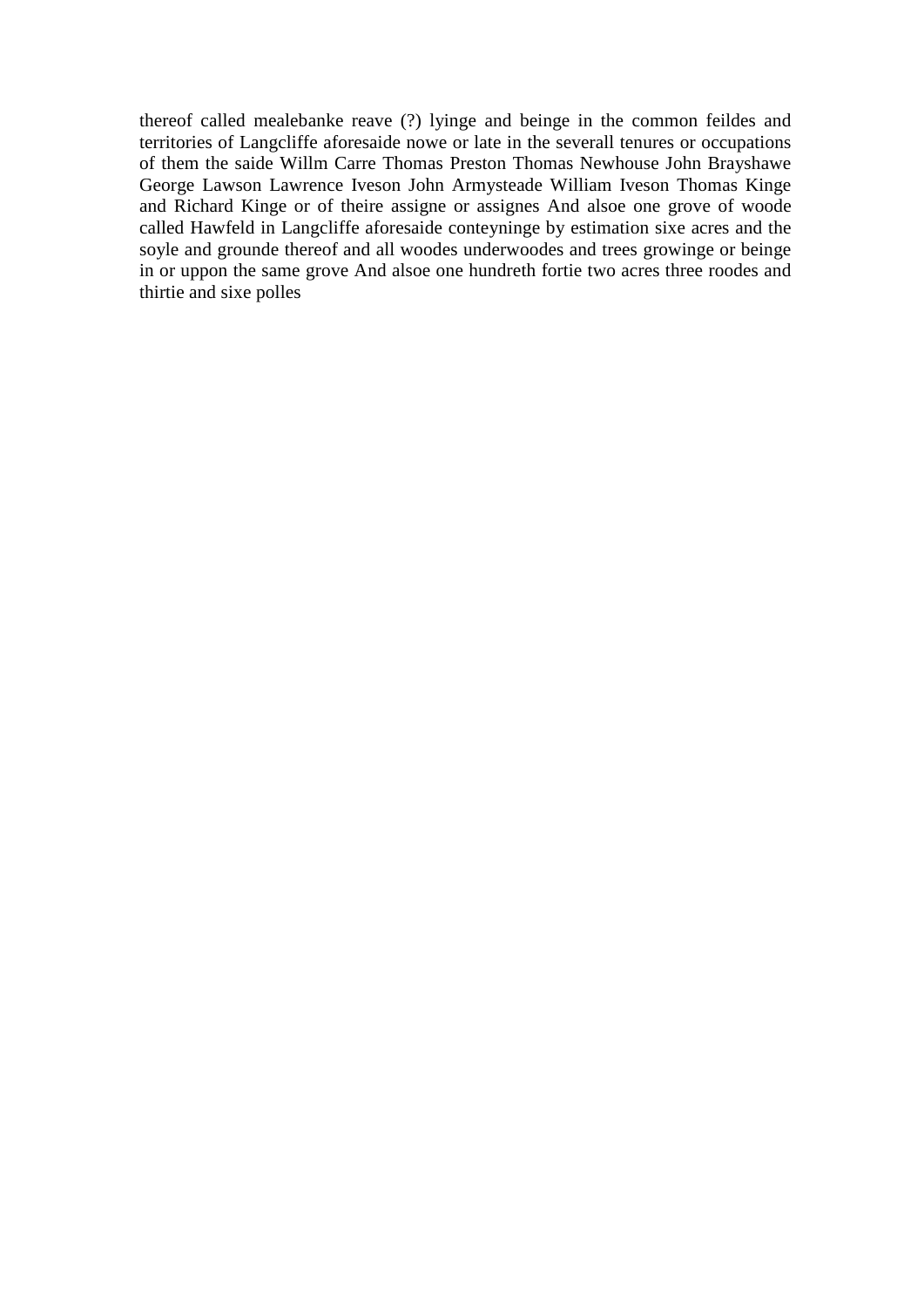## **North Yorkshire County Record Office ZIF 1190 Northallerton**

#### **Straubenzee, Baynes, Cookeson papers**

This Indenture made the xxix th Daye of November In the Foure and Thirtieth yeare of the reigne of our soveraigne Ladie Elizabeth by the grace of god Quene of Englande France & Irelande Defender of the fayth &t**Betwene** Nicholas Darcye of Northampton in the Countie of Northampton esquyer one of the sonnes of Sir Arthure Darcye knighte deceased of the one partie And Richarde Foster thelder and xpofer Saylebancke of Fryer Stayneforth in the parishe of Giglesweke in the Countye of yorke yomen James Carre and Richard Clapham of Stackhowse in the said parishe of Giglesweke & Countie of yorke yomen Lawrence Lawson of Giglesweke aforesaid in the said Countye of yorke yoman Adam Browne thelder John Wyldman and Willyam Lunne of Settle in the said parishe of Giglesweke & Countye of yorke yomen and Willyam Bankes of Huggon howse in the said parishe of Giglesweke and Countye of yorke yoman of the other partie**witnesseth** that the said Nicholas Darcye aswell for & in consideracon of a certen some of lawfull money of Englande to him the said Nicholas Darcye by Henry Somerscales Richard Somerscales Willyam Armysteade xpofer Armysteade Thomas Kidde Willyam Browne Richard Kidson Thomas Sowden Anthony Armysteade Mathewe Sigesweke Richard Foster Gyles Foster Henry Pacock Michaell Saylbanke Thomas Foster thelder Richard Lawson Bryan Cookeson Thomas Newhowse Thomas Preston John Lupton Willyam Carre John Brayshawe George Lawson and Lawrence Iveson of the parishe of Giglesweke in the said Countye of yorke well and truly contented and payed wherof & wherwith he the said Nicholas Darcy acknowledgeth himself fully satisfyed contented and pleased And the persons above named & every of them & every of their heires executors & administrators therof & of every parte & parcell therof clearly acquyted exonerated & discharged forever by these presentes As also for dyvers other good causes & consideracons him the said Nicholas Darcye therunto especyally movynge**Hath** clearly and absolutely alyened bargayned and solde And by these presentes for & from him & his heires doth clearly absolutely alyen bargayne & sell unto the said Richard Foster xpofer Saylebancke James Carre Richard Clapham Lawrence Lawson Adam Browne John Wyldman Willyam Lunne and Willyam Bankes All that the Mannor of Langcliffe aforesaid with all & singuler the rightes members and appurtenances therof whatsoever in the said Countye of yorke And all & singuler messuages mylnes edifices buyldinges landes tenementes medowes closes pastures feedinges …. wayes underwoodes groves sprynges rentes revercons suites courtes leetes vewes of Frankepledge liberties franchises royalties profittes commodities and hereditamentes whatsoever to the said Manor of Langcliffe of righte belonginge or in any wyse aperteyninge or of or with the same or any parte therof at any tyme heretofore within the tyme & space of Twentye yeares before the daye of these presentes used occupyed demysed or letten or as parte parcell or member therof within the said tyme and space of twenty yeares accepted reputed taken or knowen And all & singuler other the messugaes mylnes ……. landes tenementes medowes closes pastures feedinges ….. woodes underwoodes rentes revercons services profittes & hereditamentes whatsoever of him the said Nicholas Darcye with all  $\&$  singuler their appurtenances scytuate lyinge beinge standinge growinge or renewinge of or within the towne parishe hamlett and feildes of Langcliffe aforesaid And also the revercon & revercons of all &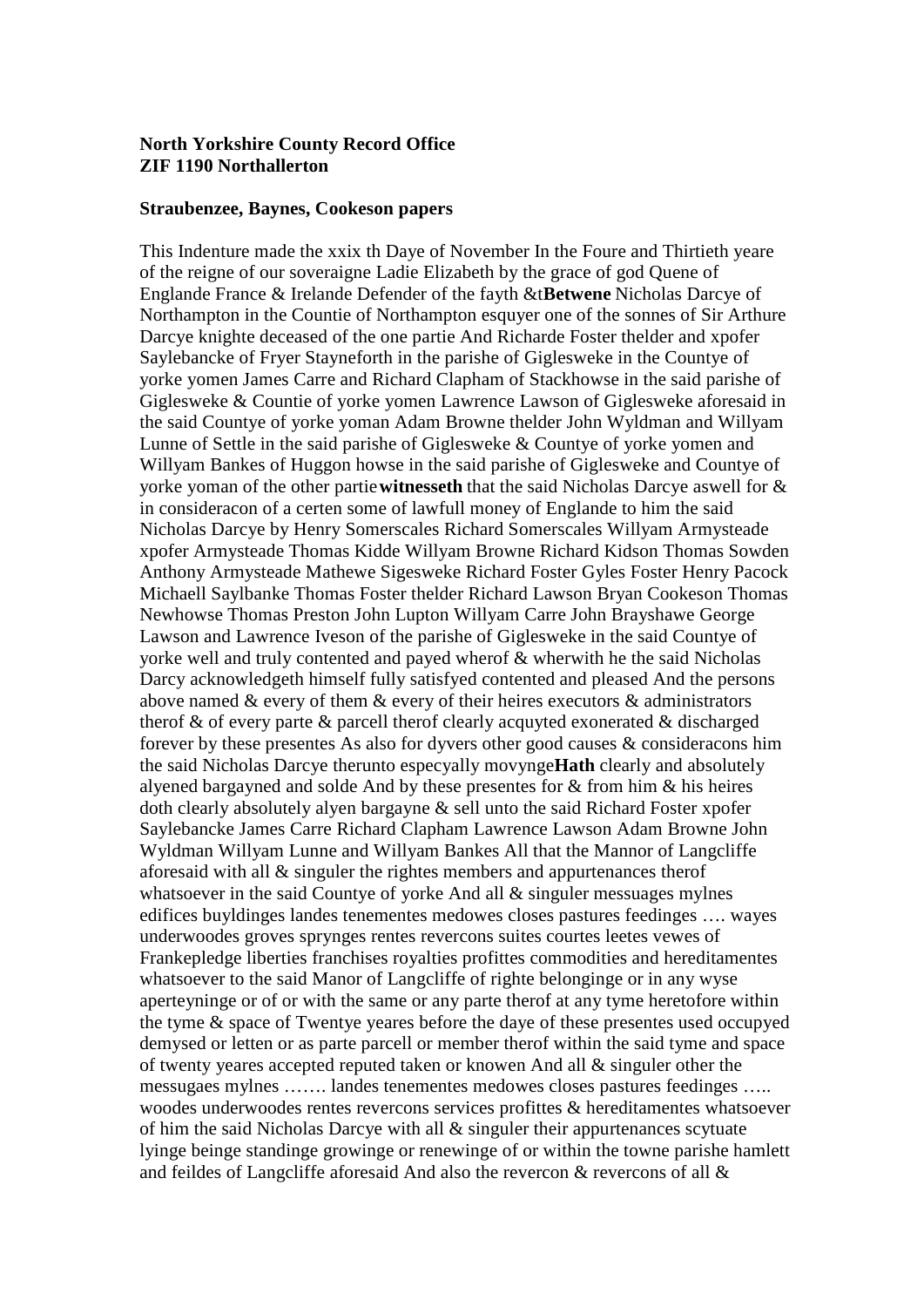singuler the premyses And all and singuler rentes and profittes whatsoever incydent unto the same revercon & revercons (exceptinge oute of this presente alyenacon bargayne and sale unto the said Nicholas Darcye his heires and assignes all and singuler those Seaven messuages with their appurtenances in Langcliffe aforesaid and in Wynscale and Cowsyde within the said parishe of Giglesweke nowe in the severall tenures or occupacons of Lawrence Swayneson John Kidd John Armysteade Richard Brayshawe Margarett Iveson wydowe Thomas Carre and Robert Saylebancke or of their assignes And exceptinge also unto the said Nicholas his heires & assignes One Thowsande one acre and thirtye pooles of lande medowe and pasture parcell of the Mannor or Lordshipp of Langcliffe aforesaid nowe beinge in the severall tenures or occupacons of the said Nicholas Darcye Lawrence Swayneson John Kidde John Armysteade Richard Brayshawe Margarett Iveson Thomas Carre and Robert Saylebancke or of their assignes And exceptinge also all the royalties liberties and franchises of the same excepted messuages & of the said one thowsande one acre and thirtie polles of landes **And the** said Nicholas Darcye for the consideracon aforesaid doth clearly & absolutely bargayne and sell unto the said Richard Foster xpofer Saylebancke James carre Richard Claypham Lawrence Lawson Adam Browne John Wyldeman Willyam Lunne and Willyam Bankes their heires and assignes forever all thestate right tytle interest use possession revercon remaynder clayme and demande of him the said Nicholas Darcye of in and to all and singuler the above bargayned premysses and every parte and parcell therof (except before excepted)**To have & to holde** the said mannor and all and singuler other the premysses with thappurtenances (except before excepted) unto the said Richard Foster xpofer Saylebancke James Carre Richard Claypham Lawrence Lawson Adam Browne John Wyldman Willyam Lunne and Willyam Bankes their heires and assignes to the only use and behoufe of the said Richard Foster xpofer Saylebancke James Carre Richard Clapham Lawrence Lawson Adam Browne John Wyldman Willyam Lunne and Willyam Banckes their heires and assignes forever**And the** said Nicholas Darcy for himself his heires executors and administrators covenanteth and granteth to and with the said Richard Foster xpofer Saylebancke James Carre Richard Claypham Lawrence Lawson Adam Browne John Wildman Willyam Banckes their heires and assignes by these presentes in maner and forme followinge That is to saye that thethe (sic) said Nicholas in the Daye of the Date herof is lawfully seized of all and singuler the premysses with their and every of their appurtenances of an estate of inheritance in Fee symple**And** further that the premysses before by these presentes menconed (*intended to be bargayned*) or solde and every parte and parcell therof with their appurtenances in the daye of the Date herof are and be And so shall from henceforthe forever contynewe and be unto them the said Richard Foster xpofer Saylebancke James Carre Richard Claypham Lawrence Lawson Adam Browne John Wyldman Willyam Lunne and Willyam Banckes their heires and assignes and to every of them Free and cleare and freely and clearly acquyted exonerated and discharged or otherwyse ….. the said Nicholas Darcye his heires executors administrators or assignes within convenyent tyme after reasonable request to him of them or any of them to be made saved and kept harmelesse from tyme to tyme of and from all and all maner of former bargaynes former sales giftes granntes alyenacons forfeytures cause & causes of forfeiture estates leasses Joynters Dowers feoffmentes wills statutes merchante and of the staple Recognizances Judgementes condempnacons execucons rentes arrerages of rentes Fees Annuyties condicons forfeitures escheates Yssues and amercyamentes leases onsterlemaynes intrusyons payementes and of & from all other tytles charges troubles and incumbrances whatsoever had made comytted knowledged or done by the said Sir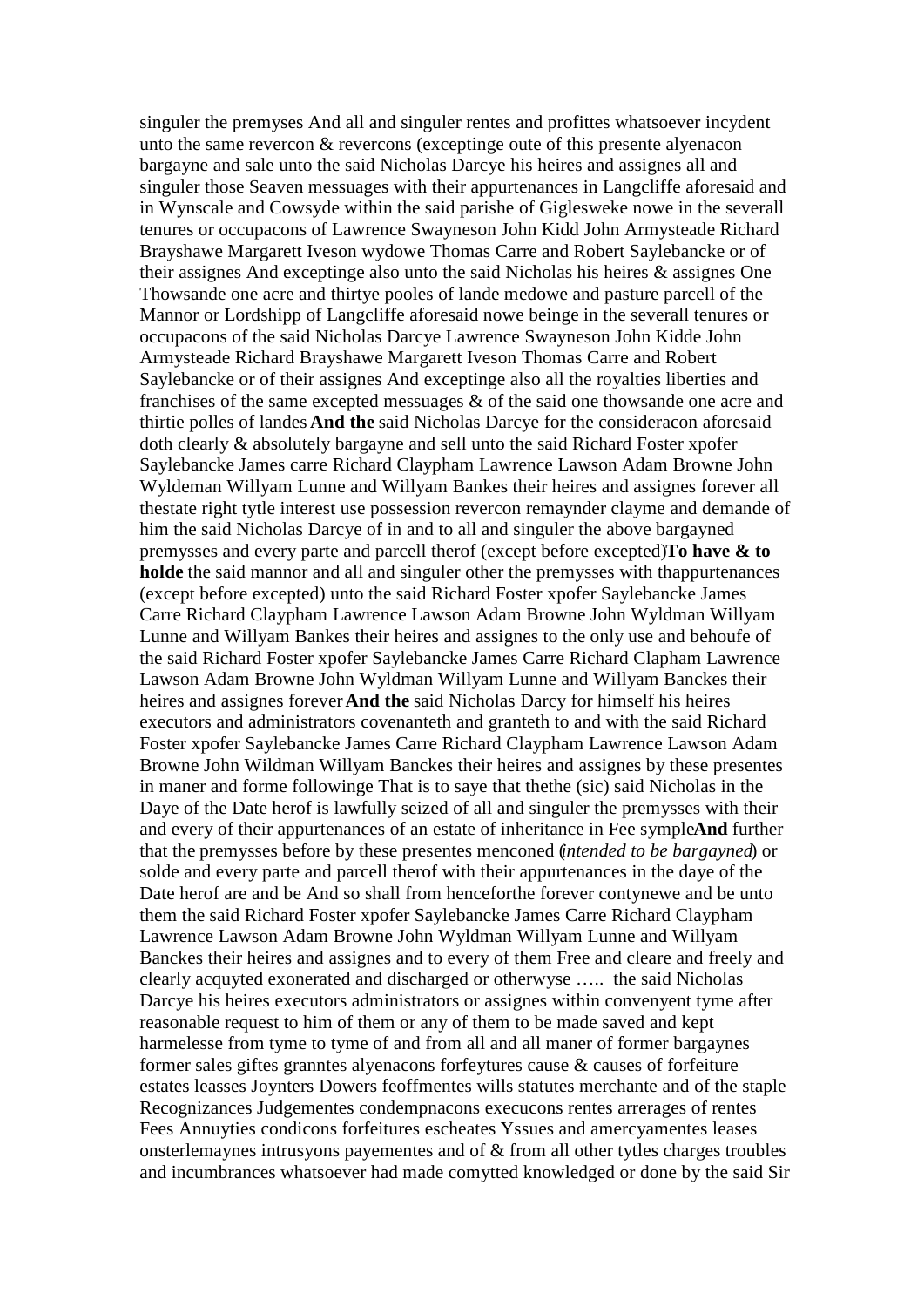Arthur Darcy knight deceased and by him the said Nicholas or by either of them or by any other person or persons havinge or lawfully clayminge any estate right tytle or interest in or to the premysses or any parte or parcell therof by from or under them or eyther of them or any of the brethren of the said Nicholas Darcye (The rentes & services from henceforthe to be due and payeable to the lorde or Lordes of the Fee or Fees therof for and in respect of his or their seigniorye or seignioryes and the tenors of the said premysses and all Fynes called poste Fynes and other charges which shall or may growe due and be payeable by or ….. this presente bargayne sale and assurance And also one demyse and lease bearinge date the nynthe daye of Februarie In the xxvij th yeare of the Quenes majesties reigne that nowe is made unto one Henry Billingsley Citizen and Alderman of London of the said Manor of Langcliffe amonge other thinges for the terme of Fyve Hundreth yeares yett enduringe withoute ympeachment of waste for the yearly rente of one peppercorne (onely excepted and foreprysed) **And Furthermore** the said Nicholas for himself his heires executors administrators and every of them covenanteth to and with the said Richard Foster xpofer Saylebancke James Carre Richard Claypham Lawrence Lawson Adam Browne John Wyldman Willyam Lunne and Willyam Banckes their heires and assignes to the only proper use and behouf of them the same Richard Foster xpofer Saylebancke James Carre Richard Claypham Lawrence Lawson Adam Browne John Wyldman Willyam Lunne and Willyam Banckes their heires and assignes forever shall or lawfully maye from henceforthe forever accordinge to the purporte and true meanynge of these presentes have holde occupye and enioye all and singuler the said messuages landes tenementes hereditamentes and other the premysses before by these presentes menconed and intended to be bargayned and solde and every parte and parcell therof with all and every their rightes members and appurtenances withoute any lett sute eviccon or disturbance of him the said Nicholas Darcye his heires or assignes or of any other person or persons lawfully clayminge by throughe or under the name right or tytle of the said Nicholas Darcye and Sir Arthure Darcy or either of them or any of the brethren of the same Nicholas**And Furthermore** that the said Nicholas Darcye Darcye and his heires shall and will at all tymes herafter and from tyme to tyme for and duringe the terme and space of Fyve yeares next ensuinge the date herof upon the reasonable request and at the only costes & charges in the lawe of them the said Richard Foster xpofer Saylebancke James Carre Richard Clapham Lawrence Lawson Adam Browne John Wyldman Willyam Lunne and Willyam Banckes or some of them their or some of their heires or assignes doe make knowledge suffer and cause to be done made knowledged and suffered all and such acte and actes thinge and thinges devyse and devyses and other assurances and conveyannces in the lawe whatsoever with lyke warrantye as aforesaid as by the said Richard Foster xpofer Saylebancke James Carre Richard Clapham Lawrence Lawson Adam Browne John Wyldman Willyam Lunne and Willyam Banckes their heires or assignes or some of them or by their or some of their counsell learned in the lawe shalbe reasonably devysed advysed or requyred for the further better and more perfect assurance suertie suer makinge and conveyinge of all and singuler the premysses before by these presentes menconed & intended to be bargayned and solde with their appurtenances & every parte and parcell therof to be had and conveyed unto the said Richard Foster xpofer Saybancke James Carre Richard Claypham Lawrence Lawson Adam Browne John Wyldman Willyam Lunne and Willyam Banckes their heires and assignes forevermore in maner and forme aforesaid be yt by fyne feoffmente Recoverye with single voucher or double vouchers over after the course of certen Recoveryes in such cost(?) …. assurance used dede or dedes inrolled thinrolement of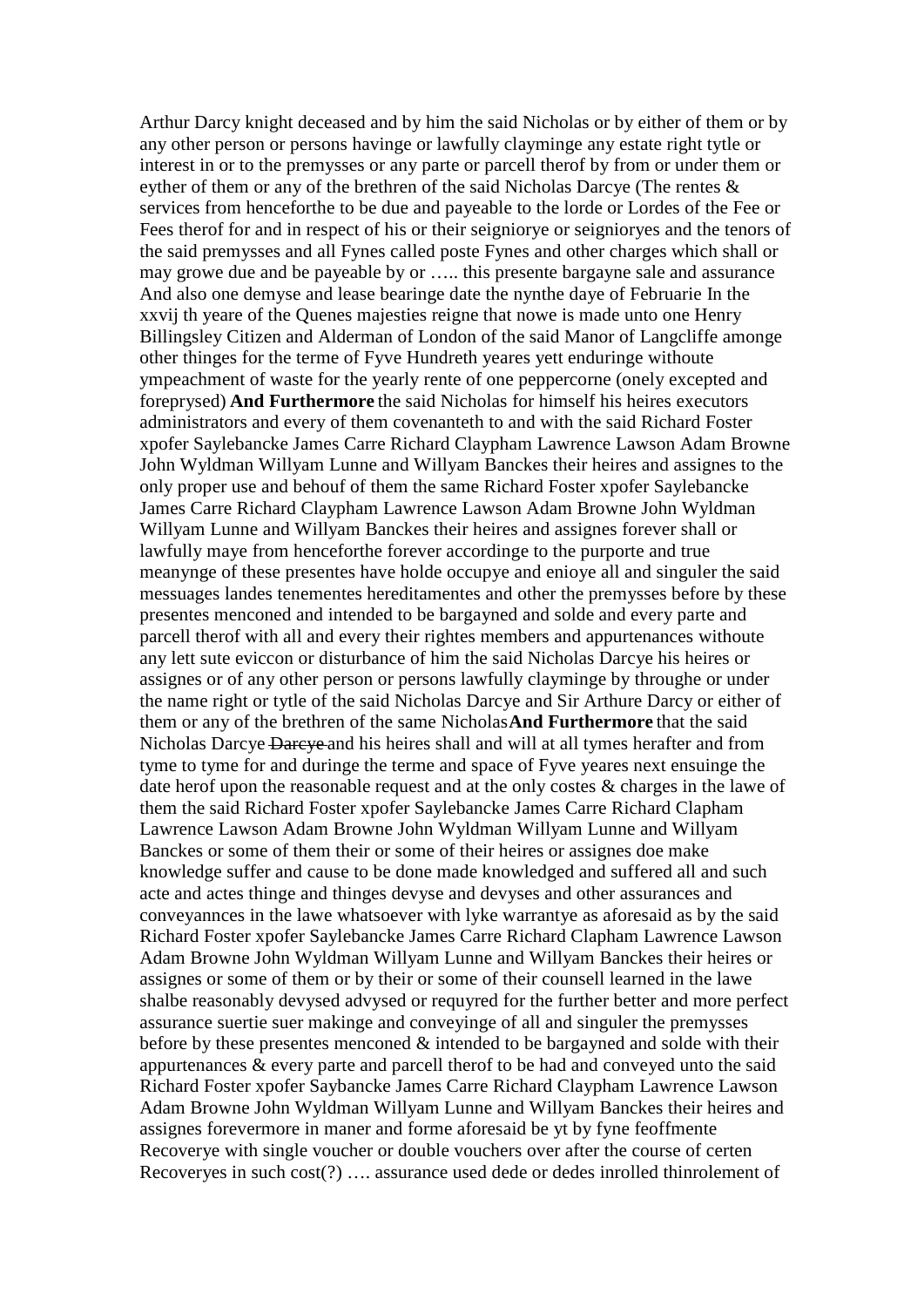these presentes release or confirmation with warrantye agaynst him the said Nicholas Darcye and his heires and all his brethren and agaynst all other persons lawfully clayminge by or under him or them or any of them or by all or any of the wayes or meanes aforesaid and not other wyse So as they or any of them be not herby compelled to travell any further then the Cyties of London or Westminster for the doinge making or passing of the said assurances or any of themIn witness where of the parties aforesaid to these presente Indentures interchanngeably have sett their handes and seales the Daye and yeare first above wrytten

Nicolas Darcy Re... die et anno suprascriptis ..... Jo. .... in Com. .....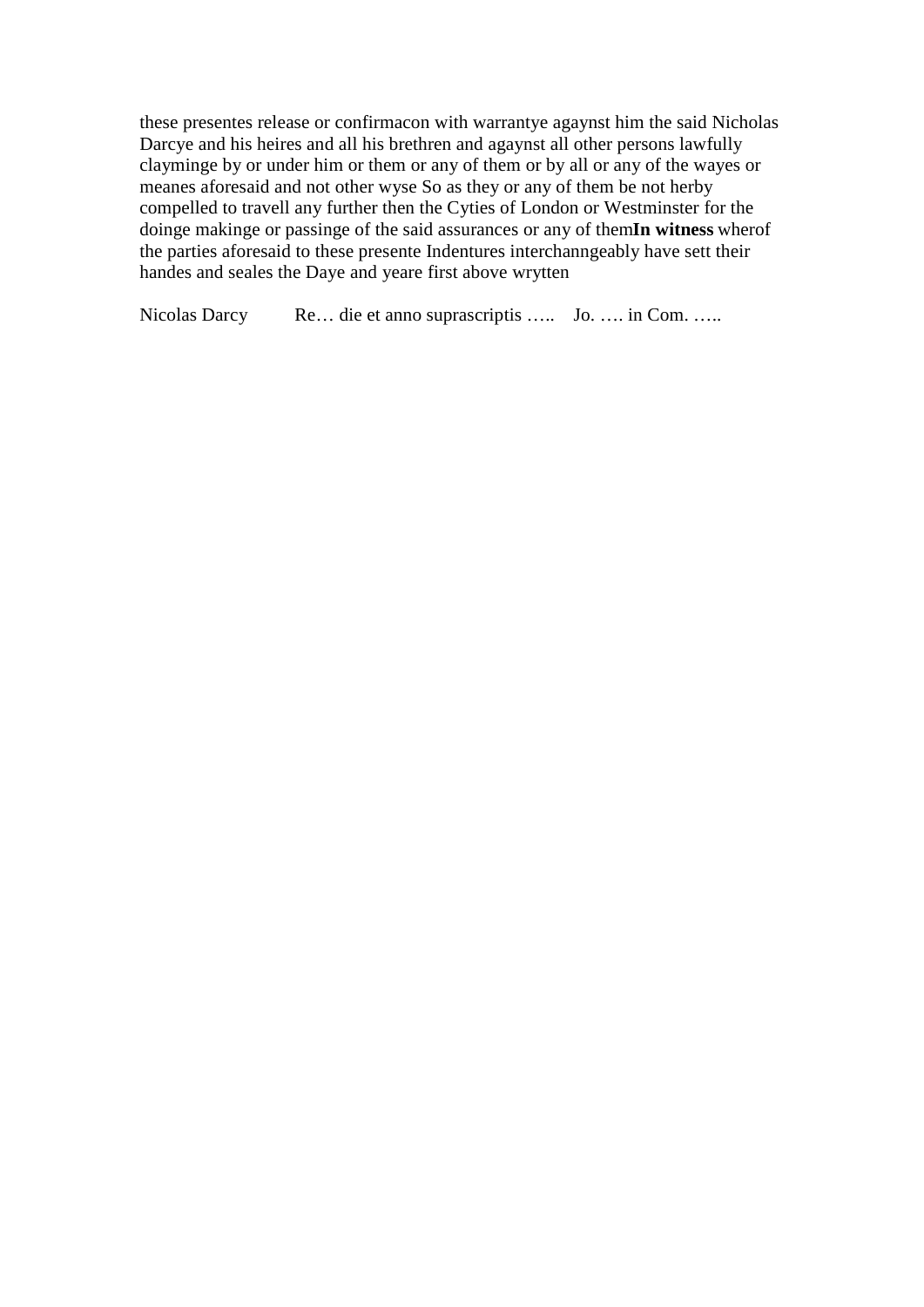## **ZIF 1191 Baines, Cookeson, Straubenzee papers North Yorkshire County Record Office, Northallerton**

To all true xpian people to whome this presente wrytinge shall come to be sene Redd or hard Willm Carr John Brayshay George Lawson Lawrence Iveson Thomas Preston Thomas Newhowse & John Lupton of the parishe of Gigglesweke & countie of vorke veomen Sendethe gretinge in our lorde god Everlastinge whereas one Nicholas Darcye of Northampton in the countie of Northampton Esqver by his indenture of lease under his hand  $\&$  seale sufficiente in the lawe bearinge date the Nynthe day of Februarye in the Seven & twentie yeare of the Reigne of our Sovereigne Ladie Elizabethe the Quenes majestie that nowe is For & upon diveres goode & lawfull causes and considerations in the saide indenture mentyonede Did dymise grannte and to ferme lett unto one Henry Billingsleye Citizen and Alderman of London by the name of Henry Billingsleve Citizen and habberdasher of London All those the mannores of Lancklyffe & Nappaye with all and Singuler the Rightes memberes and Appurtenances whatt so everr in the saide countie of yorke And all & Singuler messuages Edifices buyldinges Landes tenementes Leases Rentes Revertions Services Courtes Leetes liberties Franncheses proffittes Commodities & hereditamentes whatt so everr to the saide mannores of Lancklyffe and Nappaye or to either of them belonginge or in any wise apperteninge or acceptedd taken knowne usedd dymisede occupiede or letten to or with the saide mannores or either of them or As parte parcell or membere of them or of either of them And all and Singuler other the messuages landes Tenementes Rentes Revertions services proffittes and hereditamentes whatt so everr of the said Nicholas darcie withall and Singuler thappurtenances Scituate lying beinge cominge growinge or Ren[ew]nynge (?) of or within the Townes parishes hamlettes & feldes of Lanckliffe & Nappay Aforesaide and in every or any of them in the said countie of yorke And also the revertion  $\&$ revertions of all & Singuler the premisses And of all & Singuler Rentes & proffittes whatt so everr incidente unto the same Revertion & Revertions To have and to howlde the same unto the saide Henry Billingsleve his Executors Administrators and Assignes From the daye of the date of the saide Recitede indenture unto the ende & terme and For & duringe All the terme of Fyve hundrethe yeares From thence following And fully to be complett  $\&$  endede under the conditions in the saide Recitede indenture mencyoned with dyvers other covenanntes matteres Agriementes and thinges in the same Indenture mencyonedd As by the said indenture more att large Appeare the And where as the saide Nicholas Darcye For the Further Assuringe of the saide mannor of Lanckyffe And the better confirming of the Estate of the saide Henry Billingsleve and the saide terme of yeares therein  $\&$  upon intente to extinguishe the condition contenedd in the saide Recited indenture of Lease by his other dede or writting under his hande  $\&$  seale bearing date the Eighte day of Auguste in the Eighte & twentie yeare of the Reigne of our saide Sovereigne ladie Elizabethe For the consideration therin specifiede did Approve Ratiffie & conffirme unto the said Henry Billingsleye his Executors Administrators & Assignes the saide indenture of lease  $\&$  the grannt thereby made of the saide mannor of Lancklyffe  $\&$ Nappaye Togither with all  $&$  Singuler the messuages landes tenementes RentesRevertions hereditamentes comodities & premisses by the said indenture of Lease mencionedd to be dymisede with thappurtenances And ... & everve other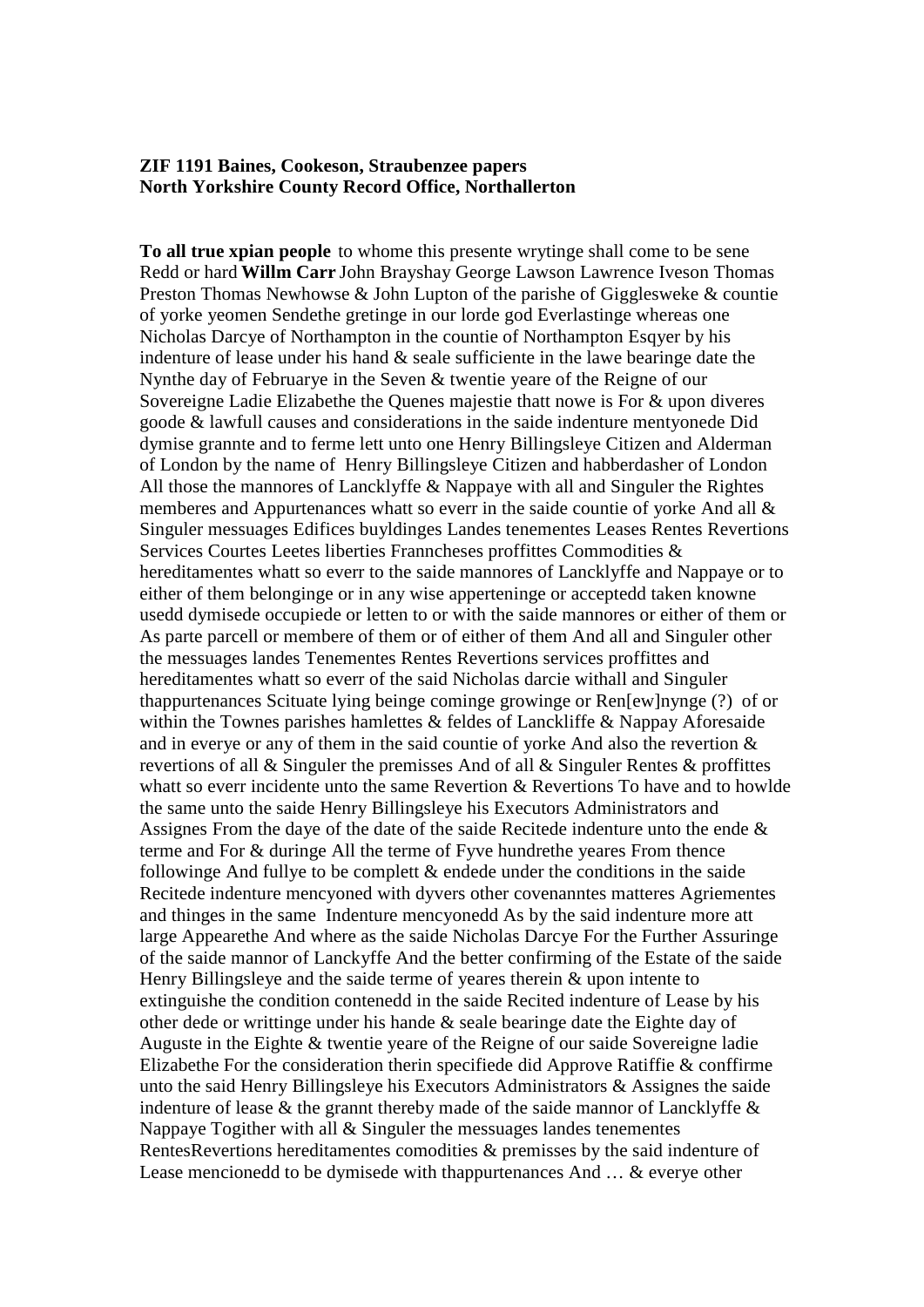thinge contenede in the said indenture of lease and the estate Righte title intrest and terme of yeares whiche the saide Henry Billingsleye hadd to and in the saide mannores and premisses with there Appurtenances and to  $\&$  in every parte thereof by force of the said indenture of lease To have & to howlde the saide mannores messuages landes Tenementes hereditamentes & premisses by the said indenture of lease mencyoned to be dimisede with Thappurtenances unto the said Henry Billingsleve his Executors Administrators  $\&$  Assignes ..... the day of the date of the saide Recitede indenture of lease For & duringe All the Residue of the saide terme of Fyve hundrethe yeares therein mentionede to be dymisede  $\&$  then Remayninge to come & unexpirede without impechemente of or for any manner of waste with further Covenanntes granntes Agriementes  $\&$  thinges therin contened as by the saide laste Recitede Dede more playnely appeare the And where also the saide Nicholas Darcye by one Recognizannee of the nature of the Statute Staple bearinge date the Nyntenth(?) day of Novembere in the Six & twentie yeare of the Reigne of our said Sovereigne ladie Quene Elizabethe standethe bownden unto the said Henrye Billingsleye in the some of one thowsande powndes of lawfull money of Englande Payable as by the said Recognizannee of or Stattute more playneleye may appeare And where as also the said Nicholas Darcye by one other Recognizannee of the nature of the statute Stapple bearinge date the Fourtenthe .... .... Auguste (?) in the said Six & twentie yeare of ... .... .... Reigne stande the bownden unto the said Henrye Billingsleye .... .... ... of one thows and and two hundrethe powndes of lawfull ... ... ... as by the saide Recognizannes .... day of ... ... ... And wh... ... (creased)

of there comon Assente and consente by there dede indentede of dymise bargan sale Release and assignmente under .... .... ...

## [lines creased]

hundreth  $\dots$   $\dots$  fourtene powndes & Seven pence of lawfull monay of Englande to them the said Nicholas Darcy & henry Billingsleye well and truly before hande dide .... ... Carr John (Brayshay) George Lawson Lawrence Iveson Thomas .... ... ... Newhowse John Lupton and the said Bryan Cookeson where and wherewith they the saide Nicholas Darcye  $(\&)$  Henry Billingsley Do acknowledge themselves satisfiede & paide They the said Nicholas Darcye and the said Henrye Billingsley Have dymised ... .... ... sett overr and conffirmede unto the said Willm Carr John Brayshaye George Lawson Lawrence Iveson Thomas Preston Thomas Newhowse John Lupton and the said Bryan Coockeson there heires and Assignes For everr All those Six messuages with thappurtenances .... ... ... Afore said in the said countie of vorke nowe or late in the severale Tennores or occupations of one Henry Thompson the (said) Willm Carr John Brayshay George Lawson Lawrence Iveson and Willm Iveson their Assignaye or Assignes And also all howses buyldinges yeardes .... and crofftes to the said messuages or any of them belonginge or to or with the same or any of them nowe usede occupiede or letten one litle owlde howse in Lancklyffe Afforesaid And fouer poles of grownde there unto Adyoyninge late in the tennore of Hughe kidd And also two litle ... ... (pa)sture called by the severale names of Thowterr heade and holme close in Lancklyffe Affore saide late in the severale Tenures of Thomas kinge and Richarde kinge And also Thriescore & seven Acres and four & thirtie poles more or lesse of Arable lande & medowe one halffe Acre thereof ...(m)eale bancke Rayne lyinge  $\&$  beinge in the common feldes  $\&$  territories of lancklyfe aforesaide and nowe or late in the severale Tenures and occupations of them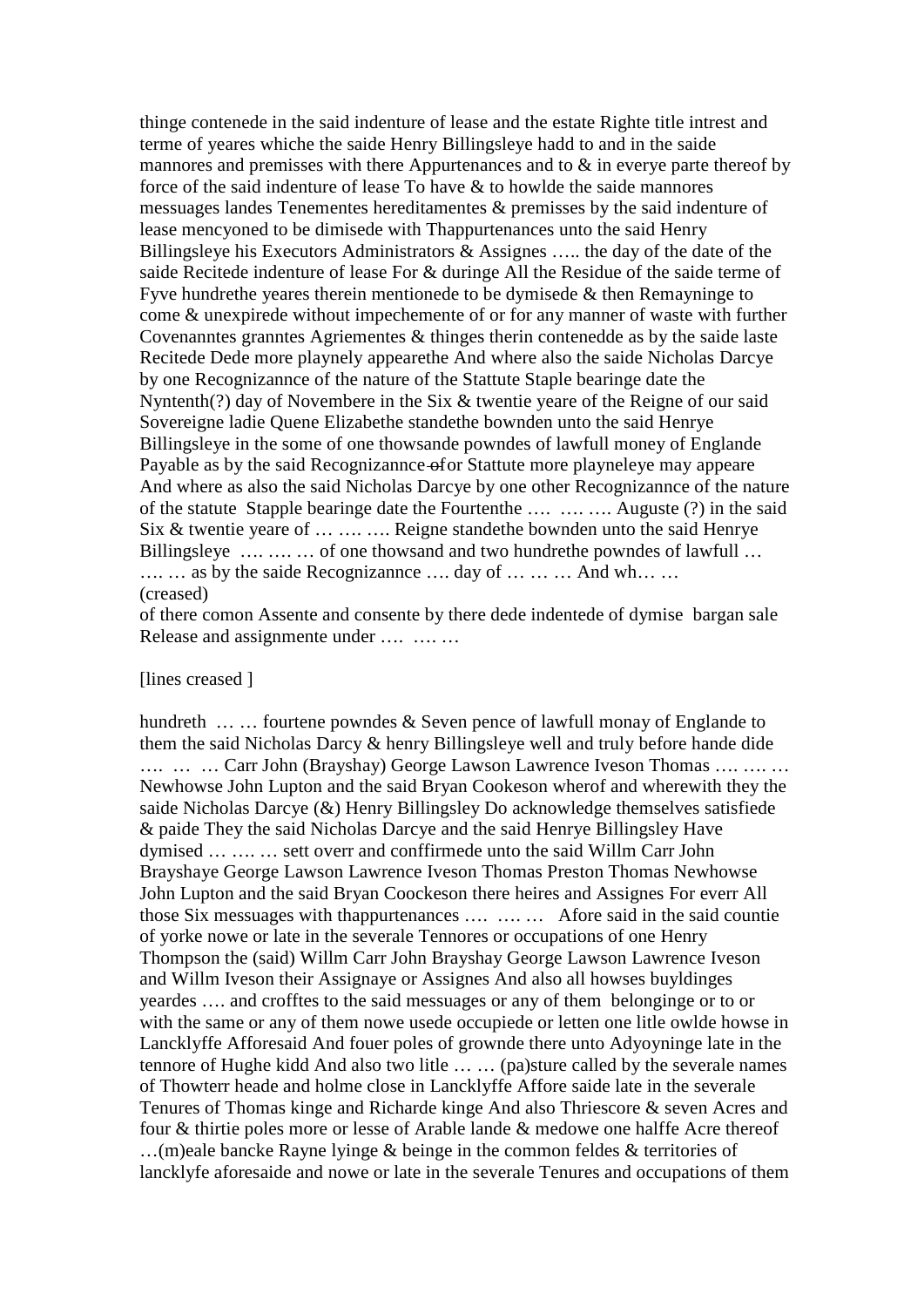the said Willm Carre Thomas Preston Thomas Newhowse John Brayshaye George Lawson Laurennce Iveson John Armitstead willm Iveson Thomas Kinge & Richard kinge or of there Assigney or Assignes And also one Grove of woode called hafelde in Lancklyffe Affore said contenynge by Estimation Six Acres and the soyle and grownde thereof And all woodes underwoodes & trees growinge or beinge in or upon the same grove And also one hundrethe Fortie & two Acres three Roodes and thirtie & Sixe poles of Pasture lyinge and beinge within the said Lordshipp of Lanckyffe in the said countie of yorke thatt is to weite thirtie thrie Acres one Roode & fourtene poles of Pasture accomptinge Fyve elles & A halffe to everye pole and one pole in bredthe and Fortie poles in lengthe to everye Roode being two partes of Fyftye Acres of pasture in three partes to be dyvidede lyinge and beinge in Lancklyffe Affore saide which Fyftie Acres were lately messurede out by one willm Freeman to be by him the said Nicholas Darcye barganed and sowlde unto the said Bryan Coockeson Thomas Newhowse and to one Richard Somerscales And the same Fyftie Acres arr lyinge & beinge in the southmoste parte of Lancklyffe moore Ascendinge From Lancklyffe felde wal[l]e callede the Flattheades wale towardes A place there called Carla and from Carla one the northe side of the walle there to warmedale heade and discendinge downe warmedale westwardes to a Greate stone above the lambe Fowldes and from there to A wale callede Stubbin walle as the same Fyftie Acres were lately messurede and sett forthe by him the said willm Freeman For the said Richard Somerscalles Bryan Coockeson & Thomas Newhowse And also Six Acres of Pasture in Lancklyffe Affore said lyinge on the backeside of warmedale knotts adyoyninge to the Yoweclose heade and also thirtie and Nyne Acres one Roode and twentie & one poles of pasture in Lancklyffe Affore said lyinge on the northe side of the Cowe close beinge att the Easte ende of Lancklyffe towne and Ascendinge directely to turffe moore Yeate and From thence Followinge the wale there to the Scarres and so followinge the same wale on the Easteside of the grate close called Cowside close to the side of Henside close and so to the place Assignede and messured out to the tennantes of wynscale and Cowside towardes the weste. And also thriescore Acres one Roode & thirtene poles of Pasture in Lancklyffe Affore said nexte adyoyninge and lyinge on the northeside of the said Fyftie Acres All which Acres of lande medowe and Pasture shall contene the Rate of fyve elles and A halffe to everye pole and one pole in Bredthe and fortie poles in lengthe to every Roode Together with the Revertion and Revertions Remainder & Remainders of all and everye the saide premisses and of everye parte & parcell thereof before by theis presentes mencionedd to be barganede and granntede overr as Affore saide For the said terme of fyve hundrethe yeares And all Rentes Issues and yearely proffittes whatt so everr Reservede upon any dymyse lease or grannte made of the premisses or of any parte or parcell of the same Togither Also with all the whole Estate Righte title intrest use possession inherritannce benefitt proffitt Clame and demande which they the said Henry Billingsley & Nicholas Darcye or either of them there or either of there heires Executores Administrators or Assignes att any tyme or tymes heretofore have hadd att … … have or otherwyse shall may or oughte to have or to be intitled to have of in or to the saide messuages Tenementes & premisses Afore by thies presentes mencionede to be dymysed barganede sowlde Assignede & sett over or confirmede with there Appurtenances or of in or to any parte or parcell of the same To have & to howlde the saide messuages Tenementes and all other the premisses before mencyoned to be grannted barganede sowlde Releasede Assignede and sett overr As is affore saide with all & Singuler there Appurtenances to the saide William Carr John Brayshay George Lawson Lawrence Iveson Thomas Preston Thomas Newhowse John Lupton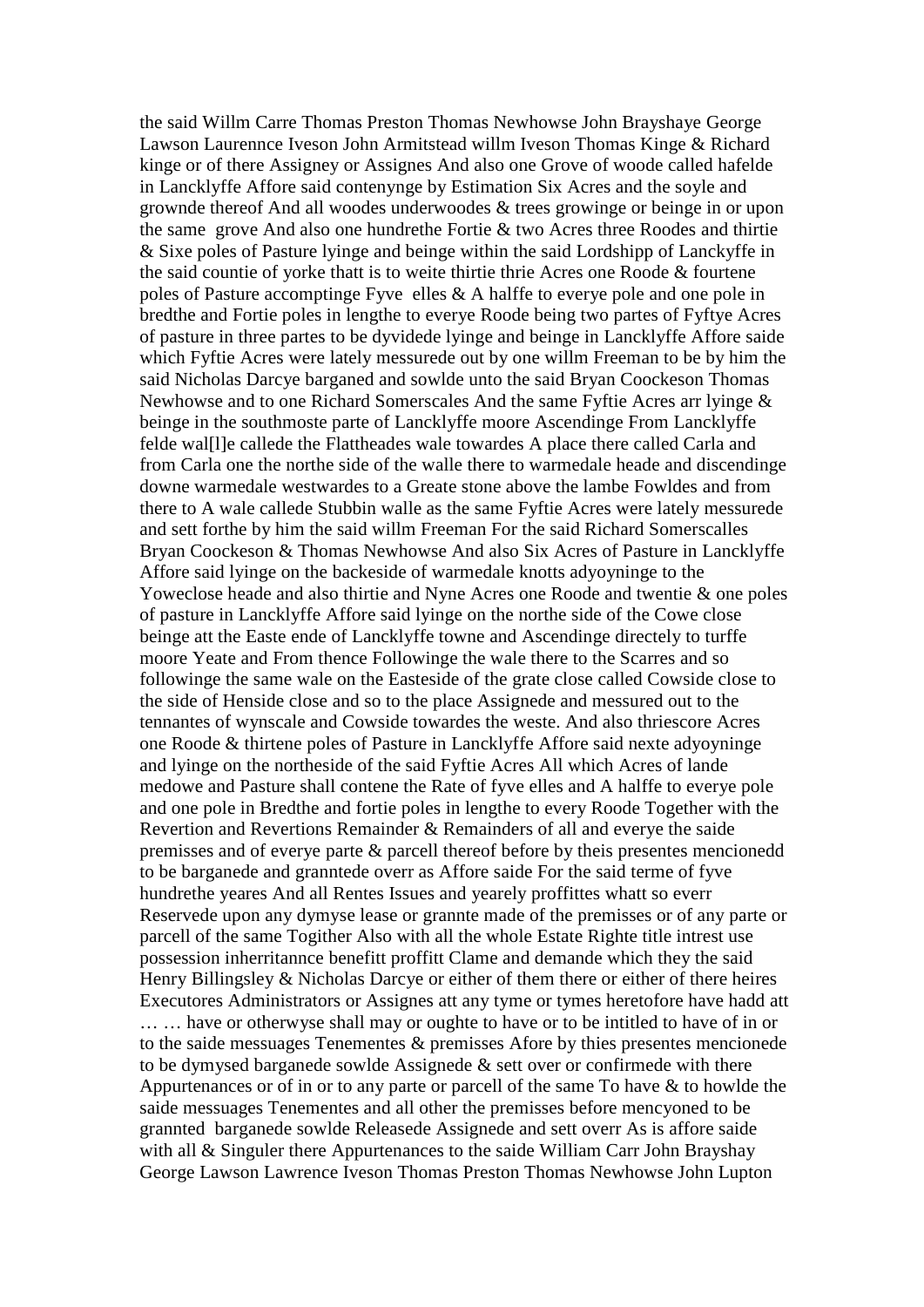And the saide Bryan Coockson there Executors Administrators and Assignes From and Imedyatelye After the makinge of the said laste Recitede indenture of

the Full ende and terme and duringe all the Reste and Residue of the saide terme of Fyve hundreth yeares so thereof granntede by the said Nicholas Darcye unto the saide

And also in as Full Free ... ... ... all intentes and purposes As they the said Nicholas Darcye and Henry Billingsley or either of them

were intitled to have the said premisses or any parte there of by any way ...

or meanes whatt so everr with diveres other covenanntes granntes and

and behalffe of the said Nicholas Darcye & henry Billingsley there heires and Assignes ... ... performed Touchinge the Further Assuringe of the premisses ... ... there mencyonede

.... theref made sealede  $&$  delivered ... more playnely Appeare the by force  $&$  vertue of which saide Indenture of dymyse grannte

to the saide willm Carr John Brayshay ... ... George Lawson Laurence Iveson Thomas Preston Thomas Newhowse John Lupton and the saide Bryan Coockson Entredd in to the said Sixe severale messuages and into all  $\&$  every other the landes medowes Pastures and appurtenances above mencyoned ... ... ... ... sowlde Released Assignede and sett over As is Affore said and into all  $\&$  everye parte  $\&$  parcell thereof and was  $\&$  is nowe thereof Lawfully possessed as Joynte Tennantes or tenanntes in common undevidede And they the saide willm Carr John Brayshaye George Lawson Laurence Iveson Thomas Preston Thomas Newhowse John Lupton and the saide Bryan Coockeson nowe so beinge Joyntly possessede of the premisses as is Afforesaide and myndinge  $\&$  intendinge that every one of them and theire Assinges may  $\&$  shall have parte and portion of and in the saide landes and premisses in severaltie as unto them and everye of them are or of Right oughte to be due  $\&$ appertenynge accordinge to Former Agreimentes and covennanntes amongste them hadd & made concluded and Agriedd upon Now knowe ye we the said willm Carr John Brayshay George Lawson Lawrence Iveson Thomas Preston Thomas Newhowse and John Lupton Aswell in Accomplishmente and performannce of our said covenanntes promisses and Agriementes made Towchinge the Reconveyinge and Assuringe of the premisses by dividinge Releasinge assigninge and setting overr And for dyverse and many other good and Resonable causes and considerations us and every one of us Especially movinge **Have geven** grannted Released assignedd and sett overr And by theis presentes for and frome us and every one of us our and everye of our heires Executors administrators and Assignes Joyntly & severally do Clearly Freely and Absolutelye Geve grannte Release Assigne sett overr and ... confirme unto the said Bryan Cookeson his heires Executors administrators and assignes to his and ther onelye and propperr use and uses for ever All our and everey of our whole Estate and Estates use possession occupation Terme of yeares Revertion Clame and demannde which the said willm Carr John Brayshay George Lawson Lawrence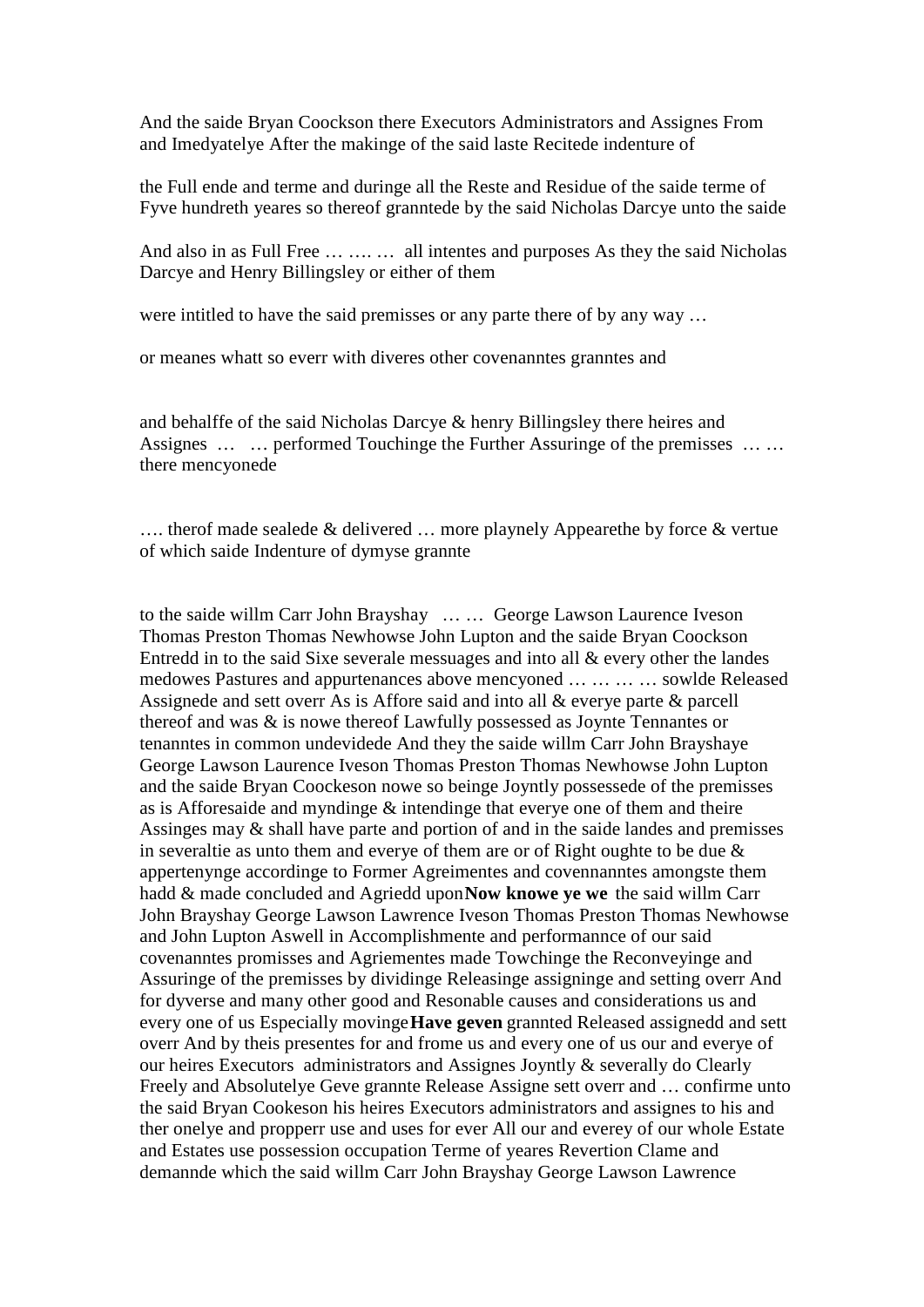Iveson Thomas Preston Thomas Newhowse and John Lupton or any of us ever hadd now have or thatt we or any of us our heires Executors administrators or assignes att any tyme here after oughte or of Righte myghte or may have by force and vertue of the said laste Recytedd indenture made by the said Nicholas Darcy and henry Billingsley or by any other way or meanes whatt so ever Aswell of in and upon All those Sixtene Acres one halffe Acre and Twentie and Seven Poles of Pasture grounde be it more or lesse beinge a Full thirde parte (in thrie partes divided) (of) those fyftie Acres be they more or lesse Sett forthe and mentionedd to be barganedd and sowlde and sett overr unto the said Bryan Cookeson And unto Thomas Newhowse and Richard Somerscale which said Sixtene Acres one halffe Acre and Twentie and seven Poles be (they) more or lesse shall contene fyve Elles and one halffe Ell to every pole and one pole in bredthe and fortie poles in lengthe to every Roode And all wattres wattercourses ways Freelegis and advantages to the said Thirdeparte (in thrie partes divided) of the said fyftie Acres be it more or lesse and above mencionedd to be sowlde assignedd and sett overr …. the said Bryan Cookeson Thomas Newhowse and Richard somerscale as is affore said belonginge or in any wyse appertenynge And also the Revertion and Revertions Remainder and Remaindres ther of amongste other thinges grannted by the said Nicholas darcye and henry Billingsley for the terme of fyve hundrethe yeares as is afforesaid And all Rentes Issues and yearly profittes whatt so ever Reservedd upon any dimyse lease or grannte made of the same And the whole Estate and Estates Rightes titles possessions inheritance benefits … clame and demande which the said willm Carr John Brayshay George Lawson Lawrence Iveson Thomas Preston Thomas Newhowse and John Lupton or any of us now have or thatt we or any of us our or any of our heires Executors administrators or assignes att any tyme here after might oughte or may be intitledd to have of in and to the said thirde parte (in thrie partes divided) of the said fyftie Acres be it more or lesse above mencionedd to be barganed sowlde assigned and sett overr unto the said*unto the said* (sic) Bryan Cookeson as is afforesaid Together with his full parte and portion Ratablelye of the benefitt aswell of all and every further assurannce and assurannces made and to be made by the said Nichoolas darcye and henrye billingsley ther and either of ther heires Executors administrators and assignes for further assuringe of the premisses and of every bonde stattute and Recognizannce made and to be made or Acknowledged for performance of the same as in the said laste Recyted indenture made by the said Nicholas Darcye and henrye Billingsley is expressed As … … of all and every other covenant grannt bargan sale & assignmente ther in contenedd**To have and to howlde** occupye possesse and enioy the said Thirde parte of the said fyftie Acres be it more or lesse (in thrie partes to be divided) and all other the premisses …. …. … … to be barganedd and sowlde as is afforesaid And the Revertion and Revertions of the same and all Issues Rentes and yearly profittes of the same and his full parte portion and benefitt of every covenante grannte Article and assurannce ther in contenedd To (the said) Bryan Cookeson his heires Executors administrators and assignes from and Imediatlye after thensealinge and deliverye of theis presentes for and duringe and unto the full ende and terme & … … all the Reste and Residue of the said terme of fyve hundreth yeares grannted sowlde assignedd & sett overr by the said laste Recited indenture made by the said Nicholas darcye and henrye Billingsley as is affore said And as arr unexpiredd and yett to come withoute Infringemente (?) of any manner of waste And in as full large Ample and .... ... manner as we the said willm Carr John Brayshay George Lawson Lawrence Iveson Thomas Preston Thomas Newhowse and John lupton & every (one) of us have and here after ... ... mighte oughte or may be intitled to have and enioy the Residue of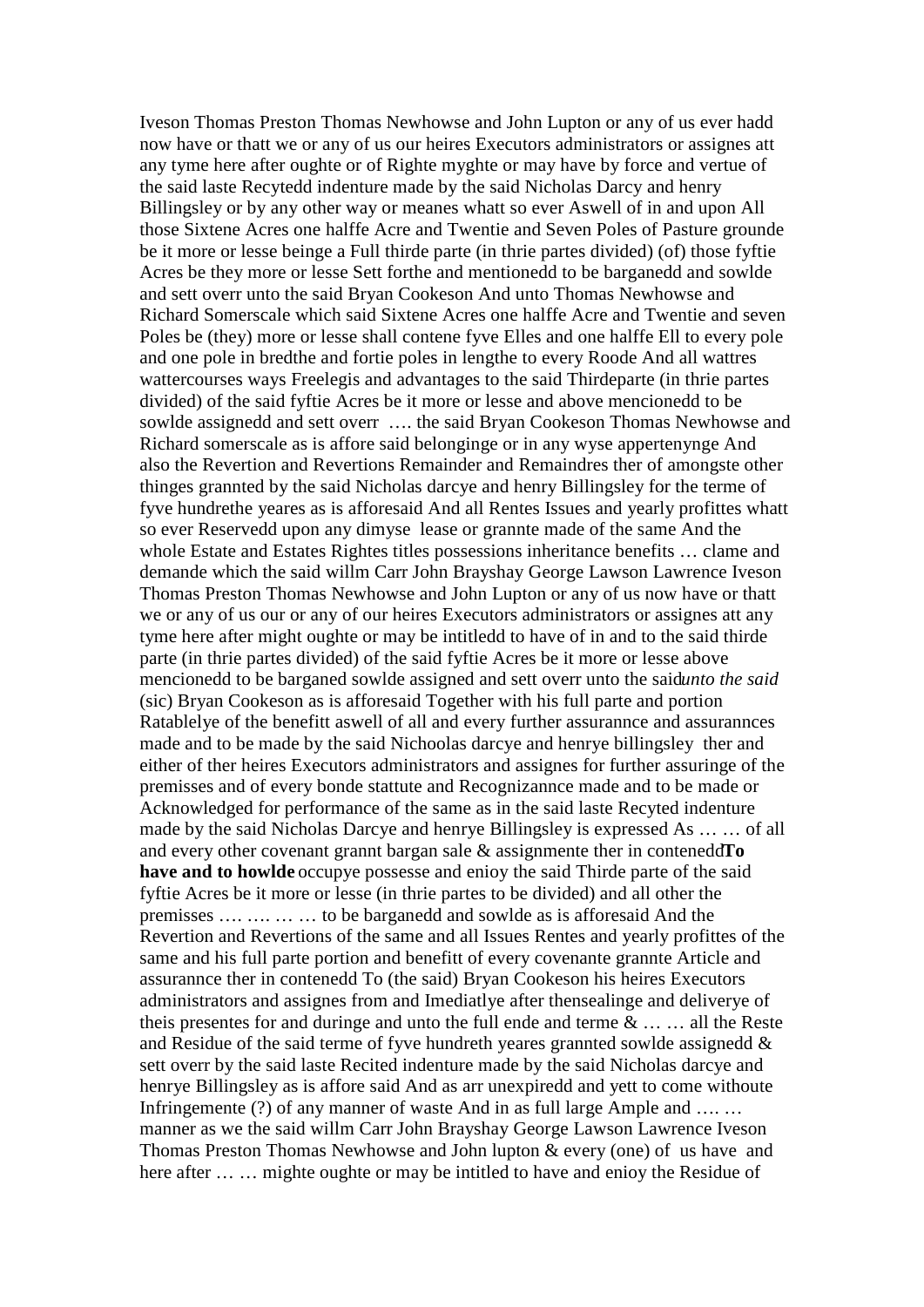(the) messuages landes and other the premisses (by force) and vertue of the said last Recyted indenture to us grannted and made by the said Nicholas Darcye and henry Billingsley as is afforesaid ... .... any other way or meanes whatt soeverAnd more overr we (the) said willm Carr John Brayshay George Lawson Lawrence Iveson Thomas Preston Thomas Newhowse and John lupton for our selves our heires ... .... .... and assignes do covenannt .... ... to and with the said Bryan Cookeson his heires executors administrators and assignes by theis presentes Thatt we or any of us here before ... ... ... ... any tyme hereafter shall do or .... ... unto any Release or otherwyse ... ... ...

### (lines creased)

assurannce made or covenannted here after to be made (by) the said Nicholas Darcye and henry Billingsley ... .. ...

the said whole premisses .....

his heires Executors administrators and assignes shall or lawfully may have sowlde  $occupye$ 

#### (line creased)

willm Carr John Brayshay George Lawson Lawrence Iveson Thomas Preston Thomas Newhowse and John lupton and every one of us ... ... ... any person or persons lawfully (claiminge) and eniovinge of the premisses before grannted Released and assignedd as is affore said by Reason of breache of any (covenant) assurannce bonde or other condition to hym and us Joyntlye made touchinge the havinge and enjoying of the same amongst other thinges Thatt then we the said willm John George Thomas Thomas and John and every one of us our heires executors administrators and assignes Shall and will Joyne in Accion sute bill compleint .... ... and otherwyse with the said Bryan Cookeson his heires executors and assignes in all thinges where in we or any of us oughte or lawfully may be helperes unto hym or them for better mantenance and ... of all suche sutes matteres and Accions as shall so be commensed or nede to be defendedd touchinge the same without disc..... non sute Release or any other Acte to be donne or suffredd by us or any of us our heires executors administrators or assignes without his and ther .....**And** also we the said willm Carr John Brayshay George lawson Lawrence Iveson Thomas Preston Thomas Newhowse and John Lupton and every one of us for our selves our heires Executors administrators and assignes do covenant and grannte to and with the said Bryan Cookson his heires Executors administrators and assignes by theis prsentes thatt we the said willm John George Lawrence Thomas Thomas and John & every one of us our heires Executors administrators aand assignes Shall and will att all tymes hereafter and from tyme to tyme att and .... the Resonable Requeste costes and charges of the said Bryan Cookson his heires Executors administrators or assignes Further assure the premisses above grannted to hym the said Bryan cookeson his heires and assignes for and duringe the Residue of the terme of fyve hundrethe yeares in suche sorte and ..... as the said Bryan Cookeson his heires Executors administrators or assignes by his or ther cownsell learnedd shall Resonablye devyse and Require without delay And finally we the said willm carr John Brayshay George lawson Lawrence Iveson Thomas Prseton Thomas Newhowse and John lupton and everye one of us for our selves our heires Executors administrators and assignes do covenant and grannte to and with the said Bryan Cookeson his heires executors administrators and assignes by their presentes to and with the said Bryan Cookeson his heires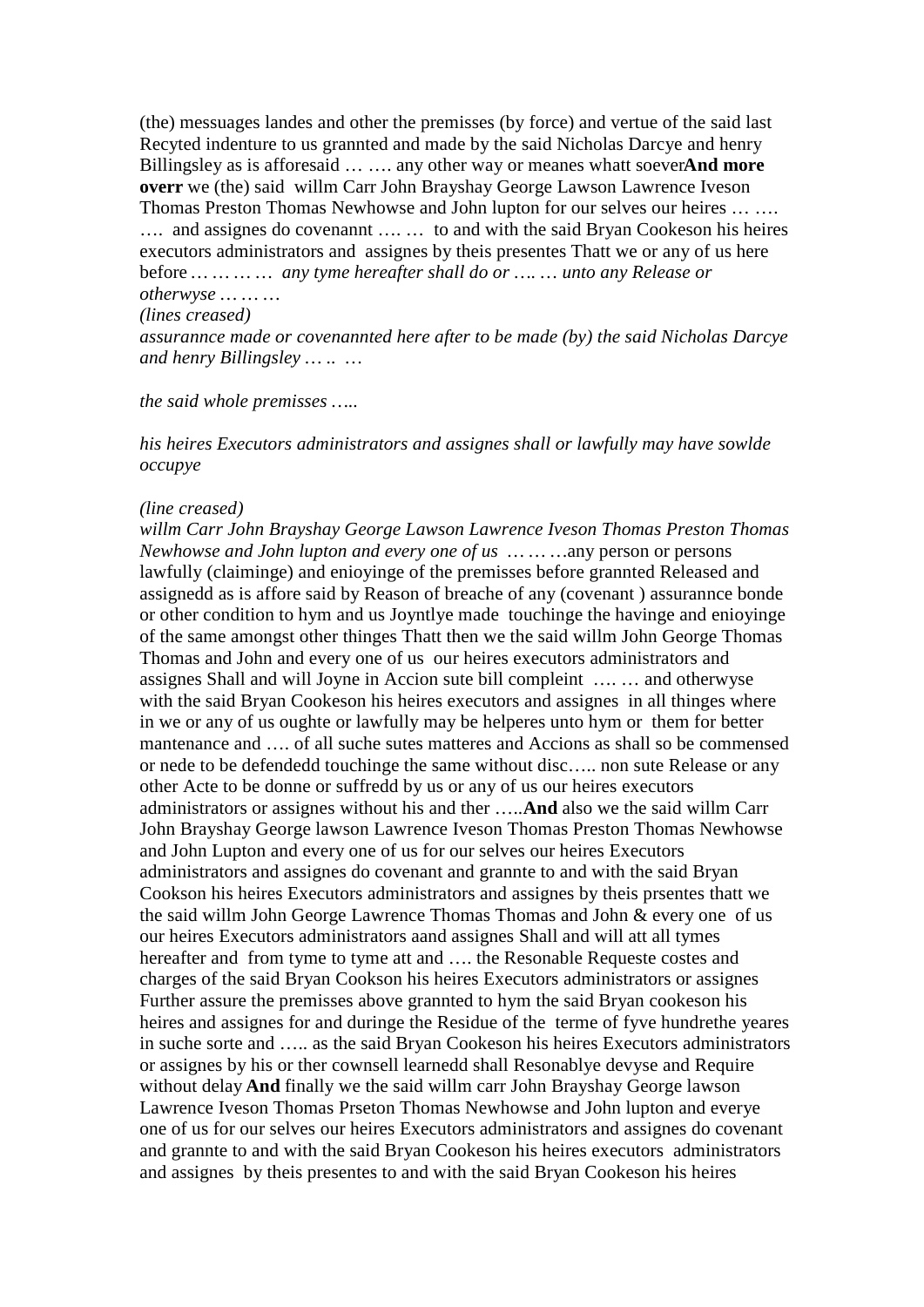executors administrators and assignes by theis presentes in manner and forme followinge Thatt is to say thatt the said indenture of Bargan sale and assignemente grannted and made by the said Nicholas Darcye and henrye Billingsley as is afforesaid Shall ... the consent of the said Bryan Cookeson his heires Executors or assignes be putt into the handes and kepinge of one indeferente frende saffely to be kepte Aswell to trust of the said Bryan Cookeson his heires executors administrators and assignes as to ... of the said willm Carr John brayshay george lawson Lawrence lawson Thomas Prseton Thomas Newhowse and John Lupton & every one of us our heires executors administrators and assignes and to be .... ... .. and as often as the said Bryan Cookeson his heires Executores and or(?) assignes shall nede & Requere the same for better mantenance and ..... .... .... ... and in the premisses to hym the said Bryan grannted and Released as is affore said Att thonely charges of the said Bryan Cookeson his Executores administrators or assignes so Requeringe the same And so .... that the said Bryan his heires Executores administrators or assignes so Requeringe the same do Enter into bonde with good suerties to the keperr there with condicion for saffe delyverye of the same unto hym agayne without ...linge Releasinge Rasinge or defacinge in any manner of wyse(?)In witness whereof we the said willm Carr John Brayshay George lawson Lawrence Iveson Thomas Preston Thomas Newhowse and John lupton to this present wryttinge of sale Release and assignemente have sett our seales and signes the (space) day of Januarie in the xxxiiij yeare of the Reigne of our sovereigne ladie Elizabethe by the grace of god Quene of Englande France and Ireland defender of the faithe & ... 1591 ...

Signatures and marks

| John lupton<br>(John Lupton)         |
|--------------------------------------|
| (Lawrence Iveson?)                   |
|                                      |
| (Thomas Preston)                     |
| (Thomas Newhouse)                    |
| (William Carr as in other documents) |
|                                      |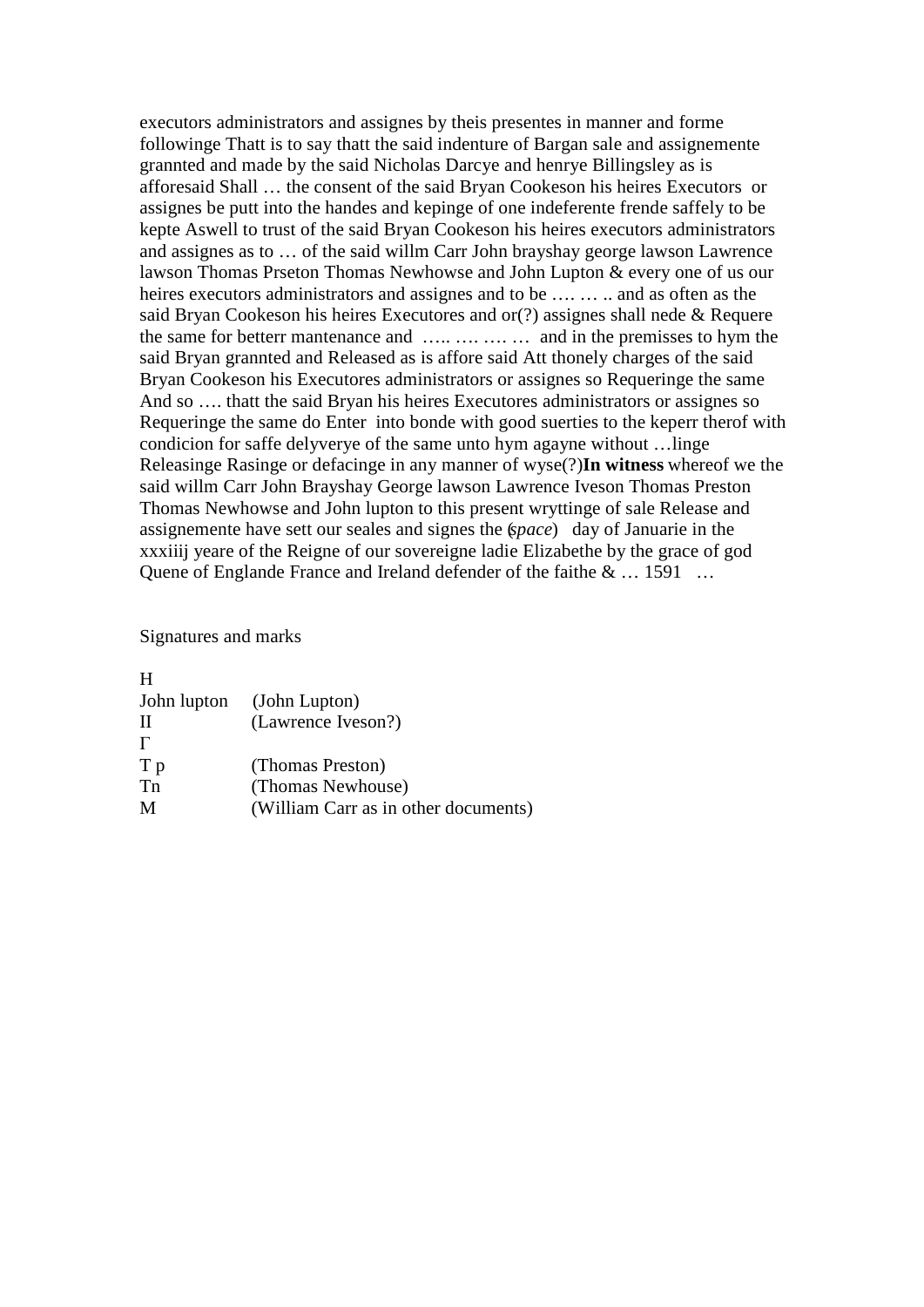## **ZXC I 1/21/1/1 mf 3056 Nicholas Darcy to Richard and Thomas Lawson 29th November 1591**

**This Indenture** made the 29th day of November in the 34th year of the reign of our sovereign Lady Elizabeth by the grace of God Queen of England France and Ireland defender of the faith etc.**Between** Nicholas Darcy of Northampton in the county of Northampton one of the sons of Sir Arthur Darcy knight deceased and Henry Billingsley citizen and Alderman of London of the one-party and Richard Lawson of Langcliffe in the parish of Giggleswick in the county of York yeoman and Thomas Lawson son of the same Richard of the other party**witnesses** that whereas the said Nicholas Darcy by his indenture of lease bearing date the ninth day of February in the 27th year of the reign and of our said sovereign Lady Queen Elizabeth for and upon diverse good and lawful causes and considerations in the said Indenture mentioned did demise grant and to farm let unto the said Henry Billingsley by the name of Henry Billingsley citizen and haberdasher of London all those the manors of Langcliffe and Nappay with all and singular their rights members and appurtenances whatsoever in the said county of York and all and singular messuages edifices buildings lands tenements rents reversions .... courts leets liberties franchises profits commodities and hereditaments whatsoever to the said manors of Langcliffe and Nappay or to either of them belonging or in any wise appertaining or accepted reputed taken used occupied demised or let to or with the said manors or either of them or as part parcel or member of them or of either of them. And all and singular other the messuages lands tenements rents reversions ..... profits and hereditaments whatsoever of the said Nicholas Darcy with all and singular their appurtenances situate lying being coming growing or renewing of or within the towns parishes hamlets and fields of Langcliffe and Nappay aforesaid and in every or any of them in the said county of York. And also the reversion and reversions of all and singular the premises and all and singular rents and profits whatsoever incident unto the same reversion and reversions.**To have** and to hold the same unto the said Henry Billingsley and his executors and administrators and assigns from the day of the date of the said recited Indentures and to the end and term and for and during all the term of 500 years from thence next following and such to be complete and ended under the condition in the said recited indentures mentioned with diverse other covenants matters agreements and things in the same recited indentures mentioned as by the said indentures more at large appears. **And whereas**the said Nicholas Darcy for the further assurance of the said manors of Langcliffe and the better confirming of the [e]state of the said Henry Billingsley and his said term of years therein and upon intent to extinguish the condition contained in the said recited indenture of lease by his other deed or writing under his hand and seal bearing date the eighth day of August in the 28th year of the reign of our said sovereign Lady Queen Elizabeth for the consideration therein specified did approve ratify and confirm unto the said Henry Billingsley his executors administrators and assigns the said indenture of lease and the grant thereby made of the said manors of Langcliffe and Nappay together with all and singular the messuages lands tenements rents reversions hereditaments commodities and premises by the said indenture of lease mentioned to be demised with the appurtenances and all and every other things contained in the said indenture of lease and the [e]state right title interest and term which the said Henry Billingsley had to and in the said manors and premises with their appurtenances and to and in every part thereof by force of the said indenture of lease. **To have** and to hold the said Manor ..................................................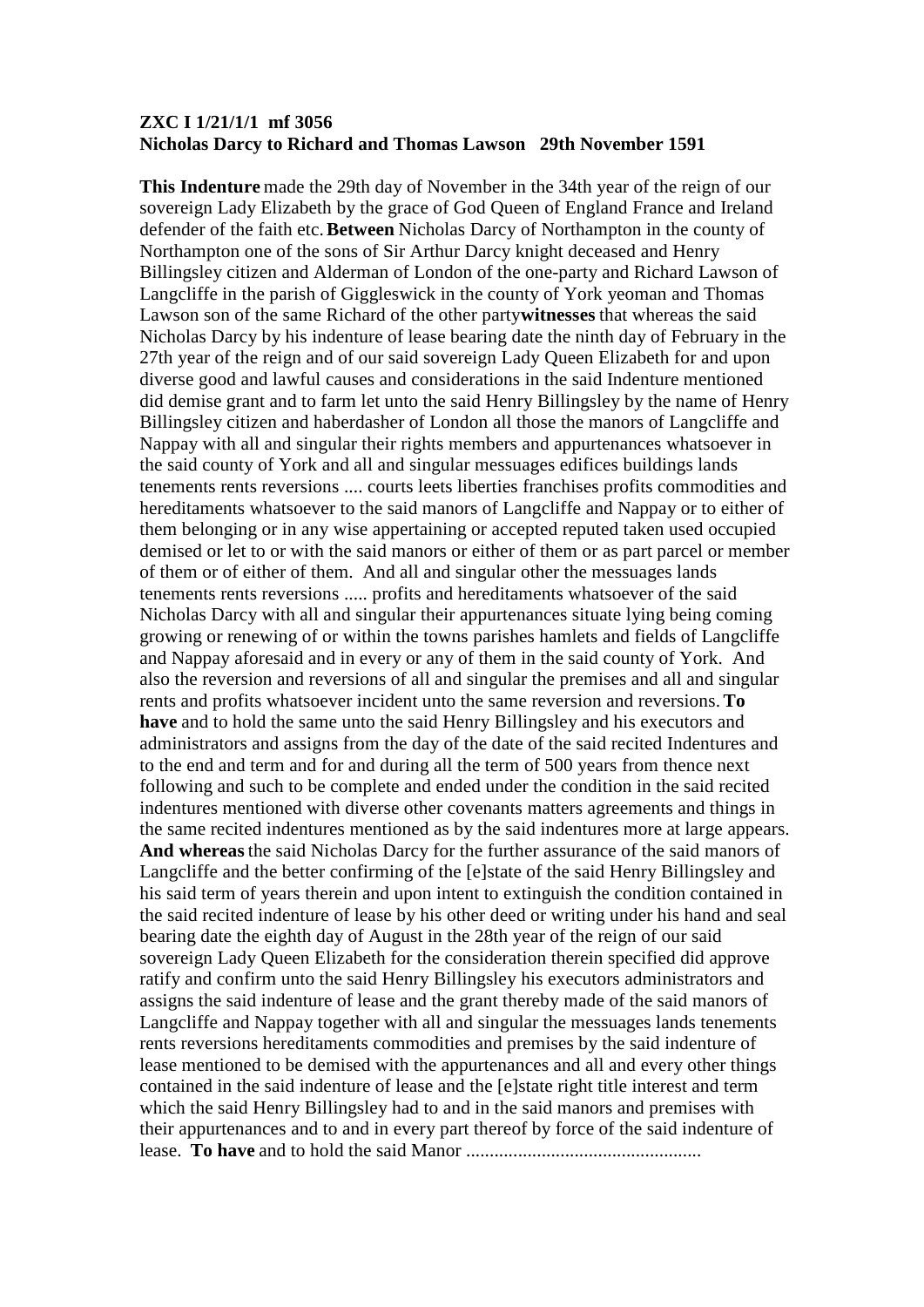by the said indenture of lease mentioned to be demised with the appurtenances and unto the said Henry Billingsley his executors administrators and assigns from the day of the date of the said recited indentures of lease for and during all the residue of the said term of 500 years therein mentioned to be demised and then remaining to come and unexpired without impeachment of or for any manner of waste

................................................ more fully appears.**And whereas** also the said Nicholas Darcy by one recognizance in the nature of the Statute Staple bearing date the 19th day of November in the 26th year of the reign of our said sovereign Lady Queen Elizabeth stands bound unto the said Henry Billingsley in the sum of £1000 of lawful money of England payable as by the said recognizance or Statute more plainly may appear. **And** whereas also the said Nicholas Darcy by one other recognizance of the nature of the Statute staple bearing date the .... th day of August in the 26th year of her Highness said reign stands bound unto the said Henry Billingsley in the sum of £1200 of lawful money of England payable as by the said recognizance or Statute more plainly also may appear. **Now this indenture** witnesses that they the said Nicholas Darcy and Henry Billingsley for and in consideration of the sum of £156 and 13 shillings of good and lawful money of England to them the said Nicholas Darcy and Henry Billingsley in hand before the ensealing and delivery of these presents by the said Richard Lawson and Thomas Lawson well and truly contented and paid whereof and wherewith they the said Nicholas Darcy and Henry Billingsley do acknowledge themselves and either of them well and truly contented satisfied and paid and the said Richard Lawson and Thomas Lawson their heirs executors and administrators and every of them thereof and of every parcel thereof to be fully and clearly acquitted exonerated and discharged for ever by these presents have demised bargained sold assigned set over and confirmed and by these presents do clearly absolutely demise bargain sell assign set over and confirm unto the said Richard Lawson and Thomas Lawson their executors administrators and assigns all that messuage with the appurtenances now being in the tenure or occupation of the said Richard Lawson or of his assignee or assigns set lying being in Langcliffe aforesaid in the said county of York and also all houses buildings yards gardens and crofts to the said messuage now belonging or to or with the same now ... occupied or let and also 17 acres 3 roods and 27 poles of arable land and meadow lying and being within the town and .... Lordship of Langcliffe aforesaid now ... in the tenure or occupation of him the said Richard Lawson his assignee or assigns and also 60 acres one rood and 25 poles of pasture lying and being within the several closes of pasture of the Lordship of Langcliffe aforesaid called and known by the several names of the great close alias Cowside close the cow close and the ewe close otherwise called the yawe close in Langcliffe aforesaid with free ingress egress and regress into and from the same all which acres of land and meadow and pasture to contain the rate of five ells and a half to every pole and one pole in breadth and 40 poles in the length to every rood. **And the** said Nicholas Darcy and Henry Billingsley for the consideration of aforesaid do clearly and absolutely bargain and sell unto the said Richard Lawson and Thomas Lawson their heirs executors and assigns all woods underwoods and trees growing and being in or upon the premises before by these presents intended to be bargained sold demised assigned set over or confirmed together with the reversion and reversions remainder and remainders of all and every the said premises and of every part and parcel thereof before by these presents intended to be bargained and granted over as aforesaid for the said term of 500 years and all rents issues and yearly profits whatsoever reserved upon any demise lease or grant made of the premises or of any part or parcel of the same together also with all the whole estate right title